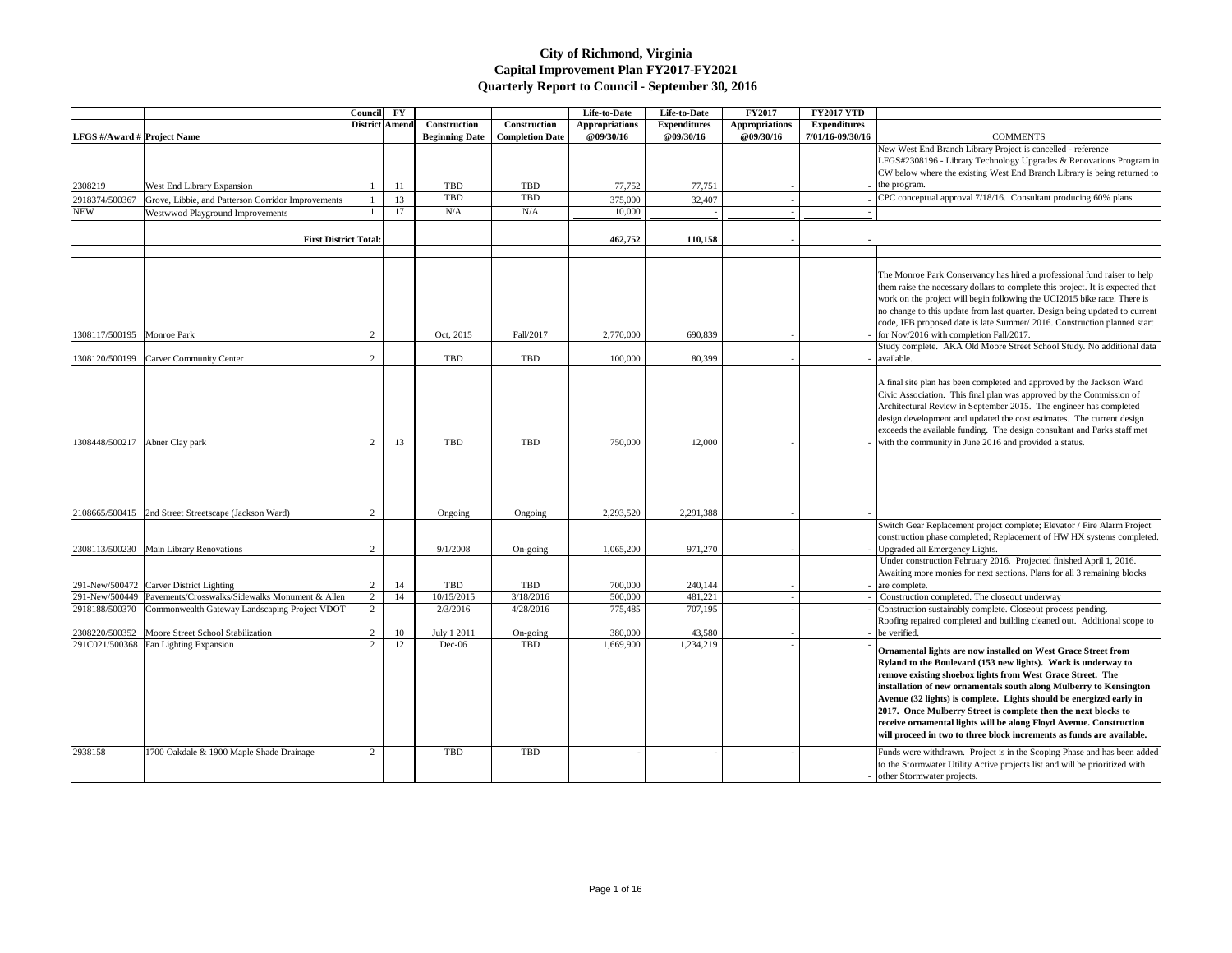|                                            |                                                                    |               | Council FY<br>District Amend | Construction          | Construction           | Life-to-Date<br><b>Appropriations</b> | Life-to-Date<br><b>Expenditures</b> | <b>FY2017</b><br><b>Appropriations</b> | <b>FY2017 YTD</b><br><b>Expenditures</b> |                                                                                                                                                                                                                                                                                                                                                                                                                                                         |
|--------------------------------------------|--------------------------------------------------------------------|---------------|------------------------------|-----------------------|------------------------|---------------------------------------|-------------------------------------|----------------------------------------|------------------------------------------|---------------------------------------------------------------------------------------------------------------------------------------------------------------------------------------------------------------------------------------------------------------------------------------------------------------------------------------------------------------------------------------------------------------------------------------------------------|
| LFGS #/Award # Project Name                |                                                                    |               |                              | <b>Beginning Date</b> | <b>Completion Date</b> | @09/30/16                             | @09/30/16                           | @09/30/16                              | 7/01/16-09/30/16                         | <b>COMMENTS</b>                                                                                                                                                                                                                                                                                                                                                                                                                                         |
| 5008109/500397                             | North Jackson Ward Study Area                                      | 2             |                              | 5/31/2012             | 1/31/2020              | 1,654,317                             | 1,654,317                           |                                        |                                          | The Redevelopment Plan and future development of this project area will<br>be reviewed by RRHA and City staff. RRHA continues to maintain the<br>$-$ 30+/- properties acquired to date.                                                                                                                                                                                                                                                                 |
| 500635                                     | Roundabout - Chamberlayne Avenue and St. Peter Street              |               |                              | TBD                   | TBD                    | 170,030                               |                                     |                                        |                                          | Only PE funds are adopted in the FY16 budget. Project on hold.<br>- Additional funding needed.                                                                                                                                                                                                                                                                                                                                                          |
|                                            |                                                                    |               |                              |                       |                        |                                       |                                     |                                        |                                          |                                                                                                                                                                                                                                                                                                                                                                                                                                                         |
| 5008312<br>500372/500373/5<br>00374/500356 | <b>Boulevard Development Preparation Project</b>                   | 2             | 13                           | 8/6/2012              | Ongoing                | 9,122,986                             | 9,247,135                           |                                        |                                          | Abatement and Demolition scheduled to be completed by January 2017.<br>Radio Building (Telephone Hub for Complex) will be demolished last after<br>Phase II buildings. Feasibility studies also underway.<br>Grounds Maintenance relocated into new building on Commerce Road.                                                                                                                                                                          |
| 500598                                     | Boulevard Redevelopment Phase II                                   |               |                              | 9/24/2015             | 8/31/2016              | 9,731,944                             | 6,614,034                           |                                        |                                          | CM @risk contractor on 4 DPW Facilities Proj. - (2) new buildings at<br>Commerce Road and (2) buildings at Hopkins Road.: Radio Shop<br>relocated in July 2016, DPW-Operations to be relocated into new building<br>on Commerce Road in late July/August 2016, DPW-Traffic Engineering<br>and DPW-Sign/Signal Shop to be relocated into new building on Hopkins<br>Road September 2016 and new DPW Equipment Garage to be completed<br>in October 2016. |
|                                            | <b>Second District Total:</b>                                      |               |                              |                       |                        | 31,683,382                            | 24, 267, 741                        |                                        |                                          |                                                                                                                                                                                                                                                                                                                                                                                                                                                         |
|                                            |                                                                    |               |                              |                       |                        |                                       |                                     |                                        |                                          |                                                                                                                                                                                                                                                                                                                                                                                                                                                         |
|                                            | 2918100/500496 Brookland Park Boulevard Streetscape                | 3             | 13                           | TBD                   | <b>TBD</b>             | 175,000                               |                                     |                                        |                                          | Awaiting tax sale and acquisition of one of the properties for the propose<br>parking lot. \$25,000 to be JV'd for Streetscape project                                                                                                                                                                                                                                                                                                                  |
|                                            | 2918136/500487? Brookland Park Boulevard Lighting                  | $\mathcal{R}$ | 09                           | $Jul-09$              | TBD                    | 168,347                               | 168,346                             |                                        |                                          | Funds are insufficient to install standalone ornamental lights; project<br>requires new ductbank for the secondary circuit. It was suggested that<br>additional ornamental lights be strapped on to the existing wood poles<br>similar to what has been done on some poles in this business district.                                                                                                                                                   |
| 2918316/500378                             | MacArthur Avenue Streetscape                                       |               | 09                           | 3/31/2014             | 6/17/2014              | 139,682                               | 149,756                             |                                        |                                          | Construction is completed. Project closeout process.                                                                                                                                                                                                                                                                                                                                                                                                    |
| 2938757                                    | Princeton Creek                                                    |               | 13                           | TBD                   | TBD                    | 1,306,338                             | 1,081,337                           |                                        |                                          | Scope Being Determined                                                                                                                                                                                                                                                                                                                                                                                                                                  |
| <b>New</b>                                 | Battery Park Flood Mitigation & Drainage System Improv 3           |               | 17                           | N/A                   | N/A                    | 60,000                                |                                     |                                        |                                          | Design is complete. Some additional pricing is needed from annual<br>contractors. Project to be assigned to an annual contractor for<br>installation.                                                                                                                                                                                                                                                                                                   |
|                                            |                                                                    |               |                              |                       |                        |                                       |                                     |                                        |                                          |                                                                                                                                                                                                                                                                                                                                                                                                                                                         |
|                                            | <b>Third District Total:</b>                                       |               |                              |                       |                        | 1,849,367                             | 1,399,439                           |                                        |                                          |                                                                                                                                                                                                                                                                                                                                                                                                                                                         |
|                                            |                                                                    |               |                              |                       |                        |                                       |                                     |                                        |                                          | Phase I Renovation Project: Private Drug-Testing Restroom, Mold<br>Abatement, and Vehicle Intrusion Barriers to begin November 2016. Pha<br>II Renovation Project: A/E Design underway (75% complete); Front<br>Lobby Renovation, Clerk's Office Renovation, Attorney Suite Egress Doo                                                                                                                                                                  |
|                                            | 2308799/500257 Oliver Hill Crts. & Juv. Det. Ctr. Repair & Main    | <b>CW</b>     | 10                           | 7/1/2008              | On-going               | 3,607,741                             | 2,822,645                           |                                        |                                          | Courthouse Holding Cell Renovations<br>Phase 1, Run 1 Complete. Phase 1, Run 2 completed 8/15/13. Phase 2                                                                                                                                                                                                                                                                                                                                               |
|                                            | 2918368/500375 Riverside Drive Guardrail Improvements              |               | 13                           | 3/30/2015             | TBD                    | 300,000                               | 193,896                             |                                        |                                          | completed August 2015. Phase 3 designed and awaiting funds.                                                                                                                                                                                                                                                                                                                                                                                             |
|                                            | 2918949/500235/5 Jahnke Road: Blakemore Road to Forest Hill Avenue |               | 12                           | TBD                   | <b>TBD</b>             | 14,000,000                            | 2,202,998                           |                                        |                                          | ROW phase is in process., 78 signed parcels, 6 condemnations filed in<br>court; and one in negotiations (CSX).                                                                                                                                                                                                                                                                                                                                          |
|                                            | 2918950/500254/2 Forest Hill Avenue: Hathaway Road to East Junct.  |               | 12                           | TBD                   | <b>TBD</b>             | 12,700,956                            | 2,000,407                           |                                        |                                          | - Acquiring property rights. Working to 100% plans and VDOT submittal.                                                                                                                                                                                                                                                                                                                                                                                  |
| 500554                                     | Forest Hill Avenue Sidewalk                                        |               | 15                           | 2/1/2017              | 4/1/2017               | 180,000                               | 11,240                              |                                        |                                          | Install 5FT sidewalk along Forest Hill Ave. From Stony Point Road to<br>Huguenot Road. Pervious sidewalk required since within RMA, need<br>additional funding.                                                                                                                                                                                                                                                                                         |
|                                            | <b>Fourth District Total:</b>                                      |               |                              |                       |                        | 30,788,697                            | 7,231,186                           |                                        |                                          |                                                                                                                                                                                                                                                                                                                                                                                                                                                         |
|                                            |                                                                    |               |                              |                       |                        |                                       |                                     |                                        |                                          |                                                                                                                                                                                                                                                                                                                                                                                                                                                         |
| 1308109/500190                             | Pumphouse in Byrd Park                                             | 5             |                              | January 09            | Ongoing                | 79,700                                | 79,700                              |                                        |                                          | Electric feed to building completed. Lighting installed for tours. Consulta<br>study completed to determine feasibility of renovation of the facility for<br>future use.                                                                                                                                                                                                                                                                                |
| 1308191                                    | <b>Maymont Park Improvements</b>                                   | 5             |                              | Ongoing               | Ongoing                | 740,682                               | 740,681                             |                                        |                                          |                                                                                                                                                                                                                                                                                                                                                                                                                                                         |
| 500475                                     | Sidewalk Projects 5th District                                     | 5             | $14$ -Jan                    | 11/14/2016            | 2/14/2017              | 250,000                               |                                     |                                        |                                          | Scope confined to E 37th Street - sidewalk, curb and gutter installations<br>and drainage improvements; construction is starting on 11/14/16 Revenue<br>- Sharing project.                                                                                                                                                                                                                                                                              |
| 2918321                                    | <b>Sunset Street Improvements</b>                                  |               | 09                           | N/A                   | N/A                    |                                       |                                     |                                        |                                          | Funding Reallocated                                                                                                                                                                                                                                                                                                                                                                                                                                     |
| 291C011                                    | Randolph West Lighting                                             | -5            | 10                           | Dec-08                | Apr- $10$              | 483,240<br>Page 2 of 16               | 483,240                             |                                        |                                          | Developer completed installation of solar lights April 2010<br>Project is 100% complete. Funds need to be JV'd from Paving Account                                                                                                                                                                                                                                                                                                                      |
|                                            | 291C030/500525 Allen Street Repavement                             |               |                              | 10/21/2013            | 6/30/2016              | 125,000                               |                                     |                                        |                                          | 0601-29101-76401-1081-SV1503-100546-500286                                                                                                                                                                                                                                                                                                                                                                                                              |

| 17 YTD          |                                                                                                                                                 |
|-----------------|-------------------------------------------------------------------------------------------------------------------------------------------------|
| nditures        |                                                                                                                                                 |
| 5-09/30/16      | <b>COMMENTS</b>                                                                                                                                 |
|                 | The Redevelopment Plan and future development of this project area will                                                                         |
|                 | be reviewed by RRHA and City staff. RRHA continues to maintain the                                                                              |
|                 | 30+/- properties acquired to date.                                                                                                              |
|                 |                                                                                                                                                 |
|                 | Only PE funds are adopted in the FY16 budget. Project on hold.                                                                                  |
|                 | Additional funding needed.                                                                                                                      |
|                 |                                                                                                                                                 |
|                 | Abatement and Demolition scheduled to be completed by January 2017.<br>Radio Building (Telephone Hub for Complex) will be demolished last after |
| -               | Phase II buildings. Feasibility studies also underway.                                                                                          |
|                 | Grounds Maintenance relocated into new building on Commerce Road.                                                                               |
|                 | CM @risk contractor on 4 DPW Facilities Proj. - (2) new buildings at                                                                            |
|                 | Commerce Road and (2) buildings at Hopkins Road. : Radio Shop                                                                                   |
|                 | relocated in July 2016, DPW-Operations to be relocated into new building                                                                        |
|                 | on Commerce Road in late July/August 2016, DPW-Traffic Engineering                                                                              |
|                 | and DPW-Sign/Signal Shop to be relocated into new building on Hopkins                                                                           |
|                 | Road September 2016 and new DPW Equipment Garage to be completed                                                                                |
|                 | in October 2016.                                                                                                                                |
|                 |                                                                                                                                                 |
|                 |                                                                                                                                                 |
|                 |                                                                                                                                                 |
|                 | Awaiting tax sale and acquisition of one of the properties for the proposed                                                                     |
|                 | parking lot. \$25,000 to be JV'd for Streetscape project                                                                                        |
|                 | Funds are insufficient to install standalone ornamental lights; project                                                                         |
|                 | requires new ductbank for the secondary circuit. It was suggested that                                                                          |
|                 | additional ornamental lights be strapped on to the existing wood poles                                                                          |
|                 | similar to what has been done on some poles in this business district.                                                                          |
|                 |                                                                                                                                                 |
| $\qquad \qquad$ | Construction is completed. Project closeout process.                                                                                            |
|                 | Scope Being Determined                                                                                                                          |
|                 |                                                                                                                                                 |
|                 | Design is complete. Some additional pricing is needed from annual<br>contractors. Project to be assigned to an annual contractor for            |
|                 | installation.                                                                                                                                   |
|                 |                                                                                                                                                 |
|                 |                                                                                                                                                 |
|                 |                                                                                                                                                 |
|                 |                                                                                                                                                 |
|                 | Phase I Renovation Project: Private Drug-Testing Restroom, Mold                                                                                 |
|                 | Abatement, and Vehicle Intrusion Barriers to begin November 2016. Phase                                                                         |
|                 | II Renovation Project: A/E Design underway (75% complete); Front                                                                                |
|                 | Lobby Renovation, Clerk's Office Renovation, Attorney Suite Egress Door,                                                                        |
|                 | Courthouse Holding Cell Renovations                                                                                                             |
|                 | Phase 1, Run 1 Complete. Phase 1, Run 2 completed 8/15/13. Phase 2                                                                              |
|                 | completed August 2015. Phase 3 designed and awaiting funds.                                                                                     |
|                 | ROW phase is in process., 78 signed parcels, 6 condemnations filed in                                                                           |
| $\qquad \qquad$ | court; and one in negotiations (CSX).                                                                                                           |
|                 |                                                                                                                                                 |
|                 | Acquiring property rights. Working to 100% plans and VDOT submittal.                                                                            |
|                 | Install 5FT sidewalk along Forest Hill Ave. From Stony Point Road to                                                                            |
|                 | Huguenot Road. Pervious sidewalk required since within RMA, need                                                                                |
|                 | additional funding.                                                                                                                             |
|                 |                                                                                                                                                 |
|                 |                                                                                                                                                 |
|                 | Electric feed to building completed. Lighting installed for tours. Consultant                                                                   |
|                 | study completed to determine feasibility of renovation of the facility for                                                                      |
|                 | future use.                                                                                                                                     |
|                 |                                                                                                                                                 |
|                 | Scope confined to E 37th Street - sidewalk, curb and gutter installations                                                                       |
|                 | and drainage improvements; construction is starting on 11/14/16 Revenue                                                                         |
| $\overline{a}$  | Sharing project.                                                                                                                                |
|                 | <b>Funding Reallocated</b>                                                                                                                      |
|                 | Developer completed installation of solar lights April 2010                                                                                     |
|                 | Project is 100% complete. Funds need to be JV'd from Paving Account                                                                             |
|                 | 0601-29101-76401-1081-SV1503-100546-500286                                                                                                      |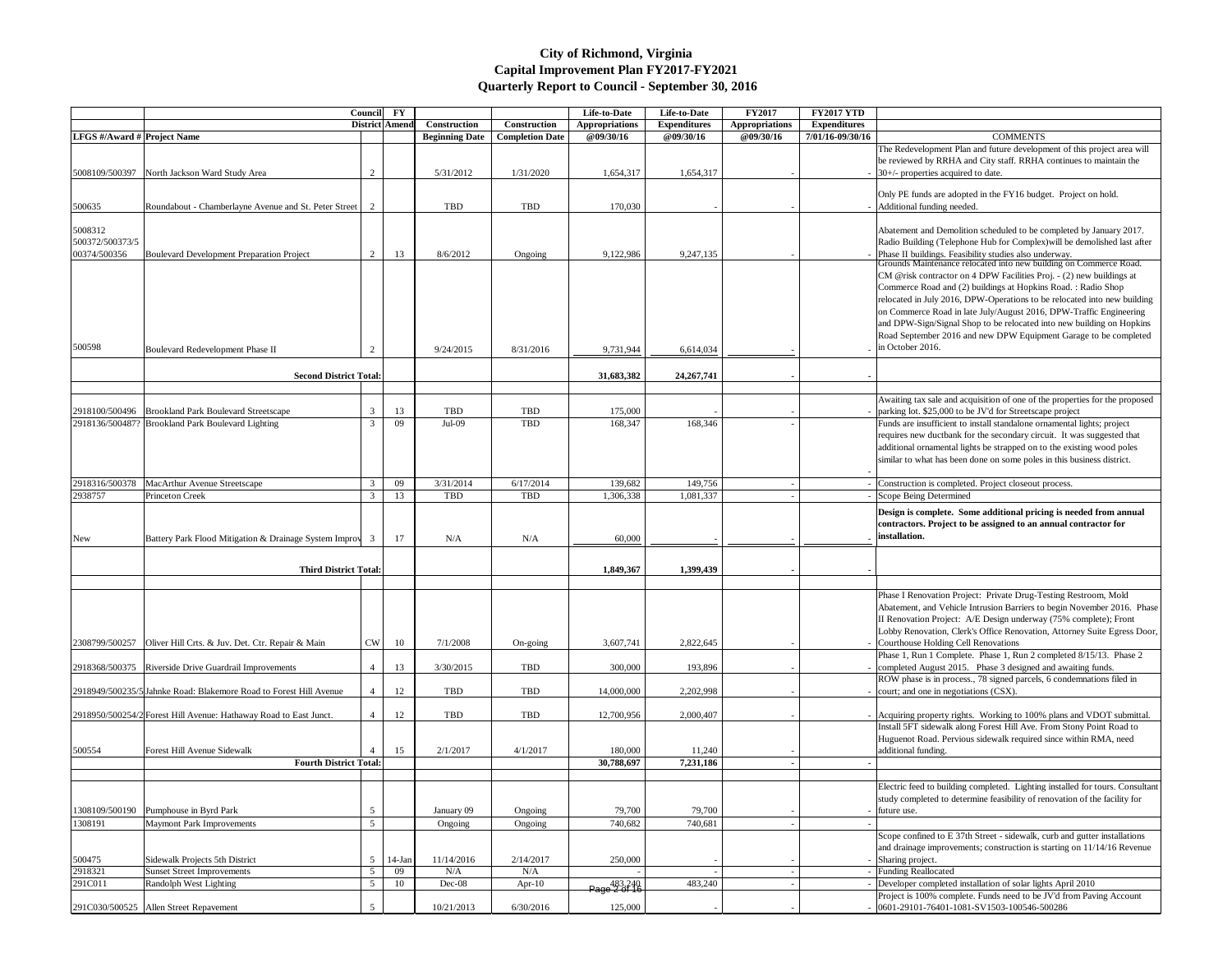|                                                               |                                                                                                         | Council        | $\mathbf{F}\mathbf{Y}$<br><b>District Amend</b> | Construction          | Construction           | Life-to-Date<br><b>Appropriations</b> | Life-to-Date<br><b>Expenditures</b> | <b>FY2017</b><br><b>Appropriations</b> | <b>FY2017 YTD</b><br><b>Expenditures</b> |                                                                                                                                                                                                                                                                                                                                                                                                                                                                                      |
|---------------------------------------------------------------|---------------------------------------------------------------------------------------------------------|----------------|-------------------------------------------------|-----------------------|------------------------|---------------------------------------|-------------------------------------|----------------------------------------|------------------------------------------|--------------------------------------------------------------------------------------------------------------------------------------------------------------------------------------------------------------------------------------------------------------------------------------------------------------------------------------------------------------------------------------------------------------------------------------------------------------------------------------|
| LFGS #/Award # Project Name                                   |                                                                                                         |                |                                                 | <b>Beginning Date</b> | <b>Completion Date</b> | @09/30/16                             | @09/30/16                           | @09/30/16                              | 7/01/16-09/30/16                         | <b>COMMENTS</b><br>Part of Harrison street was paved as part of the UCI bike                                                                                                                                                                                                                                                                                                                                                                                                         |
| 500548                                                        | Meadow & Harrison Paving                                                                                | 5 <sup>5</sup> | 15                                              | 7/28/2015             | 6/30/2016              | 268,780                               |                                     |                                        |                                          | \$20,000.00 The \$268,780.00 will be JV'd from the pavin<br>next 30 days The account stream is as follows 0601-29<br>$-$ SV1503-100546-500286<br>Engineering report completed for the Fountain Lake Dre                                                                                                                                                                                                                                                                              |
| 500652                                                        | Lakes at Byrd Park                                                                                      | 5              |                                                 | <b>TBD</b>            | <b>TBD</b>             | 500,000                               |                                     |                                        |                                          | been completed. Staff is reviewing the document and de<br>steps.                                                                                                                                                                                                                                                                                                                                                                                                                     |
| 5008906/500389                                                | Carytown Gateway Improvements                                                                           | $\mathfrak{S}$ | 17                                              |                       |                        | 106,328                               |                                     |                                        |                                          |                                                                                                                                                                                                                                                                                                                                                                                                                                                                                      |
| <b>NEW</b>                                                    | Mary Munford & William Fox ES Safe Routes to School<br>Sidewalk Proj                                    | 5              | 17                                              | TBD                   | TBD                    | 400,000                               |                                     |                                        |                                          |                                                                                                                                                                                                                                                                                                                                                                                                                                                                                      |
|                                                               | <b>Fifth District Total:</b>                                                                            |                |                                                 |                       |                        | 2,953,730                             | 1,303,621                           |                                        |                                          |                                                                                                                                                                                                                                                                                                                                                                                                                                                                                      |
|                                                               |                                                                                                         |                |                                                 |                       |                        |                                       |                                     |                                        |                                          |                                                                                                                                                                                                                                                                                                                                                                                                                                                                                      |
|                                                               | 1308118/500198 Coliseum Fire Suppression upgrades                                                       | 6              |                                                 | ongoing               | ongoing                | 456,258                               | 456,063                             |                                        |                                          | - Electric upgrades to access and egress lighting complete.<br>The first phase will be the construction of a "splash pad".                                                                                                                                                                                                                                                                                                                                                           |
|                                                               |                                                                                                         |                |                                                 |                       |                        |                                       |                                     |                                        |                                          | improvements and restroom upgrades has been complete<br>will be to determine the building improvements that can l<br>with the remaining funds. A consultant will be obtained                                                                                                                                                                                                                                                                                                         |
|                                                               | 1308122/500200 Ann Hardy Park Family Life Center                                                        | 6              | 10                                              | $15$ -Oct             | $16-Sep$               | 1,565,928                             | 780,064                             |                                        |                                          | - Summer/early-fall 2016.                                                                                                                                                                                                                                                                                                                                                                                                                                                            |
|                                                               |                                                                                                         |                |                                                 |                       |                        |                                       |                                     |                                        |                                          | Demolition completed August 2015; the improvements to<br>scheduled to be bid late-fall 2015. Construction schedule<br>25, 2016; to be completed late-Summer/early-Fall 2016.                                                                                                                                                                                                                                                                                                         |
|                                                               | 1308445/500206   Kanawha Plaza Park/RMA Superstructure Repairs<br>1308450/500294 RMA Plaza Joint Repair | 6<br>6         | 11<br>13                                        | 8/30/15<br>3/15/2017  | 9/30/16<br>12/15/2017  | 3,890,000<br>1,250,000                | 2,484,792<br>88,809                 |                                        |                                          | completed and Phase III pending future funding.<br>- Project to be re-advertised in November                                                                                                                                                                                                                                                                                                                                                                                         |
| 2108200/500413 Jackson Place                                  |                                                                                                         | 6              |                                                 | 9/1/2011              | 6/15/2015              | 9,434,374                             | 9,434,374                           |                                        |                                          | RRHA is continuing to manage the Jackson Commons de<br>project. The developer has completed construction and 1<br>and 55-unit multifamily buildings. RRHA continues to p<br>opportunities for its approx. 5 acre mixed-use site just w                                                                                                                                                                                                                                               |
| 2108125                                                       | Greater Richmond Center Area Improvements                                                               | 6              |                                                 | Ongoing               | Ongoing                | 1,121,526                             | 834,215                             |                                        |                                          | - Various minor projects ongoing                                                                                                                                                                                                                                                                                                                                                                                                                                                     |
| 2108133/500388                                                | Canal Walk Reynolds North to 10th                                                                       | 6              | 13                                              | 3/15/2017             | 9/15/2017              | 3,265,673                             | 986,247                             |                                        |                                          | Phase II of streetscape improvements under design.                                                                                                                                                                                                                                                                                                                                                                                                                                   |
| 2108208                                                       | <b>Riverfront Development Area</b>                                                                      | 6              |                                                 | Ongoing               | Ongoing                | 9,318,801                             | 9,304,244                           |                                        |                                          | - Complete                                                                                                                                                                                                                                                                                                                                                                                                                                                                           |
| 2108612/500283/<br>500230/500469/5<br>00542/500543/50<br>0544 | Main Street Station Multi Modal Center                                                                  | 6              |                                                 | 9/22/2014             | Fall 2017              | 76,452,878                            | 62,271,285                          |                                        |                                          | Construction on the trainshed progresses, the standing se<br>install underway, glass is being installed. Construction sc<br>completion in late 2017. Unforeseen below grade condit<br>unforeseen condition of the 1901 historic steel that was h<br>under concrete floors or roof insulation has extended the<br>duration. State/City Welcome Center O & R to be introd<br>Council this Fall. License agreement with the State is ag<br>and city attorneys.                          |
|                                                               |                                                                                                         |                |                                                 |                       |                        |                                       |                                     |                                        |                                          | Testing for environmental issues to be finalized for old A<br>deconstruction/recycling plan for Armory have been com<br>forwarded to DPW for inclusion in the Deconstruction sp<br>before end of year. Final adjustments to site master plan<br>Cannon Creek Phase 2 and residential units at Armory si<br>Release of RFP for design services on hold pending furth<br>RPS. Abatement/ Demolition of Armory started 9/16/15<br>1/28/16. Armory demolition completed. Available funds |
| 230-New/500494 Dove School                                    |                                                                                                         | 6              | 14                                              | <b>TBD</b>            | <b>TBD</b>             | 8,483,000                             | 107,472                             |                                        |                                          | - Re-allocated in the FY2017 Capital Budget on July 1, 20                                                                                                                                                                                                                                                                                                                                                                                                                            |
|                                                               | 2308234/500247 Eastview Initiative                                                                      | 6              | 12                                              | $Mar-15$              | $Jul-15$               | 1,200,000                             | 298,585                             |                                        |                                          | Funding for the Eastview project will be used for the den<br>- improvements of the former Whitcomb Elementary Scho                                                                                                                                                                                                                                                                                                                                                                   |
|                                                               |                                                                                                         |                |                                                 |                       |                        |                                       |                                     |                                        |                                          |                                                                                                                                                                                                                                                                                                                                                                                                                                                                                      |
| 2918099                                                       | 2908909/500526   Duval Street Circulation<br>Green Streets Project                                      | 6<br>6         | 10                                              | Ongoing<br>5/1/2012   | Ongoing<br>9/20/2012   | Page <sub>230,00</sub><br>247,761     | 70,030<br>247,761                   |                                        |                                          | - Project under construction<br>- Construction complete. Landscaping pending.                                                                                                                                                                                                                                                                                                                                                                                                        |

| ' YTD              |                                                                                                                                                                                                                                                                                                                                                                                                                                                                                                                                                                                                                                                                                   |
|--------------------|-----------------------------------------------------------------------------------------------------------------------------------------------------------------------------------------------------------------------------------------------------------------------------------------------------------------------------------------------------------------------------------------------------------------------------------------------------------------------------------------------------------------------------------------------------------------------------------------------------------------------------------------------------------------------------------|
| litures<br>9/30/16 | <b>COMMENTS</b>                                                                                                                                                                                                                                                                                                                                                                                                                                                                                                                                                                                                                                                                   |
|                    | Part of Harrison street was paved as part of the UCI bike race cost of<br>\$20,000.00 The \$268,780.00 will be JV'd from the paving account in the<br>next 30 days The account stream is as follows 0601-29101-76401-1081-<br>SV1503-100546-500286                                                                                                                                                                                                                                                                                                                                                                                                                                |
|                    | Engineering report completed for the Fountain Lake Dredging Project has<br>been completed. Staff is reviewing the document and determining next<br>steps.                                                                                                                                                                                                                                                                                                                                                                                                                                                                                                                         |
|                    |                                                                                                                                                                                                                                                                                                                                                                                                                                                                                                                                                                                                                                                                                   |
|                    |                                                                                                                                                                                                                                                                                                                                                                                                                                                                                                                                                                                                                                                                                   |
|                    |                                                                                                                                                                                                                                                                                                                                                                                                                                                                                                                                                                                                                                                                                   |
|                    |                                                                                                                                                                                                                                                                                                                                                                                                                                                                                                                                                                                                                                                                                   |
|                    | Electric upgrades to access and egress lighting complete.                                                                                                                                                                                                                                                                                                                                                                                                                                                                                                                                                                                                                         |
|                    | The first phase will be the construction of a "splash pad", various site                                                                                                                                                                                                                                                                                                                                                                                                                                                                                                                                                                                                          |
|                    | improvements and restroom upgrades has been completed. The next phase<br>will be to determine the building improvements that can be accomplished<br>with the remaining funds. A consultant will be obtained for this task in late-<br>Summer/early-fall 2016.                                                                                                                                                                                                                                                                                                                                                                                                                     |
|                    | Demolition completed August 2015; the improvements to the park are<br>scheduled to be bid late-fall 2015. Construction scheduled to begin January<br>25, 2016; to be completed late-Summer/early-Fall 2016. Phase II<br>completed and Phase III pending future funding.                                                                                                                                                                                                                                                                                                                                                                                                           |
|                    | Project to be re-advertised in November                                                                                                                                                                                                                                                                                                                                                                                                                                                                                                                                                                                                                                           |
|                    | RRHA is continuing to manage the Jackson Commons development<br>project. The developer has completed construction and leasing of 41-unit<br>and 55-unit multifamily buildings. RRHA continues to pursue development<br>opportunities for its approx. 5 acre mixed-use site just west of 3rd Street.                                                                                                                                                                                                                                                                                                                                                                               |
| -                  | Various minor projects ongoing                                                                                                                                                                                                                                                                                                                                                                                                                                                                                                                                                                                                                                                    |
|                    | Phase II of streetscape improvements under design.                                                                                                                                                                                                                                                                                                                                                                                                                                                                                                                                                                                                                                |
|                    | Complete                                                                                                                                                                                                                                                                                                                                                                                                                                                                                                                                                                                                                                                                          |
|                    | Construction on the trainshed progresses, the standing seam metal roof<br>install underway, glass is being installed. Construction scheduled for<br>completion in late 2017. Unforeseen below grade conditions and<br>unforeseen condition of the 1901 historic steel that was hidden from view<br>under concrete floors or roof insulation has extended the construction<br>duration. State/City Welcome Center O & R to be introduced to City<br>Council this Fall. License agreement with the State is agreeable to state<br>and city attorneys.                                                                                                                               |
|                    | Testing for environmental issues to be finalized for old Armory as part of<br>deconstruction/recycling plan for Armory have been completed and<br>forwarded to DPW for inclusion in the Deconstruction specs to be released<br>before end of year. Final adjustments to site master plan to accommodate<br>Cannon Creek Phase 2 and residential units at Armory site complete.<br>Release of RFP for design services on hold pending further discussions with<br>RPS. Abatement/ Demolition of Armory started 9/16/15 for completion on<br>1/28/16. Armory demolition completed. Available funds are expected to be<br>Re-allocated in the FY2017 Capital Budget on July 1, 2016. |
|                    | Funding for the Eastview project will be used for the demolition and site<br>improvements of the former Whitcomb Elementary School.                                                                                                                                                                                                                                                                                                                                                                                                                                                                                                                                               |
|                    | Project under construction<br>Construction complete. Landscaping pending.                                                                                                                                                                                                                                                                                                                                                                                                                                                                                                                                                                                                         |
|                    |                                                                                                                                                                                                                                                                                                                                                                                                                                                                                                                                                                                                                                                                                   |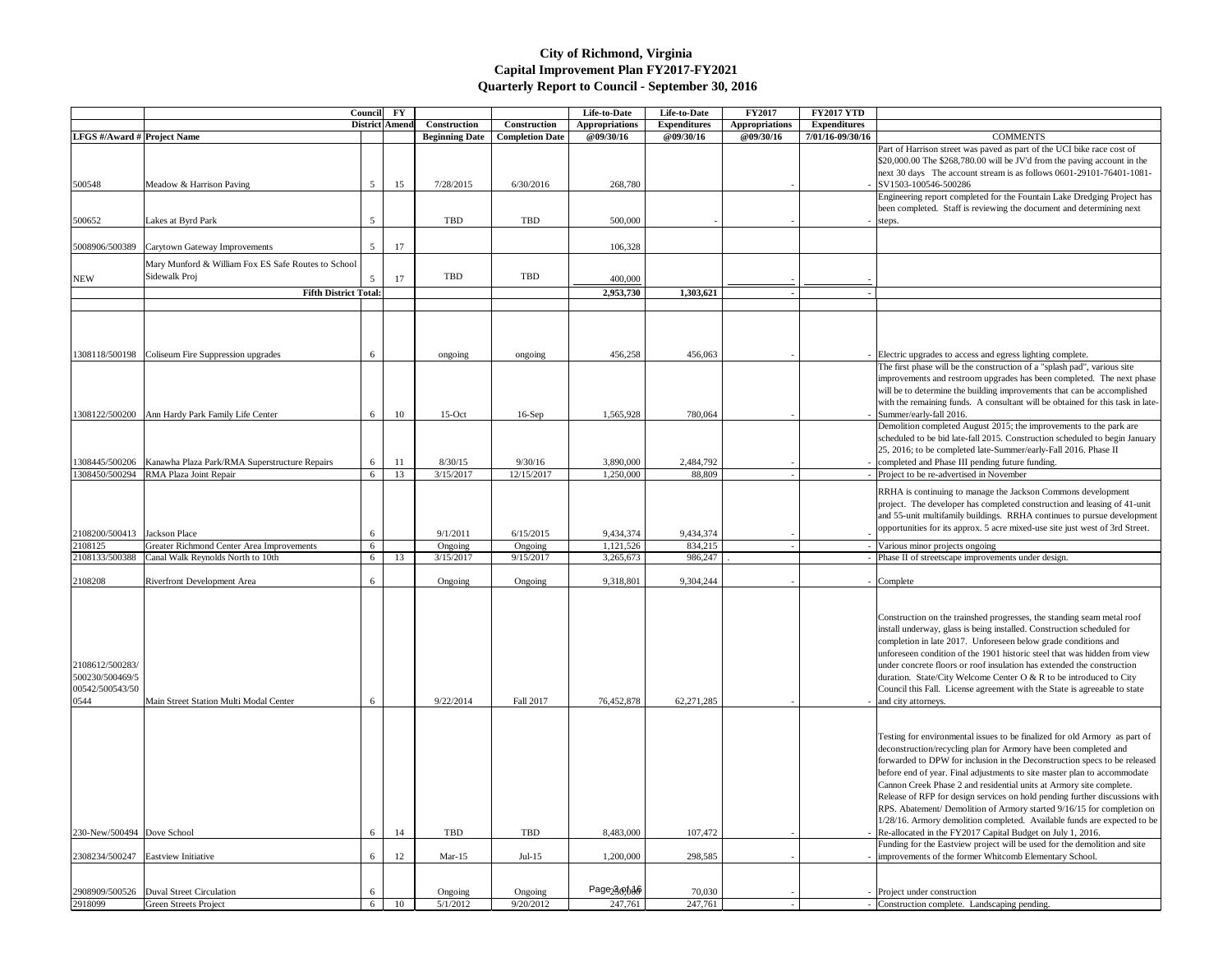| <b>LFGS</b> #/Award # Project Name |                                                                                     | Council<br>District Amend | $\mathbf{F}\mathbf{Y}$ | Construction<br><b>Beginning Date</b> | <b>Construction</b><br><b>Completion Date</b> | Life-to-Date<br><b>Appropriations</b><br><b>@09/30/16</b> | Life-to-Date<br><b>Expenditures</b><br>@09/30/16 | <b>FY2017</b><br><b>Appropriations</b><br>@09/30/16 | <b>FY2017 YTD</b><br><b>Expenditures</b><br>7/01/16-09/30/16 | <b>COMMENTS</b>                                                                                                                                                                                                                                                                                                                                                                                                                                                                                                                                                                                   |
|------------------------------------|-------------------------------------------------------------------------------------|---------------------------|------------------------|---------------------------------------|-----------------------------------------------|-----------------------------------------------------------|--------------------------------------------------|-----------------------------------------------------|--------------------------------------------------------------|---------------------------------------------------------------------------------------------------------------------------------------------------------------------------------------------------------------------------------------------------------------------------------------------------------------------------------------------------------------------------------------------------------------------------------------------------------------------------------------------------------------------------------------------------------------------------------------------------|
|                                    |                                                                                     |                           |                        |                                       |                                               |                                                           |                                                  |                                                     |                                                              | Franklin (14th to 15th): Completing plans 10/2016. Franklin - Ambler to                                                                                                                                                                                                                                                                                                                                                                                                                                                                                                                           |
|                                    |                                                                                     |                           |                        |                                       | <b>TBD</b>                                    |                                                           |                                                  |                                                     |                                                              | 18th: Need sanitary and water projects completed ahead of this project.                                                                                                                                                                                                                                                                                                                                                                                                                                                                                                                           |
|                                    | 2918369/500450 Franklin Street Streetscape                                          | 6                         | 13                     | 1/30/2014                             |                                               | 3,150,000                                                 | 34,717                                           |                                                     |                                                              | Road Opened in May 2013, gates proposed for under the bridge HAVE<br>BEEN ELIMINATED FROM THE PROJECT - ALL PARTIES ARE                                                                                                                                                                                                                                                                                                                                                                                                                                                                           |
|                                    |                                                                                     |                           |                        |                                       |                                               |                                                           |                                                  |                                                     |                                                              | AGREEABLE. Reimbursements will be made to Dominion for 5 years.                                                                                                                                                                                                                                                                                                                                                                                                                                                                                                                                   |
|                                    | 2918371/500424 2nd Street Connector<br>2918189/500462 Hull Street Passenger Station | .5                        | 13                     | 10/2012<br>TBD                        | 3/2013<br><b>TBD</b>                          | 703,984<br>791,000                                        | 394,317<br>713,533                               |                                                     |                                                              | Project is complete. Federal enhancement. Closeout process.                                                                                                                                                                                                                                                                                                                                                                                                                                                                                                                                       |
|                                    | 2918365/500291/5 E. Broad Gateway - Slave Burial Ground                             | 6<br>6                    | 12                     | 5/18/2015                             | 2/20/2016                                     | 1,994,200                                                 | 1,239,295                                        |                                                     |                                                              | - Contract complete. Closeout underway. Federal Project. Funds need to be                                                                                                                                                                                                                                                                                                                                                                                                                                                                                                                         |
|                                    |                                                                                     |                           |                        |                                       |                                               |                                                           |                                                  |                                                     |                                                              | Phase II Construction completed. Phase III construction complete. Phase                                                                                                                                                                                                                                                                                                                                                                                                                                                                                                                           |
|                                    |                                                                                     |                           |                        |                                       |                                               |                                                           |                                                  |                                                     |                                                              | IV, 95% plan design completed. ROW is in Process. (Funded through                                                                                                                                                                                                                                                                                                                                                                                                                                                                                                                                 |
|                                    | 2918505/500126/1 Cannon Creek Improvements                                          | 6                         | 12                     | 5/1/2017                              | 8/1/2017                                      | 2,892,000                                                 | 2,412,998                                        |                                                     |                                                              | 1,000 Revenue Sharing and Federal fund).                                                                                                                                                                                                                                                                                                                                                                                                                                                                                                                                                          |
| 2918526                            | Richmond-Henrico Turnpike Improvements                                              | 6                         |                        | TBD                                   | <b>TBD</b>                                    | 155,000                                                   | 44,977                                           |                                                     |                                                              | - 80% plan design completed. Construction Fund is not available.                                                                                                                                                                                                                                                                                                                                                                                                                                                                                                                                  |
| 2918529                            | Highland Park Six Points Pedestrian Lighting                                        | 6                         |                        | Jan-09<br>2/23/2011                   | Dec-09<br><b>TBD</b>                          |                                                           |                                                  |                                                     |                                                              | - Project complete using Utilities Funding<br>Phase II complete; Phase III initial scoping meeting held 7/18/13.                                                                                                                                                                                                                                                                                                                                                                                                                                                                                  |
|                                    | 2918960/500322   Biotech Research Park                                              | 6                         | 11                     |                                       |                                               | 4,399,000                                                 | 2,579,644                                        |                                                     |                                                              | Finalizing closing out of Phase II with VDOT in order to begin design on<br>$-$ Phase III.                                                                                                                                                                                                                                                                                                                                                                                                                                                                                                        |
|                                    |                                                                                     |                           |                        |                                       |                                               |                                                           |                                                  |                                                     |                                                              | Canal - Virginia to 13th Street Cobblestones Only work began 7/11/16 and                                                                                                                                                                                                                                                                                                                                                                                                                                                                                                                          |
| 500553                             | <b>Canal Street Streetscape</b>                                                     | 6                         | 15                     | TBD                                   | <b>TBD</b>                                    | 500,000                                                   | 138,156                                          |                                                     |                                                              | is scheduled through the end of November 2016.                                                                                                                                                                                                                                                                                                                                                                                                                                                                                                                                                    |
| 500550/500549                      | Shockoe Infrastructure Improvements                                                 | 6                         | 15                     | <b>TBD</b>                            | <b>TBD</b>                                    | 3,468,898                                                 |                                                  |                                                     |                                                              | Construction Contract awarded. Construction Complete. Closeout                                                                                                                                                                                                                                                                                                                                                                                                                                                                                                                                    |
|                                    | 2958101/500223/2 Major Bridge Painting - Manchester - Urban                         | 6                         |                        | 6/15/2014                             | 2/29/2016                                     | 8,900,000                                                 | 7,519,695                                        |                                                     |                                                              | process underway. Federal project. Funds need to be JV'd                                                                                                                                                                                                                                                                                                                                                                                                                                                                                                                                          |
|                                    | 2958835/500211   Mayo Bridge Conceptual Study - Urban                               | 6                         | 11                     | N/A                                   | N/A                                           | 1,801,000                                                 | 1,190,579                                        |                                                     |                                                              | Concept study complete. Closeout underway. Federal project. Funds<br>- $\vert$ need to be JV'd                                                                                                                                                                                                                                                                                                                                                                                                                                                                                                    |
|                                    | 5008108/500325 Dove Street Redevelopment Plan                                       | 6                         | 11                     | 7/15/2015                             | 1/28/2016                                     | 1,425,394                                                 | 1,920,880                                        |                                                     |                                                              | The 128 units of Phases 1 and 2 of Highland Grove are complete and<br>occupied. Remaining work on landscape, backflow prevention device<br>removal, and streetlight installation remains to be done. Abatement/<br>Demolition of Armory completed. Final adjustments to site master plan to<br>accommodate Cannon Creek Phase 2 and residential units at Armory site<br>also complete under Dove School project. Demomolition of the Amory was<br>completed in April 2016, but site cleanup and project closeout ongoing.                                                                         |
| 5008118/500391 Slave Trail         |                                                                                     | 6                         | 12                     | $Jan-11$                              | Ongoing                                       | 1,610,000                                                 | 1,542,203                                        |                                                     |                                                              | Slave Trail Pathway Markers have been installed as of mid May 2015.<br>Lumpkin's Jail and surrounds discussed through the Richmond Speaks<br>Community Collaboration public meeting series. Final report for Richmond<br>Speaks if available on line. RFP for Lumpkins Jail development received<br>April 27, procurement process to select team for Lumpkin's Jail follows.<br>City to seek NHL status for Lumpkins, research UNESCO process once<br>RFP team is awarded a contract. Winfree Cottage signage to post Fall<br>- 2016 and Winfree Cottage stabilization was completed Summer 2016. |
|                                    | 5008177/500327 Corridor/Gateway Blight Abatement                                    | <b>CW</b>                 | 12                     | Ongoing                               | <b>TBD</b>                                    | 1,200,000                                                 | 590,694                                          |                                                     |                                                              | 816 Riverside Park was acquired and demolished, 1006 W. Franklin and<br>1302 Floyd Avenue were also acquired and since funds have been expended<br>for routine maintenance and safety. Each property will be auctioned to the<br>private sector for redevelopment. Anticipated auction dates August 2016.                                                                                                                                                                                                                                                                                         |
| 5008313/500407                     | (Shko Revit) Shockoe Revitalization Strategy Plan Implen 6                          |                           | 13                     | <b>TBD</b>                            | <b>TBD</b>                                    | 3,564,000                                                 | 609,537                                          |                                                     |                                                              | Dominion Power will remain overhead on new fluted black fiberglass poles.<br>Legacy farming vendors will remain on site and accommodations made for<br>them to continue vending. Up to 70/75 vendors can be accommodated in<br>the new plan under matching tents. The IFB was advertised in at the end of<br>June 2016, bids open first of August, bid award if bids acceptable, then<br>- contract follows and construction begins.                                                                                                                                                              |
|                                    |                                                                                     |                           |                        | <b>TBD</b>                            | <b>TBD</b>                                    |                                                           |                                                  |                                                     |                                                              |                                                                                                                                                                                                                                                                                                                                                                                                                                                                                                                                                                                                   |
| 500573                             | Heritage Center/Lumpkin's Jail                                                      | 6                         | 15                     |                                       |                                               | 8,050,000                                                 | 223,459                                          |                                                     |                                                              | - See above Slave Trail update same for the Heritage Site funding<br>Several projects have been identified by James River Park staff including<br>construction of trails; completion of the Bike Skills facility on Brown's<br>Island, the purchase of required construction equipment and obtaining a<br>consultant for assistance in determining improvements to the James Rive                                                                                                                                                                                                                 |
| 500297                             | James River Park Infrastructure                                                     | -6                        |                        | 9/15/2015                             | TBD                                           | 450,000                                                   | 120,718                                          |                                                     |                                                              | - Park Maintenance facility.                                                                                                                                                                                                                                                                                                                                                                                                                                                                                                                                                                      |

| 017 YTD    |                                                                                                                                                                                                                                                                                                                                                                                                                                                                                                                                                                                                 |
|------------|-------------------------------------------------------------------------------------------------------------------------------------------------------------------------------------------------------------------------------------------------------------------------------------------------------------------------------------------------------------------------------------------------------------------------------------------------------------------------------------------------------------------------------------------------------------------------------------------------|
| enditures  |                                                                                                                                                                                                                                                                                                                                                                                                                                                                                                                                                                                                 |
| 6-09/30/16 | <b>COMMENTS</b>                                                                                                                                                                                                                                                                                                                                                                                                                                                                                                                                                                                 |
|            | Franklin (14th to 15th): Completing plans 10/2016. Franklin - Ambler to<br>18th: Need sanitary and water projects completed ahead of this project.                                                                                                                                                                                                                                                                                                                                                                                                                                              |
|            | Road Opened in May 2013, gates proposed for under the bridge HAVE<br>BEEN ELIMINATED FROM THE PROJECT - ALL PARTIES ARE<br>AGREEABLE. Reimbursements will be made to Dominion for 5 years.                                                                                                                                                                                                                                                                                                                                                                                                      |
|            | Project is complete. Federal enhancement. Closeout process.                                                                                                                                                                                                                                                                                                                                                                                                                                                                                                                                     |
|            | Contract complete. Closeout underway. Federal Project. Funds need to be                                                                                                                                                                                                                                                                                                                                                                                                                                                                                                                         |
| 1,000      | Phase II Construction completed. Phase III construction complete. Phase<br>IV, 95% plan design completed. ROW is in Process. (Funded through<br>Revenue Sharing and Federal fund).                                                                                                                                                                                                                                                                                                                                                                                                              |
|            | 80% plan design completed. Construction Fund is not available.                                                                                                                                                                                                                                                                                                                                                                                                                                                                                                                                  |
|            | Project complete using Utilities Funding                                                                                                                                                                                                                                                                                                                                                                                                                                                                                                                                                        |
|            | Phase II complete; Phase III initial scoping meeting held 7/18/13.<br>Finalizing closing out of Phase II with VDOT in order to begin design on<br>Phase III.                                                                                                                                                                                                                                                                                                                                                                                                                                    |
|            | Canal - Virginia to 13th Street Cobblestones Only work began 7/11/16 and<br>is scheduled through the end of November 2016.                                                                                                                                                                                                                                                                                                                                                                                                                                                                      |
|            |                                                                                                                                                                                                                                                                                                                                                                                                                                                                                                                                                                                                 |
|            | Construction Contract awarded. Construction Complete. Closeout<br>process underway. Federal project. Funds need to be JV'd                                                                                                                                                                                                                                                                                                                                                                                                                                                                      |
|            | Concept study complete. Closeout underway. Federal project. Funds<br>need to be JV'd                                                                                                                                                                                                                                                                                                                                                                                                                                                                                                            |
|            | The 128 units of Phases 1 and 2 of Highland Grove are complete and<br>occupied. Remaining work on landscape, backflow prevention device<br>removal, and streetlight installation remains to be done. Abatement/<br>Demolition of Armory completed. Final adjustments to site master plan to<br>accommodate Cannon Creek Phase 2 and residential units at Armory site<br>also complete under Dove School project. Demomolition of the Amory was<br>completed in April 2016, but site cleanup and project closeout ongoing.                                                                       |
|            | Slave Trail Pathway Markers have been installed as of mid May 2015.<br>Lumpkin's Jail and surrounds discussed through the Richmond Speaks<br>Community Collaboration public meeting series. Final report for Richmond<br>Speaks if available on line. RFP for Lumpkins Jail development received<br>April 27, procurement process to select team for Lumpkin's Jail follows.<br>City to seek NHL status for Lumpkins, research UNESCO process once<br>RFP team is awarded a contract. Winfree Cottage signage to post Fall<br>2016 and Winfree Cottage stabilization was completed Summer 2016. |
|            | 816 Riverside Park was acquired and demolished, 1006 W. Franklin and<br>1302 Floyd Avenue were also acquired and since funds have been expended<br>for routine maintenance and safety. Each property will be auctioned to the<br>private sector for redevelopment. Anticipated auction dates August 2016.                                                                                                                                                                                                                                                                                       |
|            | Dominion Power will remain overhead on new fluted black fiberglass poles.<br>Legacy farming vendors will remain on site and accommodations made for<br>them to continue vending. Up to 70/75 vendors can be accommodated in<br>the new plan under matching tents. The IFB was advertised in at the end of<br>June 2016, bids open first of August, bid award if bids acceptable, then<br>contract follows and construction begins.                                                                                                                                                              |
|            |                                                                                                                                                                                                                                                                                                                                                                                                                                                                                                                                                                                                 |
|            | See above Slave Trail update same for the Heritage Site funding<br>Several projects have been identified by James River Park staff including<br>construction of trails; completion of the Bike Skills facility on Brown's<br>Island, the purchase of required construction equipment and obtaining a<br>consultant for assistance in determining improvements to the James Rive                                                                                                                                                                                                                 |
|            | Park Maintenance facility.                                                                                                                                                                                                                                                                                                                                                                                                                                                                                                                                                                      |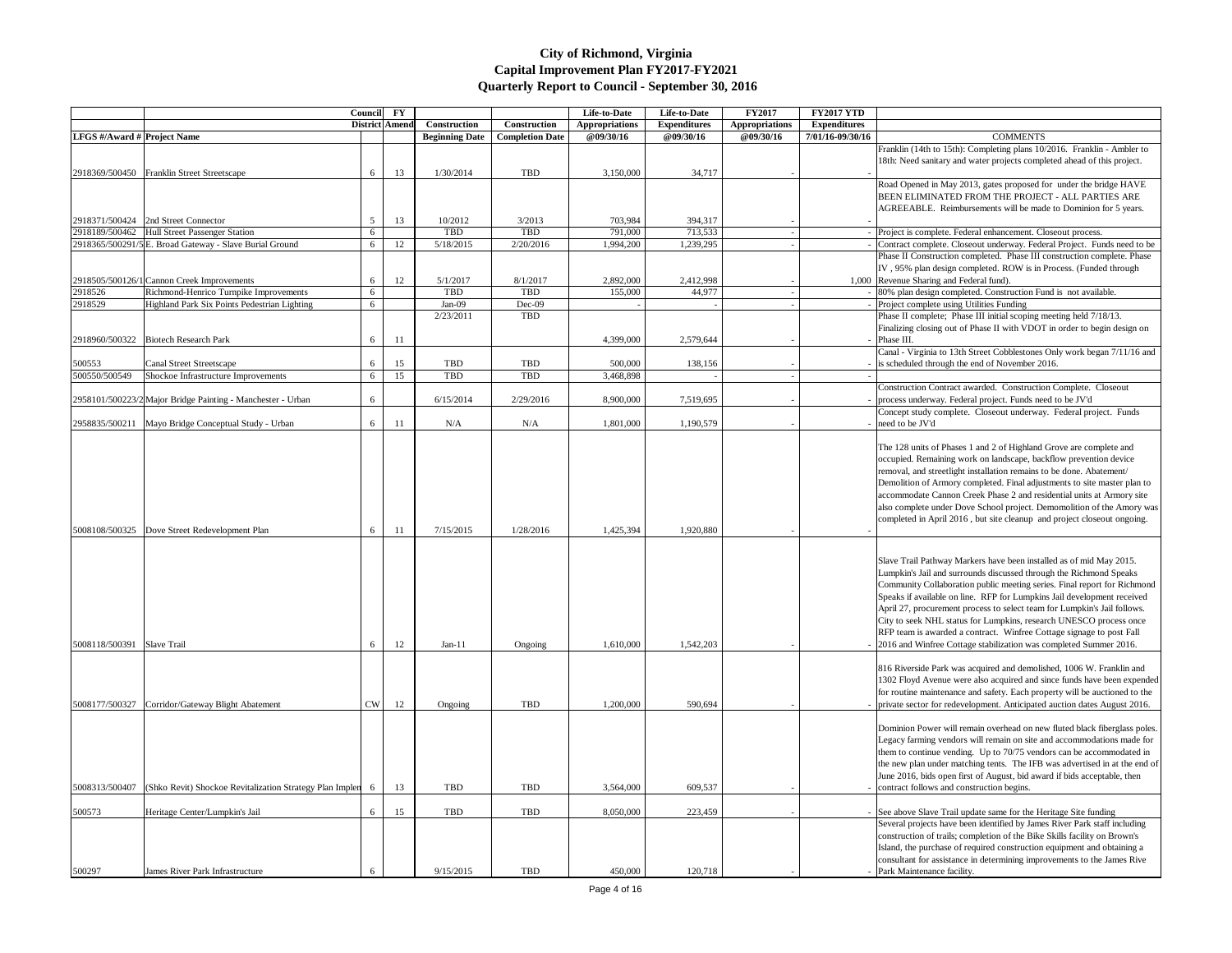|                                    |                                                               | <b>Council</b> | ${\bf F}{\bf Y}$      |                       |                        | Life-to-Date          | Life-to-Date        | <b>FY2017</b>         | <b>FY2017 YTD</b>   |                                                                               |
|------------------------------------|---------------------------------------------------------------|----------------|-----------------------|-----------------------|------------------------|-----------------------|---------------------|-----------------------|---------------------|-------------------------------------------------------------------------------|
|                                    |                                                               |                | <b>District Amend</b> | Construction          | Construction           | <b>Appropriations</b> | <b>Expenditures</b> | <b>Appropriations</b> | <b>Expenditures</b> |                                                                               |
| <b>LFGS</b> #/Award # Project Name |                                                               |                |                       | <b>Beginning Date</b> | <b>Completion Date</b> | <b>@09/30/16</b>      | <b>@09/30/16</b>    | <b>@09/30/16</b>      | 7/01/16-09/30/16    | <b>COMMENTS</b>                                                               |
|                                    |                                                               |                |                       |                       |                        |                       |                     |                       |                     |                                                                               |
|                                    |                                                               |                |                       |                       |                        |                       |                     |                       |                     | These funds will facilitate a portion of the infrastructure improvements      |
|                                    |                                                               |                |                       |                       |                        |                       |                     |                       |                     | needed for the first phase of development on the former Armstrong HS site.    |
|                                    |                                                               |                |                       |                       |                        |                       |                     |                       |                     | Specifically, planning design, demolition and site preparation for Phase I of |
| 5008316/500453                     | Public Housing Transformation                                 | -6             | 14                    | Spring 2015           | <b>TBD</b>             | 9,000,000             |                     |                       |                     | the redevelopment.                                                            |
|                                    | Bicycle Facilities & Sidewalk Improvements on Bank            |                |                       |                       |                        |                       |                     |                       |                     |                                                                               |
| 500704/500705                      | St./Franklin St.                                              | -6             | 17                    |                       | $Jun-18$               | 380,000               |                     |                       |                     |                                                                               |
|                                    |                                                               |                |                       |                       |                        |                       |                     |                       |                     |                                                                               |
|                                    | Highland Grove/Dove Street Redevelopment &                    |                |                       |                       |                        |                       |                     |                       |                     |                                                                               |
| <b>NEW</b>                         | Revitalization Infrastructure Improvements                    |                |                       |                       | FY2020                 | 4,415,000             |                     |                       |                     |                                                                               |
|                                    | <b>Sixth District Total:</b>                                  |                |                       |                       |                        | 175,785,675           | 108,639,343         |                       | 1,000               |                                                                               |
|                                    |                                                               |                |                       |                       |                        |                       |                     |                       |                     | The process to vacate existing ROW is being processed and the final design    |
|                                    |                                                               |                |                       |                       |                        |                       |                     |                       |                     | will be reviewed by the UDC at its August 2016 meeting. The preparation       |
|                                    |                                                               |                |                       |                       |                        |                       |                     |                       |                     | of construction drawings and specifications will occur during the Fall of     |
|                                    | 1308447/500208   Historic Fulton Community Memorial park      |                | 13                    | TBD                   | TBD                    | 600,000               | 23,453              |                       |                     | 2016.                                                                         |
| 2308300/500249 East End Library    |                                                               |                |                       | TBD                   | <b>TBD</b>             | 300,000               | 41,388              |                       |                     | East End Library recently fully renovated                                     |
|                                    | 2918373/500436   Fulton Area Commercial Corridor Improvements |                | 13                    | 10/8/2015             | 3/31/2016              | 375,000               | 70,729              |                       |                     | Construction complete.                                                        |
|                                    |                                                               |                |                       |                       |                        |                       |                     |                       |                     | Contract complete. Closeout underway. Federal Project. Funds need to be       |
|                                    | 291C013/500464   Virginia Capital Trail Phase III             |                |                       | 8/1/2014              | 11/30/2015             | 3,107,529             | 2,483,234           |                       |                     | JV'd.                                                                         |
|                                    |                                                               |                |                       |                       |                        |                       |                     |                       |                     | Contract complete. Closeout underway. Federal Project. Funds need to be       |
|                                    | 291-New/500459   Virginia Capital Trail Phase II              |                |                       | 3/1/2015              | 8/30/2015              | 600,000               | 105,577             |                       |                     | . JV'd.                                                                       |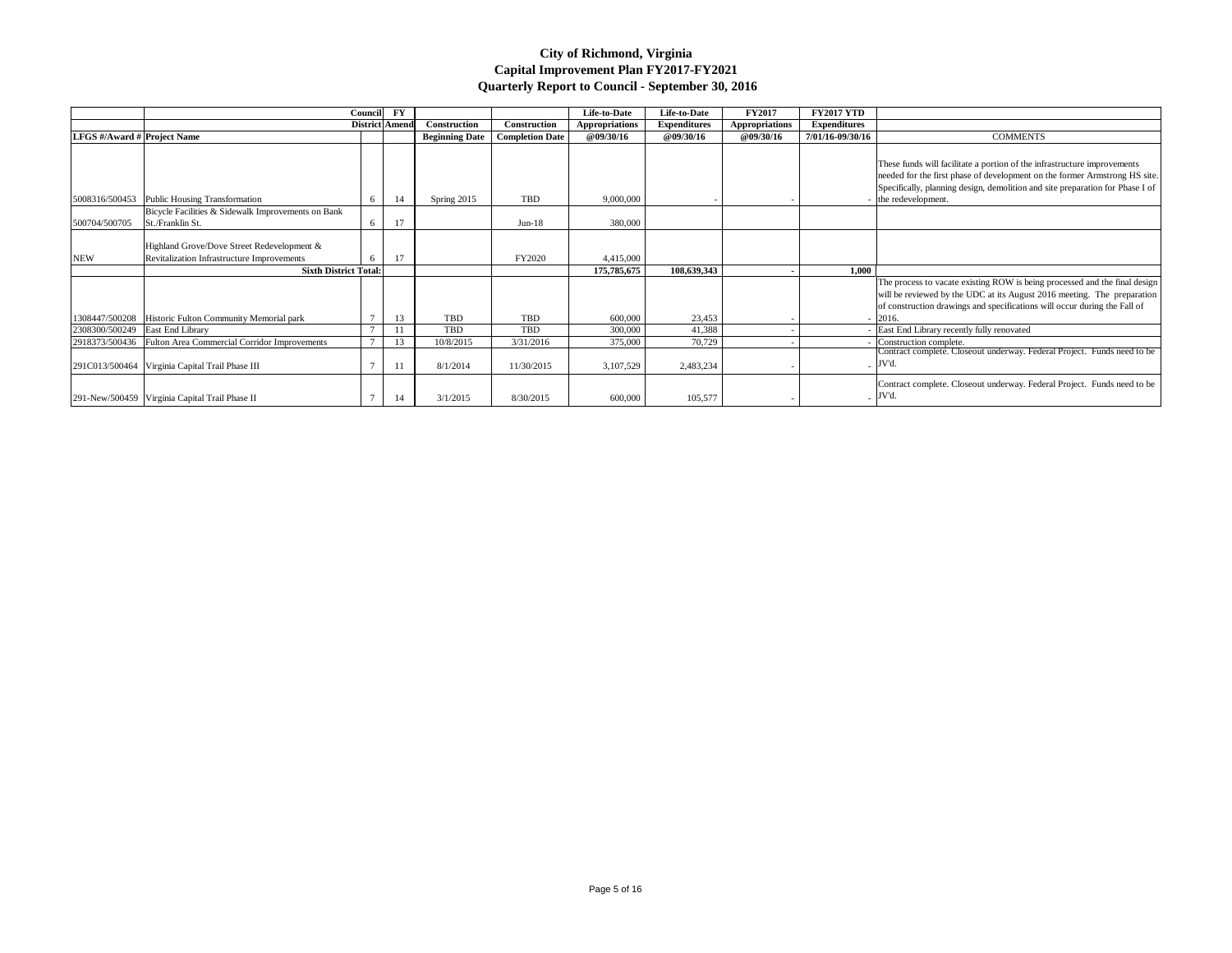|                                               |                                                                | Council FY      |                  |                                     |                                      | Life-to-Date          | Life-to-Date        | <b>FY2017</b>         | <b>FY2017 YTD</b>   |                                                                                                                                                                                                                                                                                                                              |
|-----------------------------------------------|----------------------------------------------------------------|-----------------|------------------|-------------------------------------|--------------------------------------|-----------------------|---------------------|-----------------------|---------------------|------------------------------------------------------------------------------------------------------------------------------------------------------------------------------------------------------------------------------------------------------------------------------------------------------------------------------|
|                                               |                                                                |                 | District   Amend | Construction                        | Construction                         | <b>Appropriations</b> | <b>Expenditures</b> | <b>Appropriations</b> | <b>Expenditures</b> |                                                                                                                                                                                                                                                                                                                              |
| <b>LFGS</b> #/Award # Project Name<br>291C017 | Chimborazo Park Hill Slope Stabilization                       |                 |                  | <b>Beginning Date</b><br><b>TBD</b> | <b>Completion Date</b><br><b>TBD</b> | @09/30/16<br>10,544   | @09/30/16<br>10,543 | <b>@09/30/16</b>      | 7/01/16-09/30/16    | <b>COMMENTS</b><br><b>Project engineering underway</b>                                                                                                                                                                                                                                                                       |
|                                               | 2948751/500474   Route 5 Relocation - Urban                    |                 |                  | <b>TBD</b>                          | TBD                                  | 1,440,428             | 290,426             |                       |                     | - Project scope to be determined pending Development Project.                                                                                                                                                                                                                                                                |
|                                               |                                                                |                 |                  |                                     |                                      |                       |                     |                       |                     | Design completed for Structural Repairs. CM @ Risk contract with<br>construction to start July/15. Final parking/pedestrian design to follow<br>pending final scope definition. Demolition for mid-section of dock started                                                                                                   |
| 5008001/500392                                | Intermediate Terminal Riverfront Public Access                 |                 | 12               | 5/1/2015                            | On-going                             | 4,044,318             | 1,656,993           |                       |                     | & completion of structural repairs scheduled for Nov/16. Planning for<br>Phase II beginning and construction start in Feb./17.                                                                                                                                                                                               |
| 5008122/500399                                | 25th Street Development                                        | $7\phantom{.0}$ |                  | 2/15/2013                           | 2/15/2018                            | 2,415,000             | 2,346,533           |                       |                     | commercial and residential corridor along 25th Street and Nine Mile Roa                                                                                                                                                                                                                                                      |
| 5008314/500408                                | East End Vacant/Blighted Property Improvements                 |                 | 13               | 1/1/2013                            | ongoing                              | 450,000               |                     |                       |                     | Support the east end revitalization effort                                                                                                                                                                                                                                                                                   |
| 500627                                        | East Riverfront Transportation Improvement Program             |                 |                  | TBD                                 | TBD                                  | 4,350,000             | 126,118             |                       |                     | Panel members recommended award to design firm, currently under                                                                                                                                                                                                                                                              |
| 5008315/500409                                | Nine Mile Corridor Acquisition and Rehabilitation              |                 | 13               | 1/14/2013                           | ongoing                              | 235,000               |                     |                       |                     | Support the east end revitalization effort                                                                                                                                                                                                                                                                                   |
| <b>NEW</b>                                    | <b>East District Park Transformation</b>                       | $\overline{7}$  | 17               |                                     | FY2018                               | 375,650               |                     |                       |                     |                                                                                                                                                                                                                                                                                                                              |
| <b>NEW</b>                                    | Nine Mile Road Streetscape                                     | $\overline{7}$  | 17               |                                     | <b>TBD</b>                           | 700,000               |                     |                       |                     |                                                                                                                                                                                                                                                                                                                              |
| <b>NEW</b>                                    | Police Proeporty & Evidence Center                             |                 | 17               |                                     | FY2017                               | 700,000               |                     |                       |                     |                                                                                                                                                                                                                                                                                                                              |
|                                               |                                                                |                 |                  |                                     |                                      |                       |                     |                       |                     |                                                                                                                                                                                                                                                                                                                              |
|                                               | <b>Seventh District Total:</b>                                 |                 |                  |                                     |                                      | 19,703,469            | 7,154,994           |                       |                     |                                                                                                                                                                                                                                                                                                                              |
|                                               |                                                                |                 |                  |                                     |                                      |                       |                     |                       |                     |                                                                                                                                                                                                                                                                                                                              |
| 1308110/500191<br>500654                      | Hickory Hill Community center<br>Eighth District Park          | 8<br>8          | 13<br>15         | <b>TBD</b><br><b>TBD</b>            | <b>TBD</b><br><b>TBD</b>             | 1,552,280<br>200,000  | 1,067,076           |                       |                     | The City Planning Commission reviewed and approved the final plans for<br>this project in October 2015. Final construction documents are being<br>completed and the project is tentatively scheduled to be bid during the<br>Spring of 2016. This project is scheduled to be bid in falll of 2016.<br>Scope Being Determined |
|                                               |                                                                |                 |                  |                                     |                                      |                       |                     |                       |                     |                                                                                                                                                                                                                                                                                                                              |
|                                               | 291-New/500477 Terminal Avenue Belt Blvd Sidewalk Improvements | 8               | 14               | TBD                                 | TBD                                  | 200,000               | 1,500               |                       |                     | - Survey complete. Project being reviewed for feasibility. Revenue Sharing                                                                                                                                                                                                                                                   |
| 500552                                        | <b>Belmont Road Roundabout</b>                                 | 8               | 15               | TBD                                 | TBD                                  | 450,000               | 70,492              |                       |                     | - Received the bids in July. The award underway.                                                                                                                                                                                                                                                                             |
| 2918752/500599                                | Jefferson Davis Hwy (US 1-301): Chesterman Ave.                | 8               |                  | TBD                                 | TBD                                  | 773,000               | 588,134             |                       |                     | VDOT scoping intersection design for Maury Street.                                                                                                                                                                                                                                                                           |
| 2928755/500288                                | Midlothian Turn/Belt Blvd Bridge Interchange Imp               | 8               |                  | N/A                                 | N/A                                  | 300,000               | 185,540             |                       |                     | Interchange study complete. Bridge design underway with 50% plans.                                                                                                                                                                                                                                                           |
|                                               |                                                                |                 |                  |                                     |                                      |                       |                     |                       |                     | Project Dependent on Jefferson Davis Highway VDOT Construction                                                                                                                                                                                                                                                               |
| 2938115                                       | Hope VI Regional Storm Water Management Basin                  | 8               |                  | <b>TBD</b>                          | <b>TBD</b>                           | 37,612                | 37,611              |                       |                     | $-$ Funding                                                                                                                                                                                                                                                                                                                  |
|                                               | 2948181/500263/2 Commerce Rd.: Bellemeade to 450 ft - Urban    | 8               |                  | 9/30/2016                           | 6/30/2018                            | 14,260,405            | 885,917             |                       |                     | ROW is 60% completed. Final construction plans being prepared.                                                                                                                                                                                                                                                               |
|                                               |                                                                |                 |                  | 3/31/2013                           | 10/30/2013                           |                       |                     |                       |                     | Project is complete. Pending final payment for Scope 3 only. Roadway<br>lighting plans on hold.                                                                                                                                                                                                                              |
|                                               | 2948835/500267/4 Deepwater Terminal Road - Urban               | 8               | -11              |                                     |                                      | 4,116,000             | 1,941,872           |                       | 3,550               |                                                                                                                                                                                                                                                                                                                              |
| 5008101/500395                                | Blackwell HOPE VI Conservation & Redevelopment<br>Program      | 8               | 11               | 7/1/2007                            | 3/31/2016                            | 6,050,892             | 5,939,487           |                       |                     | RRHA's contractor is building the final development phase, consisting of<br>duplex senior cottages for lease. This activity will complete the Hope VI<br>grant. Additional single-family home construction will follow on remaini<br>vacant lots.                                                                            |
|                                               |                                                                |                 |                  |                                     |                                      |                       |                     |                       |                     |                                                                                                                                                                                                                                                                                                                              |
| <b>NEW</b>                                    | Jefferson Davis Business Park Improvements                     | 8               | 17               |                                     | <b>TBD</b>                           | 200,000               |                     |                       |                     |                                                                                                                                                                                                                                                                                                                              |
|                                               | <b>Eighth District Total:</b>                                  |                 |                  |                                     |                                      | 28,140,189            | 10,717,629          |                       | 3,550               |                                                                                                                                                                                                                                                                                                                              |
|                                               |                                                                |                 |                  |                                     |                                      |                       |                     |                       |                     |                                                                                                                                                                                                                                                                                                                              |
|                                               |                                                                |                 |                  |                                     |                                      | Page 6 of 16          |                     |                       |                     | Gymnasium Roof/HVAC Replacement completed in fall of 2015. Planni<br>Commission approval of the conceptual Masterplan completed June 2016<br>Bids were received for the gym renovations and construction started<br>September 2016 with a scheduled completion in April 2017.                                                |
|                                               | 130-New/500428 Southside Community Center                      |                 |                  | 6/1/2015                            | Ongoing                              | 3,613,500             | 2,330,731           |                       |                     |                                                                                                                                                                                                                                                                                                                              |

| 7 YTD   |                                                                            |
|---------|----------------------------------------------------------------------------|
|         |                                                                            |
| litures |                                                                            |
| 9/30/16 | <b>COMMENTS</b>                                                            |
|         | Project engineering underway                                               |
|         |                                                                            |
|         |                                                                            |
|         | Project scope to be determined pending Development Project.                |
|         |                                                                            |
|         |                                                                            |
|         | Design completed for Structural Repairs. CM @ Risk contract with           |
|         | construction to start July/15. Final parking/pedestrian design to follow   |
|         |                                                                            |
|         | pending final scope definition. Demolition for mid-section of dock started |
|         | & completion of structural repairs scheduled for Nov/16. Planning for      |
|         | Phase II beginning and construction start in Feb./17.                      |
|         |                                                                            |
|         | commercial and residential corridor along 25th Street and Nine Mile Road   |
|         | Support the east end revitalization effort                                 |
|         | Panel members recommended award to design firm, currently under            |
|         |                                                                            |
|         | Support the east end revitalization effort                                 |
|         |                                                                            |
|         |                                                                            |
|         |                                                                            |
|         |                                                                            |
|         |                                                                            |
|         |                                                                            |
|         |                                                                            |
|         |                                                                            |
|         |                                                                            |
|         |                                                                            |
|         |                                                                            |
|         |                                                                            |
|         |                                                                            |
|         |                                                                            |
|         |                                                                            |
|         | The City Planning Commission reviewed and approved the final plans for     |
|         | this project in October 2015. Final construction documents are being       |
|         |                                                                            |
|         | completed and the project is tentatively scheduled to be bid during the    |
|         | Spring of 2016. This project is scheduled to be bid in falll of 2016.      |
|         | Scope Being Determined                                                     |
|         |                                                                            |
|         |                                                                            |
|         | Survey complete. Project being reviewed for feasibility. Revenue Sharing   |
|         | Received the bids in July. The award underway.                             |
|         |                                                                            |
|         |                                                                            |
|         |                                                                            |
|         | VDOT scoping intersection design for Maury Street.                         |
|         |                                                                            |
|         |                                                                            |
|         |                                                                            |
|         | Interchange study complete. Bridge design underway with 50% plans.         |
|         |                                                                            |
|         |                                                                            |
|         | Project Dependent on Jefferson Davis Highway VDOT Construction             |
|         | Funding                                                                    |
|         |                                                                            |
|         | ROW is 60% completed. Final construction plans being prepared.             |
|         |                                                                            |
|         |                                                                            |
|         | Project is complete. Pending final payment for Scope 3 only. Roadway       |
|         | lighting plans on hold.                                                    |
| 3,550   |                                                                            |
|         |                                                                            |
|         |                                                                            |
|         | RRHA's contractor is building the final development phase, consisting of 9 |
|         | duplex senior cottages for lease. This activity will complete the Hope VI  |
|         |                                                                            |
|         | grant. Additional single-family home construction will follow on remaining |
|         | vacant lots.                                                               |
|         |                                                                            |
|         |                                                                            |
|         |                                                                            |
|         |                                                                            |
|         |                                                                            |
|         |                                                                            |
|         |                                                                            |
|         |                                                                            |
| 3,550   |                                                                            |
|         |                                                                            |
|         |                                                                            |
|         | Gymnasium Roof/HVAC Replacement completed in fall of 2015. Planning        |
|         | Commission approval of the conceptual Masterplan completed June 2016.      |
|         | Bids were received for the gym renovations and construction started        |
|         |                                                                            |
|         | September 2016 with a scheduled completion in April 2017.                  |
|         |                                                                            |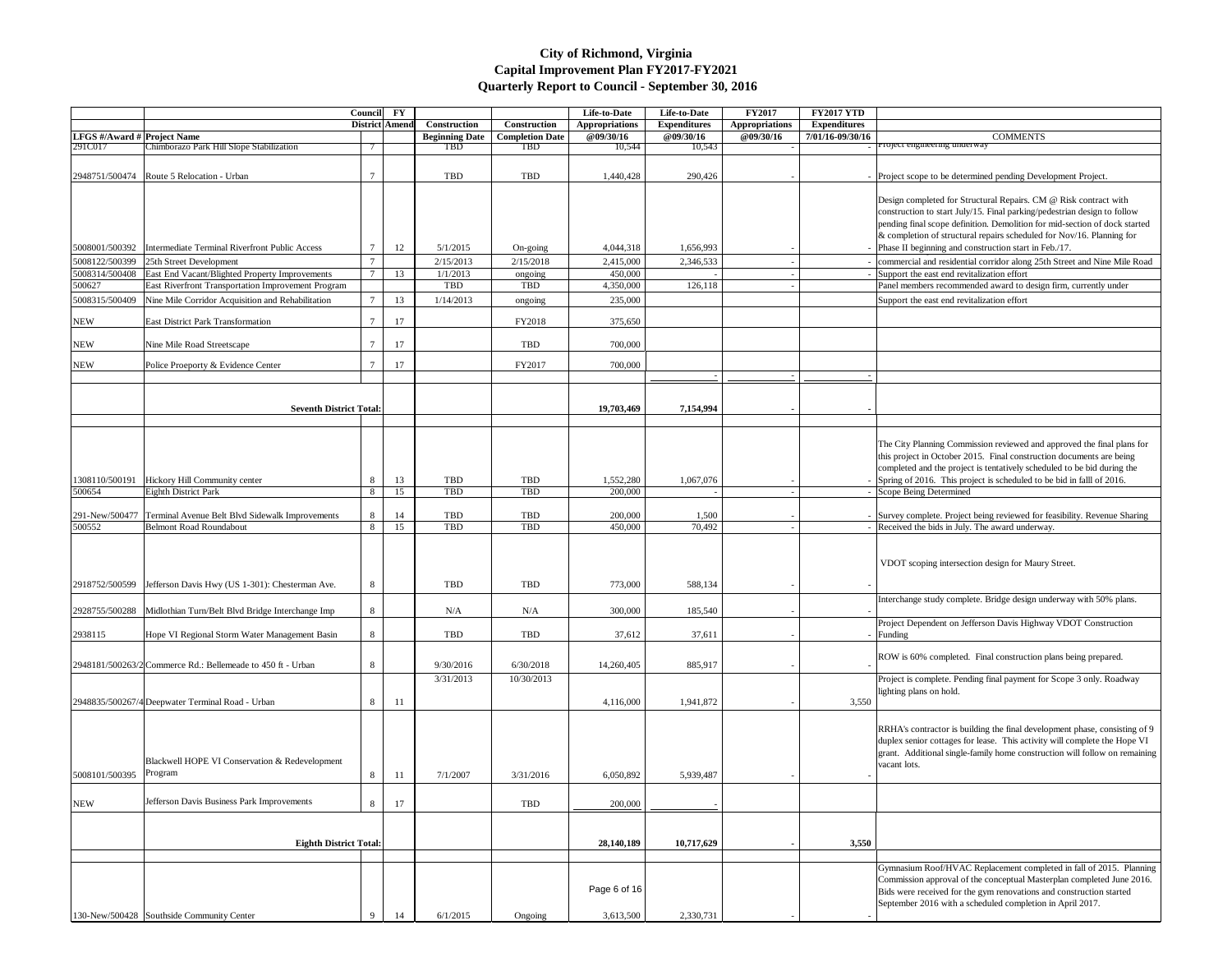|                             |                                                        | Council   | $\mathbf{F}\mathbf{Y}$ |                       |                        | Life-to-Date          | Life-to-Date        | <b>FY2017</b>         | <b>FY2017 YTD</b>   |                                                                                                                                                                                                                                                                                                                                                                                                                                                                                                                                                                                                                                  |
|-----------------------------|--------------------------------------------------------|-----------|------------------------|-----------------------|------------------------|-----------------------|---------------------|-----------------------|---------------------|----------------------------------------------------------------------------------------------------------------------------------------------------------------------------------------------------------------------------------------------------------------------------------------------------------------------------------------------------------------------------------------------------------------------------------------------------------------------------------------------------------------------------------------------------------------------------------------------------------------------------------|
|                             |                                                        |           | District Amend         | Construction          | Construction           | <b>Appropriations</b> | <b>Expenditures</b> | <b>Appropriations</b> | <b>Expenditures</b> |                                                                                                                                                                                                                                                                                                                                                                                                                                                                                                                                                                                                                                  |
| LFGS #/Award # Project Name |                                                        |           |                        | <b>Beginning Date</b> | <b>Completion Date</b> | <b>@09/30/16</b>      | <b>@09/30/16</b>    | @09/30/16             | 7/01/16-09/30/16    | <b>COMMENTS</b>                                                                                                                                                                                                                                                                                                                                                                                                                                                                                                                                                                                                                  |
|                             | 130-New/500429 Hull St.: Dixon Dr. to Elkhardt - Urban | -9        | 12                     | TBD                   | TBD                    | 4,739,752             | 2,051,464           |                       |                     | Project is 30% design complete moving forward with runnoff design<br>methodology for SWMP no construction funds available, project is<br>submitting two applications for smart scale program                                                                                                                                                                                                                                                                                                                                                                                                                                     |
|                             | 130-New/500430 Carnation Street New Sidewalk           | 9         | 17                     |                       | 12/1/2021              | 600,000               |                     |                       |                     |                                                                                                                                                                                                                                                                                                                                                                                                                                                                                                                                                                                                                                  |
|                             | <b>Ninth District Total:</b>                           |           |                        |                       |                        | 8,953,252             | 4,382,195           |                       |                     |                                                                                                                                                                                                                                                                                                                                                                                                                                                                                                                                                                                                                                  |
|                             | 0293101/500478 Replace Parking Equipment               | <b>CW</b> | 12                     | 4/17/2012             | on-going               | 1,530,000             | 759,816             |                       |                     | Phase I, the installation of new equipment at 5th & Marshall was<br>completed in July 2012. Phase II additional equipment at 5th & Marshall<br>and 7th & Marshall was completed by 6-30-13. Phase III to began July 1,<br>2013 on Carytown parking decks completed by December 2013. 2nd &<br>Grace, Coliseum, and Shockoe Plaza garage equipment was ordered in<br>May 2014, and installation was completed 11-30-14. Identifying equipment<br>type for Expressway Deck for installation by 9-15-2016. Equipment should<br>be installed at Expressway Deck by November 15th. and structural repairs<br>to deck are in progress. |
|                             | 0293102/500164   Fleet replacement program             | CW        | 12                     | 7/1/2013              | 6/30/2016              | 28,830,487            | 15,885,216          |                       |                     | This project allows for the purchase of replacement vehicles and equipment<br>used to provide services throughout the City. Since July 1, 2016, Fleet has<br>ordered 2 fire trucks costing \$1,002,266 and 52 Police Vehicles costing<br>approximately $$1,427,000$ . During the first quarter, we have also sent<br>through requisitions totaling over \$3,250,000 to replace vehicles and<br>equipment for DPW and other City departments. Approximately 95% of \$<br>4.98 million budget appropriated to DPW for FY16 has been spent. We are<br>on target to spend the remaining 5% before the end of this calendar year.     |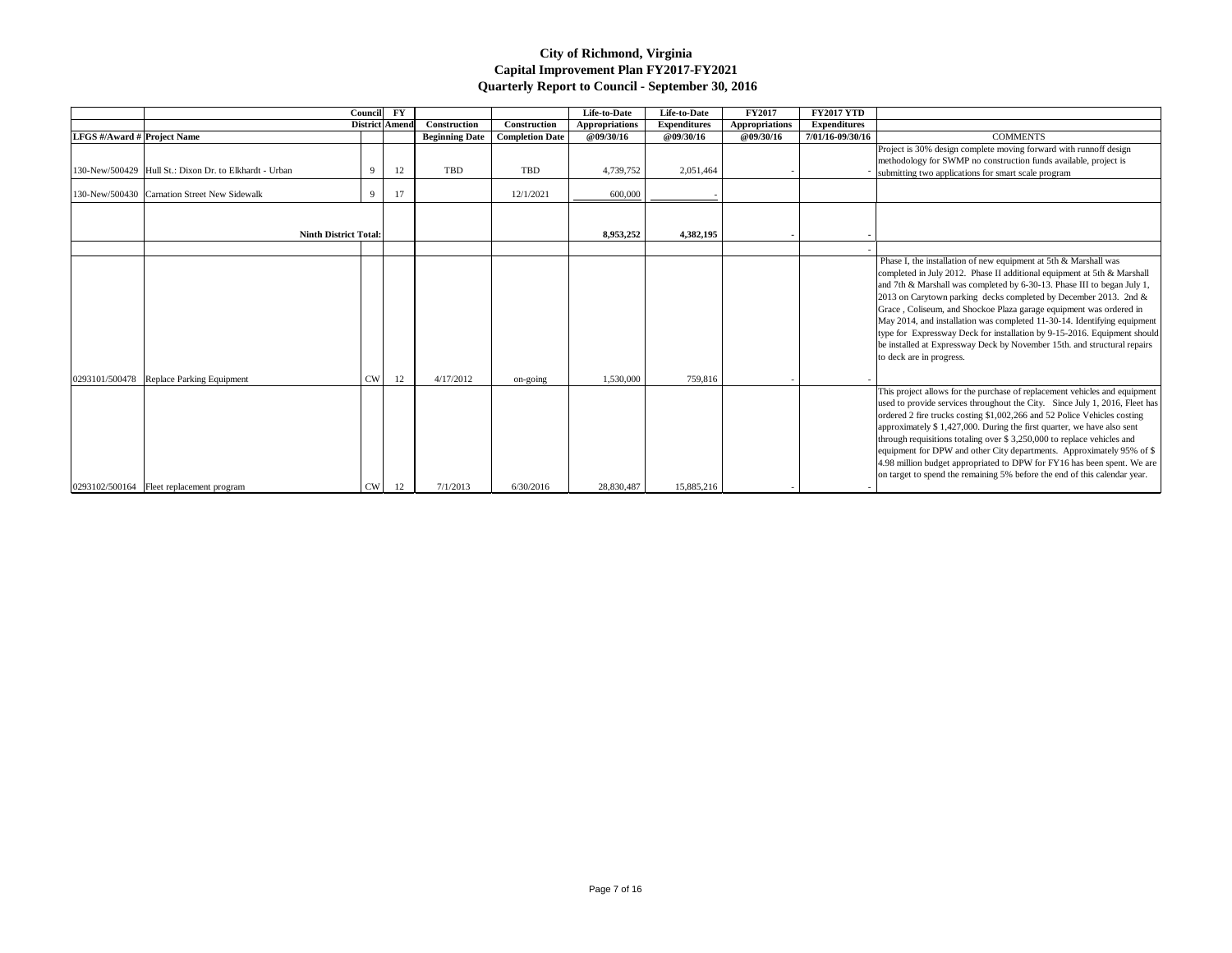|                                    |                                                                | Council       | $\mathbf{F}\mathbf{Y}$ |                       |                        | Life-to-Date          | Life-to-Date        | <b>FY2017</b>         | <b>FY2017 YTD</b>   |                                                                                                                                                                                                                                                                                                                       |
|------------------------------------|----------------------------------------------------------------|---------------|------------------------|-----------------------|------------------------|-----------------------|---------------------|-----------------------|---------------------|-----------------------------------------------------------------------------------------------------------------------------------------------------------------------------------------------------------------------------------------------------------------------------------------------------------------------|
|                                    |                                                                |               | District Amend         | Construction          | Construction           | <b>Appropriations</b> | <b>Expenditures</b> | <b>Appropriations</b> | <b>Expenditures</b> |                                                                                                                                                                                                                                                                                                                       |
| <b>LFGS</b> #/Award # Project Name |                                                                |               |                        | <b>Beginning Date</b> | <b>Completion Date</b> | @09/30/16             | @09/30/16           | @09/30/16             | 7/01/16-09/30/16    | <b>COMMENTS</b>                                                                                                                                                                                                                                                                                                       |
|                                    |                                                                |               |                        |                       |                        |                       |                     |                       |                     | Hotchkiss Community Center Roof Replacement and Repair                                                                                                                                                                                                                                                                |
|                                    |                                                                |               |                        |                       |                        |                       |                     |                       |                     | October 28th. Pine Camp Roof Repair/Replacement project                                                                                                                                                                                                                                                               |
| 1308115/500194                     | (BldgFac) Parks and Recreation Building Maintenance            | ${\rm\bf CW}$ |                        | ongoing               | ongoing                | 5,759,801             | 4,895,342           |                       |                     | early Nov.                                                                                                                                                                                                                                                                                                            |
|                                    |                                                                |               |                        |                       |                        |                       |                     |                       |                     |                                                                                                                                                                                                                                                                                                                       |
|                                    |                                                                |               |                        |                       |                        |                       |                     |                       |                     | Public Art Master Plan is 50% complete with target date of                                                                                                                                                                                                                                                            |
|                                    |                                                                |               |                        |                       |                        |                       |                     |                       |                     | 2016 . Fabrication/Installation for Firehouse 17 completed Ju                                                                                                                                                                                                                                                         |
|                                    |                                                                |               |                        |                       |                        |                       |                     |                       |                     | Manchester Courthouse Medallion completed May 2016. M                                                                                                                                                                                                                                                                 |
|                                    |                                                                |               |                        |                       |                        |                       |                     |                       |                     | artist in project approval phase with target of March 2017 ins                                                                                                                                                                                                                                                        |
|                                    |                                                                |               |                        |                       |                        |                       |                     |                       |                     | Riverfront Artist in design phase with projected completion of                                                                                                                                                                                                                                                        |
|                                    |                                                                |               |                        |                       |                        |                       |                     |                       |                     | PDR has hired a permanent Project manager to manage contr                                                                                                                                                                                                                                                             |
|                                    |                                                                |               |                        |                       |                        |                       |                     |                       |                     | facilitate installation and implement of Master Plan recommen                                                                                                                                                                                                                                                         |
|                                    | 1308131/500328 Percent for the Arts                            | CW            |                        | 7/1/1994              | Ongoing                | 4,097,164             | 496,254             |                       |                     | 2016                                                                                                                                                                                                                                                                                                                  |
|                                    |                                                                |               |                        |                       |                        |                       |                     |                       |                     | The new HVAC system @ Swansboro Swimming Pool comp                                                                                                                                                                                                                                                                    |
|                                    |                                                                |               |                        |                       |                        |                       |                     |                       |                     | construction documents for improvements to the Blackwell S                                                                                                                                                                                                                                                            |
|                                    | 1308180C/500202 Swimming Pools Projects                        | <b>CW</b>     |                        | ongoing               | ongoing                | 6,117,300             | 5,231,403           |                       |                     | are being prepared.                                                                                                                                                                                                                                                                                                   |
|                                    |                                                                |               |                        |                       |                        |                       |                     |                       |                     | Preparing plans for providing additional burial space on exist                                                                                                                                                                                                                                                        |
|                                    |                                                                |               |                        |                       |                        |                       |                     |                       |                     | undeveloped land at Riverview Cemetery. Plans for additiona                                                                                                                                                                                                                                                           |
|                                    |                                                                |               |                        |                       |                        |                       |                     |                       |                     | @ Oakwod Cemetery have been approved. A contractor has                                                                                                                                                                                                                                                                |
|                                    | 1308186C/500203 Cemetery Improvements                          | <b>CW</b>     |                        | ongoing               | ongoing                | 3,586,764             | 3,426,622           |                       |                     | to begin work at Oakwood.                                                                                                                                                                                                                                                                                             |
|                                    | 1308187/500204 Replace Lighting at Rec Areas                   | <b>CW</b>     |                        | ongoing               | ongoing                | 2,103,085             | 2,104,408           |                       |                     | Various projects underway or completed                                                                                                                                                                                                                                                                                |
|                                    | 1308903/500296 Park Road Improvements                          | <b>CW</b>     |                        |                       |                        | 300,000               | 271,214             |                       |                     | Various projects underway or completed                                                                                                                                                                                                                                                                                |
|                                    |                                                                |               |                        | ongoing               | ongoing                |                       |                     |                       |                     |                                                                                                                                                                                                                                                                                                                       |
|                                    |                                                                |               |                        |                       |                        |                       |                     |                       |                     |                                                                                                                                                                                                                                                                                                                       |
|                                    |                                                                |               |                        |                       |                        |                       |                     |                       |                     | The project to refurbish the outdoor basketball courts at Hot                                                                                                                                                                                                                                                         |
|                                    |                                                                |               |                        |                       |                        |                       |                     |                       |                     | Community Center has begun was completed in Sept. 2016.                                                                                                                                                                                                                                                               |
|                                    |                                                                |               |                        |                       |                        |                       |                     |                       |                     | new play equipment for Broadrock Complex, Lombardy Parl                                                                                                                                                                                                                                                               |
|                                    |                                                                |               |                        |                       |                        |                       |                     |                       |                     | Hills and improvement at several other locations. The installa                                                                                                                                                                                                                                                        |
|                                    |                                                                |               |                        |                       |                        |                       |                     |                       |                     | playgrounds has been completed. Tennis/basketball courts rea                                                                                                                                                                                                                                                          |
|                                    | 1308907/500222 Neighborhood Park Renovations                   | CW            |                        | November-07           | ongoing                | 7,677,740             | 5,709,972           |                       |                     | have been completed at Battery park                                                                                                                                                                                                                                                                                   |
|                                    |                                                                |               |                        |                       |                        |                       |                     |                       |                     |                                                                                                                                                                                                                                                                                                                       |
|                                    | 1308908/500432   Major Park Renovations                        | <b>CW</b>     |                        | May-07                | ongoing                | 6,388,366             | 5,364,938           |                       |                     | - Byrd Park tennis courts were refurbished in September 2016.                                                                                                                                                                                                                                                         |
|                                    |                                                                |               |                        |                       |                        |                       |                     |                       |                     | Various projects underway; purchased equipment for the trai<br>and renovation as well as planned improvements at the James                                                                                                                                                                                            |
|                                    | 130C300/500297 James River Park System                         | CW            |                        | July-06               | ongoing                | 237,000               | 257,771             |                       |                     | Visitor's Center/Maintenance Headquarters.                                                                                                                                                                                                                                                                            |
|                                    |                                                                |               |                        |                       |                        |                       |                     |                       |                     |                                                                                                                                                                                                                                                                                                                       |
|                                    |                                                                |               |                        |                       |                        |                       |                     |                       |                     |                                                                                                                                                                                                                                                                                                                       |
| 210NEW                             | Open Space Acquisition                                         | CW            |                        | <b>TBD</b>            | <b>TBD</b>             |                       |                     |                       |                     | - Future Years Appropriation                                                                                                                                                                                                                                                                                          |
|                                    |                                                                |               |                        |                       |                        |                       |                     |                       |                     | Construction for T.Tyler Potterfield Memorial Bridge (TTPN<br>and about 40% complete. Additional funds in adopted FY17<br>will permit completing both phases of TTPMB, including acc<br>SunTrust bridge. Other Priority 1 projects, e.g., Lehigh Terra<br>planning/public engagement started March 2016. Finalizing L |
|                                    | 2108132/500329 Riverfront Plan Implementation                  | <b>CW</b>     | 13                     | August-14             | August - 16            | 12,250,000            | 777,529             |                       |                     | Terraces plan through Design Development anticipated Sprin                                                                                                                                                                                                                                                            |
|                                    |                                                                |               |                        |                       |                        |                       |                     |                       |                     | Procurement is nearing completion. Anticipated contract dat                                                                                                                                                                                                                                                           |
|                                    | 230-New/500482 Revenue Administration System                   | <b>CW</b>     | 14                     | June- $17$            | June-19                | 3,297,770             |                     |                       |                     | 2016. Project implementation timeframe is 18-24 months.                                                                                                                                                                                                                                                               |
|                                    |                                                                |               |                        |                       |                        |                       |                     |                       |                     | New tower design complete and construction on hold pendin                                                                                                                                                                                                                                                             |
|                                    | 230-New/500484 Richmond Fire Burn Tower Stabilization & Repair | ${\rm\bf CW}$ | 14                     | TBD                   | TBD                    | 247,000               | 65,943              |                       |                     | funding.                                                                                                                                                                                                                                                                                                              |
|                                    |                                                                |               |                        |                       |                        |                       |                     |                       |                     | Coliseum Fall Protection System scheduled to begin Construe                                                                                                                                                                                                                                                           |
|                                    | 2308103/500003 Richmond Coliseum Renovations                   | <b>CW</b>     |                        | July- $10$            | On-going               | 4,836,882             | 3,744,085           |                       |                     | October/early November 2016.                                                                                                                                                                                                                                                                                          |
|                                    |                                                                |               |                        |                       |                        |                       |                     |                       |                     | Design Services to begin October 2016 for new Boilers, Gen                                                                                                                                                                                                                                                            |
|                                    | 2308104/500228 John Marshall Court Building Renovations        | <b>CW</b>     |                        | 8/1/2008              | On-going               | 4,926,000             | 3, 194, 779         |                       |                     | - Emergency Power Distribution Upgrades.                                                                                                                                                                                                                                                                              |
|                                    |                                                                |               |                        |                       |                        |                       |                     |                       |                     |                                                                                                                                                                                                                                                                                                                       |

| 17 YTD                   |                                                                                                                                                                                                                                                                                                                                                                                                                                                                                                                                       |
|--------------------------|---------------------------------------------------------------------------------------------------------------------------------------------------------------------------------------------------------------------------------------------------------------------------------------------------------------------------------------------------------------------------------------------------------------------------------------------------------------------------------------------------------------------------------------|
| nditures                 |                                                                                                                                                                                                                                                                                                                                                                                                                                                                                                                                       |
| 5-09/30/16               | <b>COMMENTS</b>                                                                                                                                                                                                                                                                                                                                                                                                                                                                                                                       |
|                          | Hotchkiss Community Center Roof Replacement and Repair bids due back<br>October 28th. Pine Camp Roof Repair/Replacement project to be bid in<br>early Nov.                                                                                                                                                                                                                                                                                                                                                                            |
|                          | Public Art Master Plan is 50% complete with target date of completion fall<br>2016. Fabrication/Installation for Firehouse 17 completed June 2016.<br>Manchester Courthouse Medallion completed May 2016. Maggie Walker<br>artist in project approval phase with target of March 2017 install.<br>Riverfront Artist in design phase with projected completion of Fall 2016.<br>PDR has hired a permanent Project manager to manage contracts and<br>facilitate installation and implement of Master Plan recommendations July<br>2016 |
|                          | The new HVAC system @ Swansboro Swimming Pool completed and the<br>construction documents for improvements to the Blackwell Swimming Pool<br>are being prepared.                                                                                                                                                                                                                                                                                                                                                                      |
|                          | Preparing plans for providing additional burial space on existing,<br>undeveloped land at Riverview Cemetery. Plans for additional burial sites<br>@ Oakwod Cemetery have been approved. A contractor has been selected<br>to begin work at Oakwood.                                                                                                                                                                                                                                                                                  |
|                          | Various projects underway or completed                                                                                                                                                                                                                                                                                                                                                                                                                                                                                                |
|                          | Various projects underway or completed                                                                                                                                                                                                                                                                                                                                                                                                                                                                                                |
|                          | The project to refurbish the outdoor basketball courts at Hotchkiss<br>Community Center has begun was completed in Sept. 2016. Purchased<br>new play equipment for Broadrock Complex, Lombardy Park, Westover<br>Hills and improvement at several other locations. The installation of these<br>playgrounds has been completed. Tennis/basketball courts refurbishements<br>have been completed at Battery park                                                                                                                       |
|                          | Byrd Park tennis courts were refurbished in September 2016.                                                                                                                                                                                                                                                                                                                                                                                                                                                                           |
|                          | Various projects underway; purchased equipment for the trails construction<br>and renovation as well as planned improvements at the James River<br>Visitor's Center/Maintenance Headquarters.                                                                                                                                                                                                                                                                                                                                         |
|                          | <b>Future Years Appropriation</b>                                                                                                                                                                                                                                                                                                                                                                                                                                                                                                     |
|                          | Construction for T.Tyler Potterfield Memorial Bridge (TTPMB) has started<br>and about 40% complete. Additional funds in adopted FY17 CIP budget<br>will permit completing both phases of TTPMB, including accessible rout to<br>SunTrust bridge. Other Priority 1 projects, e.g., Lehigh Terraces<br>planning/public engagement started March 2016. Finalizing Lehigh                                                                                                                                                                 |
|                          | Terraces plan through Design Development anticipated Spring 2017.<br>Procurement is nearing completion. Anticipated contract date during June                                                                                                                                                                                                                                                                                                                                                                                         |
|                          | 2016. Project implementation timeframe is 18-24 months.<br>New tower design complete and construction on hold pending future                                                                                                                                                                                                                                                                                                                                                                                                          |
|                          | funding.                                                                                                                                                                                                                                                                                                                                                                                                                                                                                                                              |
| $\overline{\phantom{a}}$ | Coliseum Fall Protection System scheduled to begin Construction late<br>October/early November 2016.                                                                                                                                                                                                                                                                                                                                                                                                                                  |
|                          | Design Services to begin October 2016 for new Boilers, Generator and<br>Emergency Power Distribution Upgrades.                                                                                                                                                                                                                                                                                                                                                                                                                        |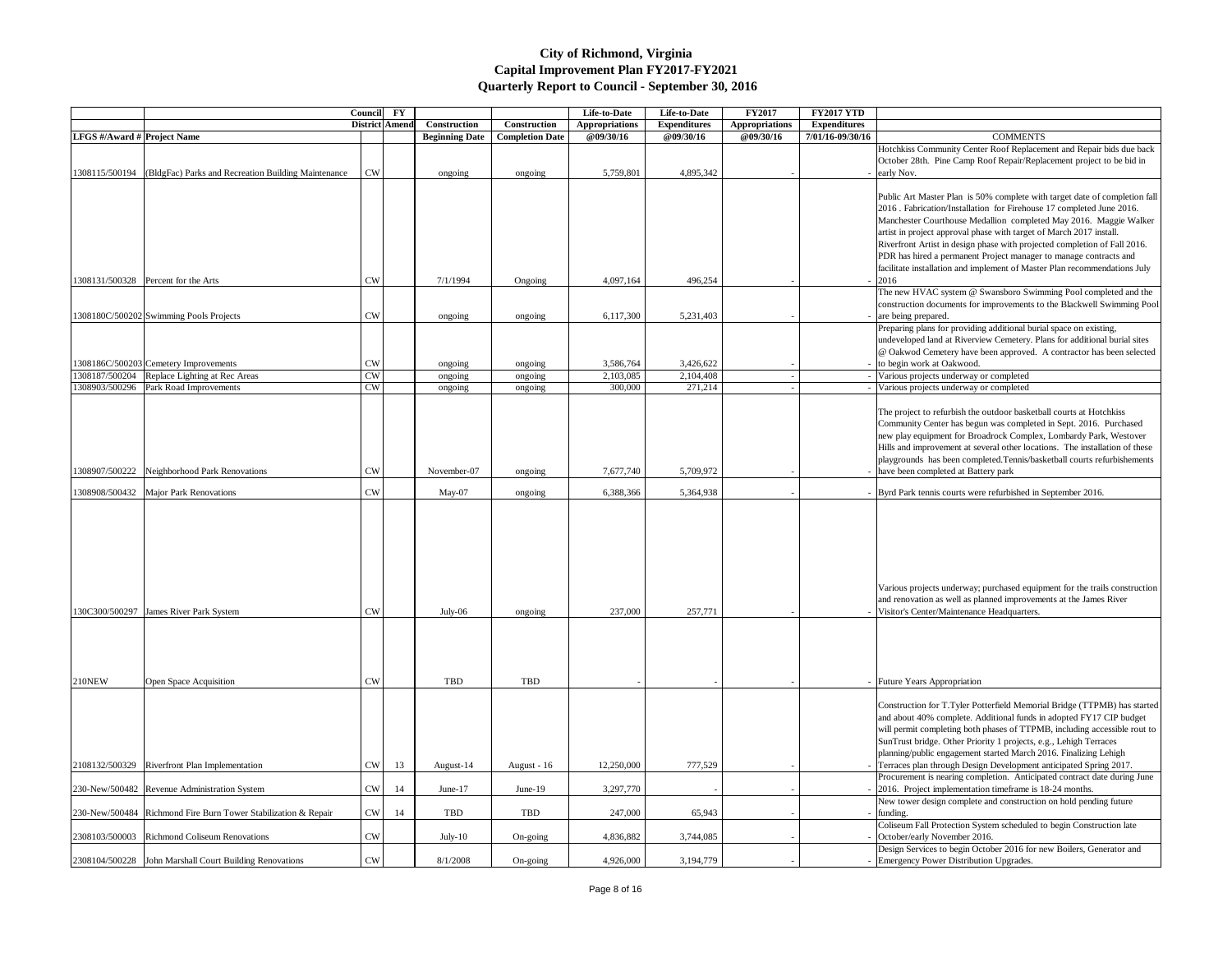|                                    |                                           | Council        | $\mathbf{F}\mathbf{Y}$ |                       |                        | Life-to-Date          | Life-to-Date        | <b>FY2017</b>         | <b>FY2017 YTD</b>                                                                                                                                                                                                                                                                                                                                                                                                                                                                                                                                                                                                                                                                                                                                                                                                                                                                                                                                                                                                                                                                                                                                                           |
|------------------------------------|-------------------------------------------|----------------|------------------------|-----------------------|------------------------|-----------------------|---------------------|-----------------------|-----------------------------------------------------------------------------------------------------------------------------------------------------------------------------------------------------------------------------------------------------------------------------------------------------------------------------------------------------------------------------------------------------------------------------------------------------------------------------------------------------------------------------------------------------------------------------------------------------------------------------------------------------------------------------------------------------------------------------------------------------------------------------------------------------------------------------------------------------------------------------------------------------------------------------------------------------------------------------------------------------------------------------------------------------------------------------------------------------------------------------------------------------------------------------|
|                                    |                                           | District Amend |                        | <b>Construction</b>   | Construction           | <b>Appropriations</b> | <b>Expenditures</b> | <b>Appropriations</b> | <b>Expenditures</b>                                                                                                                                                                                                                                                                                                                                                                                                                                                                                                                                                                                                                                                                                                                                                                                                                                                                                                                                                                                                                                                                                                                                                         |
| <b>LFGS</b> #/Award # Project Name |                                           |                |                        | <b>Beginning Date</b> | <b>Completion Date</b> | @09/30/16             | @09/30/16           | @09/30/16             | 7/01/16-09/30/16<br><b>COMMENTS</b>                                                                                                                                                                                                                                                                                                                                                                                                                                                                                                                                                                                                                                                                                                                                                                                                                                                                                                                                                                                                                                                                                                                                         |
| 2308105/500455                     | Community Schools/Parks/Libraries         | <b>CW</b>      |                        | 5/2014                | Ongoing                | 8,251,485             | 7,248,464           |                       | Current project scope consists of Pre-K (260 children) Facility as Phase V<br>to the M. L. King Middle School Project. PreK Facility design is complete<br>& construction (Exterior envelope, interior partitions and MEP rough in) is<br>underway. Scheduled completion on 6/15/15. MLK Pre-K closeout process<br>underway. Other project scoping underway.                                                                                                                                                                                                                                                                                                                                                                                                                                                                                                                                                                                                                                                                                                                                                                                                                |
| 2308135/500231                     | <b>Library Renovations</b>                | <b>CW</b>      |                        | 10/2/2012             | Ongoing                | 6,144,924             | 5,384,051           |                       | Main Library Elevator Replacement/Fire Alarm System Project<br>construction phase work is completed - dates shown are for this portion of<br>the overall Library Renovations work. MLB Roof Replacement Project<br>completed on Feb. 6, 2015. Special Collections Area HVAC design<br>complete and solicitation for bids scheduled for Sept-Oct. 2016.                                                                                                                                                                                                                                                                                                                                                                                                                                                                                                                                                                                                                                                                                                                                                                                                                      |
| 2308140/500232                     | City Hall Emergency Generator Replacement | <b>CW</b>      |                        | 11/1/2008             | 11/30/2016             | 2,255,000             | 1,774,940           |                       | Construction began May 2016 for installation of generator redundancy and<br>DIT redundant circuitry, scheduled for completion in November 2016.                                                                                                                                                                                                                                                                                                                                                                                                                                                                                                                                                                                                                                                                                                                                                                                                                                                                                                                                                                                                                             |
|                                    |                                           |                |                        |                       |                        |                       |                     |                       |                                                                                                                                                                                                                                                                                                                                                                                                                                                                                                                                                                                                                                                                                                                                                                                                                                                                                                                                                                                                                                                                                                                                                                             |
| 2308153                            | Technology/Vocational School Improvements | <b>CW</b>      |                        | TBD                   | TBD                    |                       |                     |                       | Project scope needs to be determined.                                                                                                                                                                                                                                                                                                                                                                                                                                                                                                                                                                                                                                                                                                                                                                                                                                                                                                                                                                                                                                                                                                                                       |
| 2308154/500242                     | City Hall HVAC Valve Replacement          | <b>CW</b>      |                        | 2/1/2016              | On-going               | 2,210,000             | 104,793             |                       | AHU 4 construction complete; next phase of project (valves and steam<br>traps) On going project, however, additional funds will be needed to<br>complete City Hall. Replace failing heating and cooling valves; The<br>following projects are currently ongoing: Replace Hot and Chilled water<br>line replacement at various location, replace all restroom drains, replace hot<br>and chilled water lines at the 1st floor, replace roof drain lines above room<br>100 1st floor. The total sum for the projects is \$120,673.00. Respectively<br>$($ \$47,363, \$41,184, \$18,384, \$13,742). Additional projects completed are:<br>Replace chilled and hot water lines (\$12,480); Install hot water<br>recirculation equipment (\$33,193); Install (4) hot taps on Chill and hot<br>water lines (\$6,303). The remaining funds per rapids as of $7/22/16$ were<br>$$288,217.05$ *(UPDATE: 10/21/16) - Two (2) additional projects<br>currently on-going: Replace Booster Pump at City Hall and Design<br>Replacement of Steam Coils and VAVs. Respectively (\$57,887 and<br>$\vert$ \$14,125). The remaining funds per rapids as of 10/21/16 is \$245,103.82<br>87,638 |
|                                    |                                           |                |                        |                       |                        |                       |                     |                       | Ongoing - Acquisition closed February 2013. Balance will be used to make<br>parking improvements to support the development of the area as a park and<br>preserve balance as green space for eventual development of Lehigh                                                                                                                                                                                                                                                                                                                                                                                                                                                                                                                                                                                                                                                                                                                                                                                                                                                                                                                                                 |
| 2308155                            | Lehigh Acquisition                        | <b>CW</b>      |                        | 2/2013                | 6/1/2017               | 2,200,000             | 2,200,000           |                       | - Terraces. Tentative completion date, June 2017.                                                                                                                                                                                                                                                                                                                                                                                                                                                                                                                                                                                                                                                                                                                                                                                                                                                                                                                                                                                                                                                                                                                           |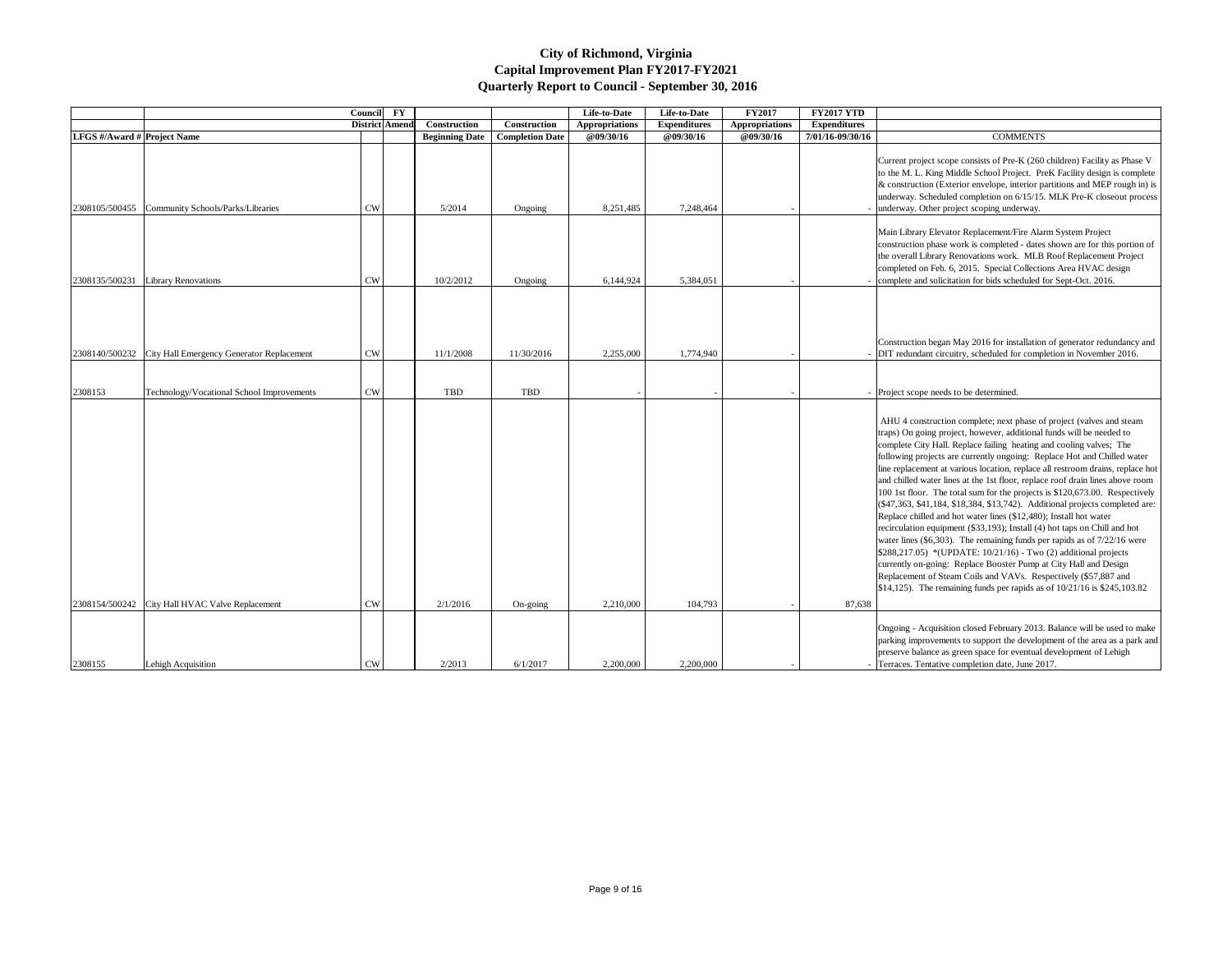| <b>Construction</b><br>Construction<br><b>Appropriations</b><br><b>Expenditures</b><br><b>Appropriations</b><br><b>Expenditures</b><br>District Amend<br><b>LFGS</b> #/Award # Project Name<br>@09/30/16<br><b>@09/30/16</b><br>@09/30/16<br>7/01/16-09/30/16<br><b>COMMENTS</b><br><b>Beginning Date</b><br><b>Completion Date</b><br>Police Hq Water Heater construction completed; Fire Station 20 HVAC-<br>completed; Fire Station 18 Boiler complete; Fire Station 23 HVAC<br>Complete; 911 Emergency Communications Building, Radio Tower<br>Building HVAC-A/E Services completed; RAA Datacenter HVAC-A/E<br>Services completed. Upgrades to replace new HVAC systems for Fleet and<br>paint booth start Feb 2016 - Apr 2016, Police and Fire Departments.<br>Replacement of roofing systems at Libraries and new Fleet facility - (IFB<br>complete - Const. Start Mar 2016 - Sept 2016). Asphalt overlaying of<br>parking lots. New generators and monitoring systems for Emergency<br>Operations (Need contract modification). Upgrades to exterior lighting of<br>City facilities - (Const. Start Mar 2016 - Aug 2016); The following project<br>is currently in Design A/E and on-going: Police Parking Decks Repairs at<br>3rd Precinct and Training Academy. The cost for A/E design is \$66,050.00<br>and is scheduled to be completed by Aug. 31, 2016. Construction will be<br>from FY 17 and estimated to be \$300,000 and completed May 2017.<br>Additional project completed are: Demo of Wall at Festival Park (\$2,950);<br>Install new fence at Festival Park; Install new air duct box at City Hall<br>Parking deck (\$8,544.00); Replace floor in elevators at City Jail<br>$($ \$8,700.00); Back up cooling Units for DIT - City Hall (\$19,489.00); New<br>Exhaust fan and controls Fleet Paint Booth (\$48,400.00); New RTU 10<br>Ton at Fleet Maint. Bldg. (\$22,068); Install Washer and Dryer at City Hall<br>(\$9,630); Replace Fleet Maint. Roof (\$277,900) this project is currently in<br>construction expected to be completed by Nov. 2016. *(Update 10/21/16)<br>Additional projects currently on-going are: 730 Bldg. Cooling Tower<br>Repairs, Main Library Interior Drain Line Repairs, SSide Operations at<br>3506 Hopkins Rd. - Replace HVAC split systems (Respectively:<br>\$32,489.00, \$43,682.50, \$41,430.00) The balance in Rapids as of<br>10/21/16 is \$694,663.23<br><b>CW</b><br>7/1/2008<br>46,273,967<br>2308156C/500131 Major Building Renovations<br>43,619,386<br>414,804<br>ongoing<br><b>Landmark Theater Renovations</b><br><b>CW</b><br>8,779,601<br>8,779,600<br>Ongoing<br>Ongoing<br>Complete<br>North Ave., Westover Hills, Belmont Ave., Hull St. & Broad Rock Branch<br>Library Projects and Main Library Lower Level Auditorium Project are<br>complete. East End BL Project construction phase work completed in<br>Oct.13. Main Library 2nd Floor renovation IFB scheduled for June/14 with<br>a construction completion scheduled for Feb/15. Ginter Park BL scheduled<br>for construction start of June./15. Completion scheduled for completion<br>Jan/2016. West End BL Project returned to program & re-starting design<br>work. Design for remaining program projects essentially complete.<br>Construction dates are current projections for overall program per extended<br>funding and essentially one project per year. West End design completed<br>and IFB in process. West End Branch construction started Oct./2016 for<br>Library Technology Upgrades & Renovations Program<br><b>CW</b><br>5/2010<br>May/2017<br>10,959,647<br>9,945,435<br>- completion in May/2017.<br>Multi-project program with four Phase I projects: Broad Rock ES, Oak<br>Grove ES, M.L. King MS & Huguenot HS. BRES & OGES projects<br>complete and opened 1/2/2013 on schedule. MLKMS Project Phase III<br>construction complete and new school opened 1/6/2014 on schedule -<br>Phase IV demolition of existing school and completion of south end school<br>construction and site work complete July 2014. MLKMS Phase IV<br>completed and Phase V (Pre-K) construction underway. HHS primary<br>construction underway and on schedule for 1/5/2015 new school opening.<br>Remaining existing school demo & site work scheduled for completion<br>Fall./15. Huguenot HS project completed and project closeout underway.<br><b>CW</b> |                                                              | Council FY |            |          | Life-to-Date  | Life-to-Date | <b>FY2017</b> | <b>FY2017 YTD</b> |                                            |
|----------------------------------------------------------------------------------------------------------------------------------------------------------------------------------------------------------------------------------------------------------------------------------------------------------------------------------------------------------------------------------------------------------------------------------------------------------------------------------------------------------------------------------------------------------------------------------------------------------------------------------------------------------------------------------------------------------------------------------------------------------------------------------------------------------------------------------------------------------------------------------------------------------------------------------------------------------------------------------------------------------------------------------------------------------------------------------------------------------------------------------------------------------------------------------------------------------------------------------------------------------------------------------------------------------------------------------------------------------------------------------------------------------------------------------------------------------------------------------------------------------------------------------------------------------------------------------------------------------------------------------------------------------------------------------------------------------------------------------------------------------------------------------------------------------------------------------------------------------------------------------------------------------------------------------------------------------------------------------------------------------------------------------------------------------------------------------------------------------------------------------------------------------------------------------------------------------------------------------------------------------------------------------------------------------------------------------------------------------------------------------------------------------------------------------------------------------------------------------------------------------------------------------------------------------------------------------------------------------------------------------------------------------------------------------------------------------------------------------------------------------------------------------------------------------------------------------------------------------------------------------------------------------------------------------------------------------------------------------------------------------------------------------------------------------------------------------------------------------------------------------------------------------------------------------------------------------------------------------------------------------------------------------------------------------------------------------------------------------------------------------------------------------------------------------------------------------------------------------------------------------------------------------------------------------------------------------------------------------------------------------------------------------------------------------------------------------------------------------------------------------------------------------------------------------------------------------------------------------------------------------------------------------------------------------------------------------------------------------------------------------------------------------------------------------------------------------------------------------------------------------------------------------------------------------------------------------------------------------------------------------------------------------------------------------------------------------------------------------------------------------------------------------|--------------------------------------------------------------|------------|------------|----------|---------------|--------------|---------------|-------------------|--------------------------------------------|
|                                                                                                                                                                                                                                                                                                                                                                                                                                                                                                                                                                                                                                                                                                                                                                                                                                                                                                                                                                                                                                                                                                                                                                                                                                                                                                                                                                                                                                                                                                                                                                                                                                                                                                                                                                                                                                                                                                                                                                                                                                                                                                                                                                                                                                                                                                                                                                                                                                                                                                                                                                                                                                                                                                                                                                                                                                                                                                                                                                                                                                                                                                                                                                                                                                                                                                                                                                                                                                                                                                                                                                                                                                                                                                                                                                                                                                                                                                                                                                                                                                                                                                                                                                                                                                                                                                                                                                                                          |                                                              |            |            |          |               |              |               |                   |                                            |
|                                                                                                                                                                                                                                                                                                                                                                                                                                                                                                                                                                                                                                                                                                                                                                                                                                                                                                                                                                                                                                                                                                                                                                                                                                                                                                                                                                                                                                                                                                                                                                                                                                                                                                                                                                                                                                                                                                                                                                                                                                                                                                                                                                                                                                                                                                                                                                                                                                                                                                                                                                                                                                                                                                                                                                                                                                                                                                                                                                                                                                                                                                                                                                                                                                                                                                                                                                                                                                                                                                                                                                                                                                                                                                                                                                                                                                                                                                                                                                                                                                                                                                                                                                                                                                                                                                                                                                                                          |                                                              |            |            |          |               |              |               |                   |                                            |
| 2308196/500273                                                                                                                                                                                                                                                                                                                                                                                                                                                                                                                                                                                                                                                                                                                                                                                                                                                                                                                                                                                                                                                                                                                                                                                                                                                                                                                                                                                                                                                                                                                                                                                                                                                                                                                                                                                                                                                                                                                                                                                                                                                                                                                                                                                                                                                                                                                                                                                                                                                                                                                                                                                                                                                                                                                                                                                                                                                                                                                                                                                                                                                                                                                                                                                                                                                                                                                                                                                                                                                                                                                                                                                                                                                                                                                                                                                                                                                                                                                                                                                                                                                                                                                                                                                                                                                                                                                                                                                           |                                                              |            |            |          |               |              |               |                   |                                            |
|                                                                                                                                                                                                                                                                                                                                                                                                                                                                                                                                                                                                                                                                                                                                                                                                                                                                                                                                                                                                                                                                                                                                                                                                                                                                                                                                                                                                                                                                                                                                                                                                                                                                                                                                                                                                                                                                                                                                                                                                                                                                                                                                                                                                                                                                                                                                                                                                                                                                                                                                                                                                                                                                                                                                                                                                                                                                                                                                                                                                                                                                                                                                                                                                                                                                                                                                                                                                                                                                                                                                                                                                                                                                                                                                                                                                                                                                                                                                                                                                                                                                                                                                                                                                                                                                                                                                                                                                          | 2308167<br>2308198/500160 School CIP Planning & Construction |            | Sept. 2011 | On-going | P486.888.2046 | 174,488,303  |               |                   | Planning for new school projects underway. |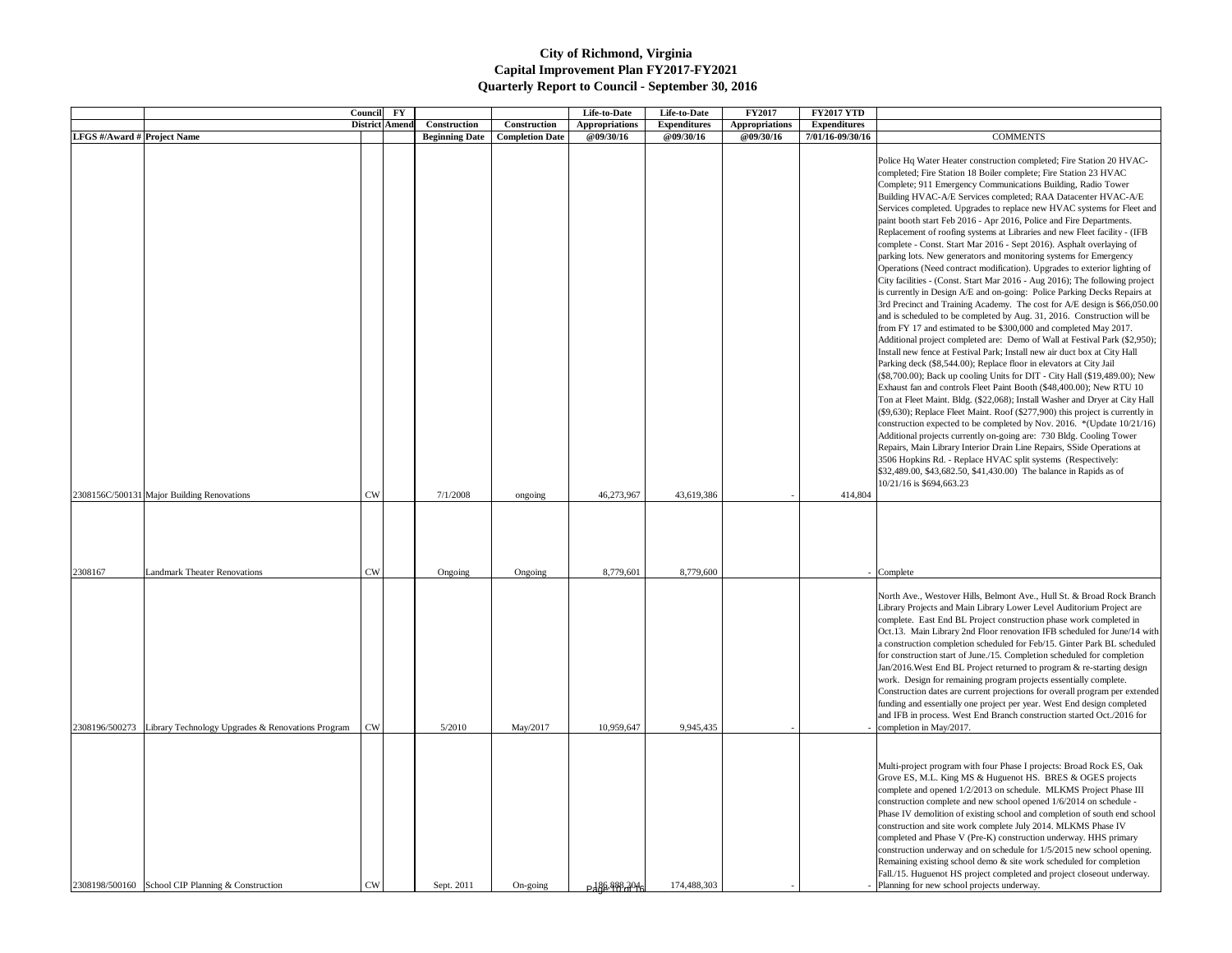|                             | <b>Council</b>                                                      | $\mathbf{F}\mathbf{Y}$ |                       |                       | Life-to-Date           | Life-to-Date          | <b>FY2017</b>       | <b>FY2017 YTD</b>     |                                                                                             |
|-----------------------------|---------------------------------------------------------------------|------------------------|-----------------------|-----------------------|------------------------|-----------------------|---------------------|-----------------------|---------------------------------------------------------------------------------------------|
|                             |                                                                     |                        | <b>District Amend</b> | Construction          | Construction           | <b>Appropriations</b> | <b>Expenditures</b> | <b>Appropriations</b> | <b>Expenditures</b>                                                                         |
| LFGS #/Award # Project Name |                                                                     |                        |                       | <b>Beginning Date</b> | <b>Completion Date</b> | @09/30/16             | @09/30/16           | @09/30/16             | <b>COMMENTS</b><br>7/01/16-09/30/16                                                         |
|                             |                                                                     |                        |                       |                       |                        |                       |                     |                       | Project is complete. \$1,121,907 in unspent at                                              |
|                             |                                                                     |                        |                       |                       |                        |                       |                     |                       | for FY17 appropriations. Approximately \$20                                                 |
| 2308221/500125              | New Justice Center                                                  | <b>CW</b>              |                       | Nov. 2011             | Feb. 2015              | 131,142,093           | 131,142,093         |                       | - remain to be paid                                                                         |
| 2308222/500481              | Finance ERP System                                                  | <b>CW</b>              |                       | 7/1/2009              | 4/30/2014              | 5,081,957             | 5,082,849           |                       | Phase 1b complete                                                                           |
|                             |                                                                     |                        |                       |                       |                        |                       |                     |                       |                                                                                             |
|                             |                                                                     |                        |                       |                       |                        |                       |                     |                       | City Hall Boiler Re-configuration-Constructi                                                |
|                             |                                                                     |                        |                       |                       |                        |                       |                     |                       | new boiler water feed valves and controls; Tl                                               |
|                             |                                                                     |                        |                       |                       |                        |                       |                     |                       | Design A/E and is currently on-going. The I                                                 |
|                             |                                                                     |                        |                       |                       |                        |                       |                     |                       | shall be completed by Aug. 31. Construction                                                 |
|                             |                                                                     |                        |                       |                       |                        |                       |                     |                       | approximately \$200,000.00 and to be comple                                                 |
|                             |                                                                     |                        |                       |                       |                        |                       |                     |                       | The remaining funds per Rapids as of 6/22/16                                                |
|                             |                                                                     |                        |                       |                       |                        |                       |                     |                       | projects on-going include repalce AHU #5 ar                                                 |
|                             | 2308223/500246 City Hall Replacement of Boilers and Related Systems | <b>CW</b>              |                       | 3/31/2009             | ongoing                | 496,000               | 270,098             |                       | - support repairs. Both projects have been awa                                              |
|                             |                                                                     |                        |                       |                       |                        |                       |                     |                       |                                                                                             |
|                             |                                                                     |                        |                       |                       |                        |                       |                     |                       | The City hired an Architectural firm in Sept.                                               |
|                             |                                                                     |                        |                       |                       |                        |                       |                     |                       | completed a space utilization study and provi                                               |
|                             |                                                                     |                        |                       |                       |                        |                       |                     |                       | out of temporary office space in 730 East Bro                                               |
|                             |                                                                     |                        |                       |                       |                        |                       |                     |                       | staff during major construction in City Hall.<br>drawing should be completed by Dec. 3, 201 |
|                             |                                                                     |                        |                       |                       |                        |                       |                     |                       | firm for renovation design of first, third, four                                            |
|                             |                                                                     |                        |                       |                       |                        |                       |                     |                       | scheduled for May 15, 2015 for schedule con                                                 |
|                             |                                                                     |                        |                       |                       |                        |                       |                     |                       | Dec./2015. Phase III design for 1st Fl. Finano                                              |
| 2308235/500438              | City Hall Renovation Project                                        | <b>CW</b>              | 13                    | 2/11/2013             | on-going               | 3,808,742             | 2,956,729           |                       | $-$ 11/2/16. Construction scheduled completion                                              |
|                             |                                                                     |                        |                       |                       |                        |                       |                     |                       |                                                                                             |
|                             |                                                                     |                        |                       |                       |                        |                       |                     |                       |                                                                                             |
|                             |                                                                     |                        |                       |                       |                        |                       |                     |                       | RVA One is preparing to move from "soft lat                                                 |
|                             |                                                                     |                        |                       |                       |                        |                       |                     |                       | As of 7/20/2016, a total of 25,311 cases have                                               |
|                             |                                                                     |                        |                       |                       |                        |                       |                     |                       | system. Since the decommissioning of the leg                                                |
|                             |                                                                     |                        |                       |                       |                        |                       |                     |                       | all call center agents are now using the RVA                                                |
|                             |                                                                     |                        |                       |                       |                        |                       |                     |                       | request types (except for dome DPU-related                                                  |
|                             |                                                                     |                        |                       |                       |                        |                       |                     |                       | include User Acceptance Testing (UAT) for                                                   |
|                             |                                                                     |                        |                       |                       |                        |                       |                     |                       | application) and Cityworks interfaces, as wel                                               |
| 2308237/500448              | Customer Relationship Management Program                            | ${\rm\bf CW}$          | 13                    | Q1FY14                | 12/31/2016             | 2,318,350             | 1,193,806           |                       | based service request submission tool.                                                      |
|                             |                                                                     |                        |                       |                       |                        |                       |                     |                       |                                                                                             |
|                             |                                                                     |                        |                       |                       |                        |                       |                     |                       |                                                                                             |
|                             |                                                                     |                        |                       |                       |                        |                       |                     |                       | Current Project - A/E Services needed to pay                                                |
|                             |                                                                     |                        |                       |                       |                        |                       |                     |                       | canopy. Design recently completed for sitewo                                                |
|                             |                                                                     |                        |                       |                       |                        |                       |                     |                       | IFB scheduled for Oct/2016 for construction                                                 |
| 2308239/500248              | RAA Buildings and Property Improvements                             | CW                     | 13                    | 9/1/2012              | On-going               | 1,175,000             | 99,958              |                       | construction start scheduled for April/2017 a                                               |
|                             |                                                                     |                        |                       |                       |                        |                       |                     |                       |                                                                                             |
|                             |                                                                     |                        |                       |                       |                        |                       |                     |                       |                                                                                             |
|                             |                                                                     |                        |                       |                       |                        |                       |                     |                       |                                                                                             |
|                             |                                                                     |                        |                       |                       |                        |                       |                     |                       |                                                                                             |
|                             |                                                                     |                        |                       |                       |                        |                       |                     |                       |                                                                                             |
|                             |                                                                     |                        |                       |                       |                        |                       |                     |                       |                                                                                             |
|                             |                                                                     |                        |                       |                       |                        |                       |                     |                       |                                                                                             |
|                             |                                                                     |                        |                       |                       |                        |                       |                     |                       |                                                                                             |
|                             |                                                                     |                        |                       |                       |                        |                       |                     |                       |                                                                                             |
|                             | 2308302/500250 800 MHz Radio System Update & Equip. Replacement     | CW                     | 12                    | On-going              | On-going               | 28,212,000            | 566,932             |                       | - Scope Being Determined                                                                    |

| 7 YTD   |                                                                                                                                                                                                                                                                                                                                                                                                                                                                                                                                                                                                                                                                                      |
|---------|--------------------------------------------------------------------------------------------------------------------------------------------------------------------------------------------------------------------------------------------------------------------------------------------------------------------------------------------------------------------------------------------------------------------------------------------------------------------------------------------------------------------------------------------------------------------------------------------------------------------------------------------------------------------------------------|
| litures |                                                                                                                                                                                                                                                                                                                                                                                                                                                                                                                                                                                                                                                                                      |
| 9/30/16 | <b>COMMENTS</b>                                                                                                                                                                                                                                                                                                                                                                                                                                                                                                                                                                                                                                                                      |
|         | Project is complete. \$1,121,907 in unspent available balances was utilized                                                                                                                                                                                                                                                                                                                                                                                                                                                                                                                                                                                                          |
|         | for FY17 appropriations. Approximately \$200,000 of closeout items                                                                                                                                                                                                                                                                                                                                                                                                                                                                                                                                                                                                                   |
|         | remain to be paid                                                                                                                                                                                                                                                                                                                                                                                                                                                                                                                                                                                                                                                                    |
|         | Phase 1b complete                                                                                                                                                                                                                                                                                                                                                                                                                                                                                                                                                                                                                                                                    |
|         | City Hall Boiler Re-configuration-Construction 99% complete - to install<br>new boiler water feed valves and controls; The following project is in<br>Design A/E and is currently on-going. The Design cost \$17,700.00 and<br>shall be completed by Aug. 31. Construction is estimated to be<br>approximately \$200,000.00 and to be completed next spring April 2017.<br>The remaining funds per Rapids as of 6/22/16 \$800,859.09. Additional<br>projects on-going include repalce AHU #5 and City Hall Cooling Towers<br>support repairs. Both projects have been awarded.                                                                                                       |
|         | The City hired an Architectural firm in Sept. of 2011. To date the firm has<br>completed a space utilization study and provided three options for the build-<br>out of temporary office space in 730 East Broad Street to accommodate<br>staff during major construction in City Hall. Construction and MEP<br>drawing should be completed by Dec. 3, 2012. The City has hired the A/E<br>firm for renovation design of first, third, fourth floor. Construction start<br>scheduled for May 15, 2015 for schedule completion of 1st & 4th floors<br>Dec./2015. Phase III design for 1st Fl. Finance complete and IFB due<br>11/2/16. Construction scheduled completion for May/2017. |
|         | RVA One is preparing to move from "soft launch" status to full operations.<br>As of 7/20/2016, a total of 25,311 cases have been processed using the new<br>system. Since the decommissioning of the legacy CRS system in June 2016,<br>all call center agents are now using the RVA One system for most service<br>request types (except for dome DPU-related service requests). Next steps<br>include User Acceptance Testing (UAT) for the SeeClickFix (mobile<br>application) and Cityworks interfaces, as well as implementation of a web-<br>based service request submission tool.                                                                                            |
|         | Current Project - A/E Services needed to pave rear parking lot, install new<br>canopy. Design recently completed for sitework and new canopies. Phase I<br>IFB scheduled for Oct/2016 for construction start in Jan./2017. Phase II<br>construction start scheduled for April/2017 and completion in Sept/2017.                                                                                                                                                                                                                                                                                                                                                                      |
|         |                                                                                                                                                                                                                                                                                                                                                                                                                                                                                                                                                                                                                                                                                      |
|         | Scope Being Determined                                                                                                                                                                                                                                                                                                                                                                                                                                                                                                                                                                                                                                                               |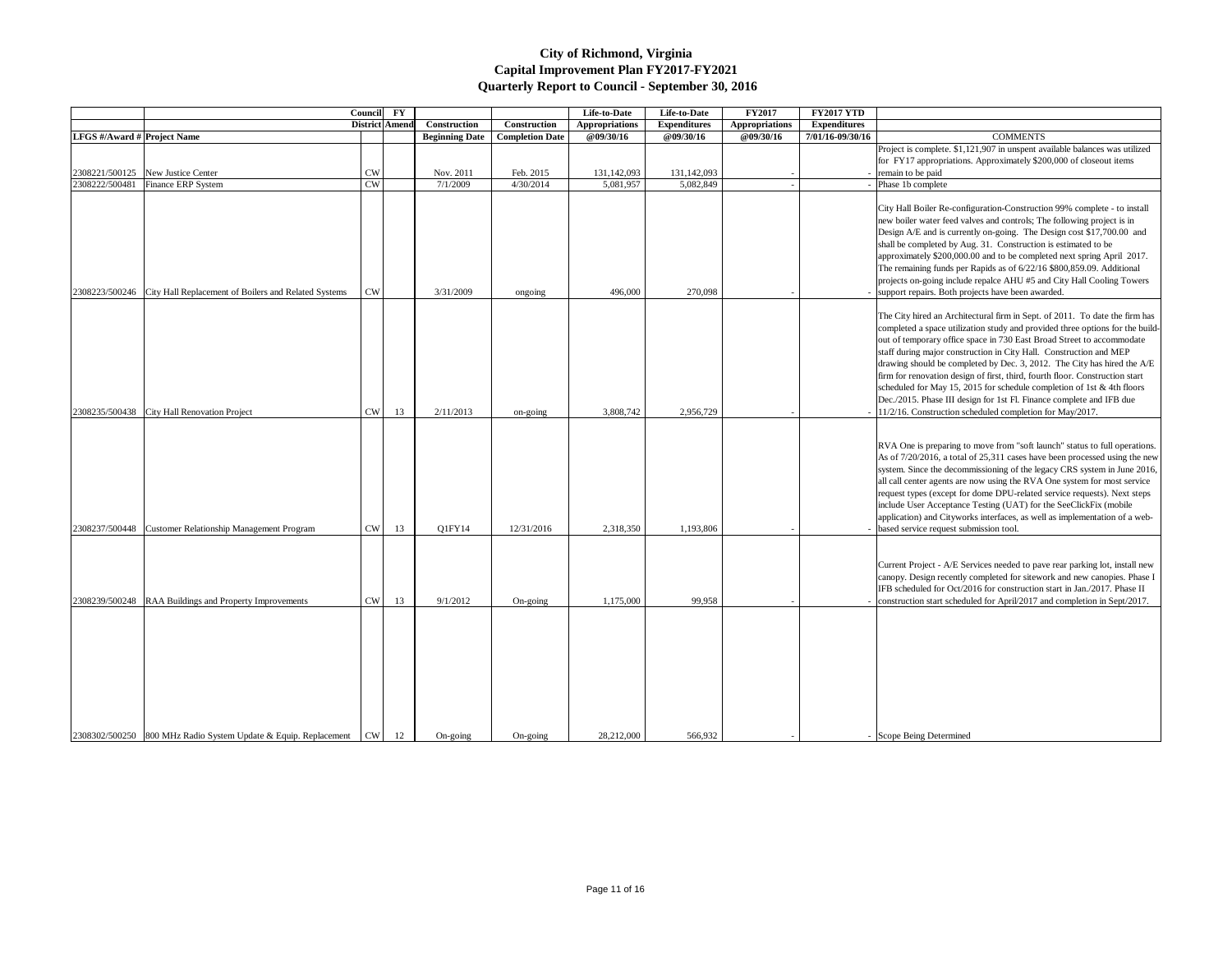|                                    |                                                           | Council FY            |      |                                       |                                        | Life-to-Date                       | Life-to-Date                            | <b>FY2017</b>                      | <b>FY2017 YTD</b>                       |                                                                                                 |
|------------------------------------|-----------------------------------------------------------|-----------------------|------|---------------------------------------|----------------------------------------|------------------------------------|-----------------------------------------|------------------------------------|-----------------------------------------|-------------------------------------------------------------------------------------------------|
| <b>LFGS</b> #/Award # Project Name |                                                           | <b>District Amend</b> |      | Construction<br><b>Beginning Date</b> | Construction<br><b>Completion Date</b> | <b>Appropriations</b><br>@09/30/16 | <b>Expenditures</b><br><b>@09/30/16</b> | <b>Appropriations</b><br>@09/30/16 | <b>Expenditures</b><br>7/01/16-09/30/16 | <b>COMMENTS</b>                                                                                 |
|                                    |                                                           |                       |      |                                       |                                        |                                    |                                         |                                    |                                         |                                                                                                 |
|                                    |                                                           |                       |      |                                       |                                        |                                    |                                         |                                    |                                         | The RFP for architectural design and engineerin                                                 |
|                                    |                                                           |                       |      |                                       |                                        |                                    |                                         |                                    |                                         | September 24, 2014 with a proposal deadline of<br>RFP evaluation committee has completed scorin |
|                                    |                                                           |                       |      |                                       |                                        |                                    |                                         |                                    |                                         | contract is expected to be awarded during the m                                                 |
|                                    |                                                           |                       |      |                                       |                                        |                                    |                                         |                                    |                                         | expectation that the design will be completed by                                                |
|                                    |                                                           |                       |      |                                       |                                        |                                    |                                         |                                    |                                         | 2015. Design completed. Construction schedule                                                   |
| 500559                             | 9-1-1 Emergency Communications Center Expansion           | CW                    | 15   | N/A                                   | <b>TBD</b>                             | 2,826,807                          | 282,055                                 |                                    |                                         | - Re-design efforts in progress and IFB scheduled                                               |
|                                    |                                                           |                       |      |                                       |                                        |                                    |                                         |                                    |                                         | Projects under construction (renovations); The                                                  |
|                                    |                                                           |                       |      |                                       |                                        |                                    |                                         |                                    |                                         | completed: Entrance lighting, Automatic Sliding                                                 |
|                                    |                                                           |                       |      |                                       |                                        |                                    |                                         |                                    |                                         | transformer for LED fixtures. The total cost wa                                                 |
|                                    |                                                           |                       |      |                                       |                                        |                                    |                                         |                                    |                                         | Respectively (\$9,501.00, \$5,129.00, \$25,692.00                                               |
|                                    | 2308501/500252 City Hall Renovations                      | <b>CW</b>             |      | 7/1/2008                              | 1/1/2015                               | 26,940,000                         | 26,884,155                              |                                    |                                         | Rapids as of 7/22/16 are \$39,458.04 (500252-10)                                                |
|                                    |                                                           |                       |      |                                       |                                        |                                    |                                         |                                    |                                         |                                                                                                 |
|                                    |                                                           |                       |      |                                       |                                        |                                    |                                         |                                    |                                         | Renovations to Fire Station No. 10 & No.13 cor                                                  |
|                                    |                                                           |                       |      |                                       |                                        |                                    |                                         |                                    |                                         | 19, 20 $\&$ 21 scheduled for renovations with the                                               |
|                                    |                                                           |                       |      |                                       |                                        |                                    |                                         |                                    |                                         | No. 20 in August 2016 and scheduled completio                                                   |
|                                    |                                                           |                       |      |                                       |                                        |                                    |                                         |                                    |                                         | FS No. 21 started July 2016 with IFB scheduled                                                  |
| 2308929/500272                     | <b>Fire Station Renovations</b>                           | <b>CW</b>             |      | On-going                              | On-going                               | 8,663,424                          | 5,507,166                               |                                    |                                         | - The plan calls for one station to be completed as                                             |
|                                    |                                                           |                       |      |                                       |                                        |                                    |                                         |                                    |                                         | HVAC System (RTU 2) complete; Seal and re-s                                                     |
|                                    |                                                           |                       |      |                                       |                                        |                                    |                                         |                                    |                                         | completed; renovate control room in progress. F                                                 |
|                                    |                                                           |                       |      |                                       |                                        |                                    |                                         |                                    |                                         | following project was completed 5/31/16 - Gree                                                  |
|                                    |                                                           |                       |      |                                       |                                        |                                    |                                         |                                    |                                         | Renovations for \$5,218.00. Additionally, RTU                                                   |
|                                    |                                                           |                       |      |                                       |                                        |                                    |                                         |                                    |                                         | (\$15,223.00). The remaining funds per Rapids a                                                 |
|                                    |                                                           |                       |      |                                       |                                        |                                    |                                         |                                    |                                         | \$1,191,783.40 (500261-100228). Current projec                                                  |
| 2308931/500261                     | Juvenile Detention center                                 | <b>CW</b>             |      | 7/1/2008                              | On-going                               | 2,800,003                          | 1,583,222                               |                                    |                                         | HVAC upgrades, fire alarm upgrades.                                                             |
|                                    |                                                           |                       |      |                                       |                                        |                                    |                                         |                                    |                                         | Projects under construction, to support the reno                                                |
| 2308933/500269                     | City Hall Interior Renovations                            | <b>CW</b>             |      | On-going                              | On-going                               | 631,000                            | 614,801                                 |                                    |                                         | Alarm/Sprinkler Project . City Council Suite ren                                                |
|                                    |                                                           |                       |      |                                       |                                        |                                    |                                         |                                    |                                         | Dark fiber optic to be installed in the south of th                                             |
|                                    |                                                           |                       |      |                                       |                                        |                                    |                                         |                                    |                                         | Signal System Project. Main Library, 911 Buildi                                                 |
|                                    |                                                           |                       |      |                                       |                                        |                                    |                                         |                                    |                                         | connected to the fiber optic network.                                                           |
|                                    |                                                           |                       |      |                                       |                                        |                                    |                                         |                                    |                                         |                                                                                                 |
|                                    | 290-New/500420 Richmond Fiber Optics Network System       | CW                    | - 14 | On-going                              | On-going                               | 1,350,000                          | 308,270                                 |                                    |                                         |                                                                                                 |
|                                    |                                                           |                       |      |                                       |                                        |                                    |                                         |                                    |                                         |                                                                                                 |
|                                    |                                                           |                       |      |                                       |                                        |                                    |                                         |                                    |                                         | Project is in progress. Working with the Workfo                                                 |
|                                    |                                                           |                       |      |                                       |                                        |                                    |                                         |                                    |                                         | to utilize their skilled labor to produce bike rack                                             |
|                                    |                                                           |                       |      |                                       |                                        |                                    |                                         |                                    |                                         | locally fabricated have been installed. 30 "staple"                                             |
|                                    |                                                           |                       |      |                                       |                                        |                                    |                                         |                                    |                                         | completed for the "Go Bike" project in collabora                                                |
|                                    |                                                           |                       |      |                                       |                                        |                                    |                                         |                                    |                                         | Commerce, 12 of which have been installed. 60                                                   |
|                                    |                                                           |                       |      |                                       |                                        |                                    |                                         |                                    |                                         | production. A total of 386 bike racks have been                                                 |
|                                    |                                                           |                       |      |                                       |                                        |                                    |                                         |                                    |                                         | the initiative.                                                                                 |
|                                    | 2908023/500435   Bicycle Parking Racks                    | CW                    | 13   | 4/30/2013                             | Ongoing                                | 150,000                            | 49,744                                  |                                    |                                         |                                                                                                 |
|                                    |                                                           |                       |      |                                       |                                        |                                    |                                         |                                    |                                         | 3rd & 4th Canal St, 1st & Clay Traffic Signal U                                                 |
|                                    |                                                           |                       |      |                                       |                                        |                                    |                                         |                                    |                                         | Westover Hills Blvd & Dunstan Traffic Signal U                                                  |
|                                    |                                                           |                       |      |                                       |                                        |                                    |                                         |                                    |                                         | Harrison St @ Park & Grove Signal Upgrade ur                                                    |
|                                    | 2908122C/500289 Misc. Traffic Control Installations       | <b>CW</b>             |      | Ongoing                               | Ongoing                                | 7,778,858                          | 6,747,213                               |                                    |                                         | Signal @ Nicholson St and Williamsburg Ave 90                                                   |
|                                    |                                                           |                       |      |                                       |                                        |                                    |                                         |                                    |                                         | For state reimbursable funding portion the proje                                                |
|                                    |                                                           |                       |      |                                       |                                        |                                    |                                         |                                    |                                         | remainder of the project will continue with city (                                              |
|                                    | 2908123/500338/3 Street Name Sign Program                 | <b>CW</b>             |      | Ongoing                               |                                        | 668,976                            | 622,270                                 |                                    |                                         | funding allows.                                                                                 |
|                                    |                                                           |                       |      |                                       | Ongoing                                |                                    |                                         |                                    |                                         | Six Intersection Signal Upgrade project construction                                            |
|                                    |                                                           |                       |      |                                       |                                        |                                    |                                         |                                    |                                         | underway. 23rd & Fairfield Ave roundabout project co                                            |
|                                    |                                                           |                       |      |                                       |                                        |                                    |                                         |                                    |                                         | closeout underway. 25th & Nine Mile Rd roundabout                                               |
|                                    |                                                           |                       |      |                                       |                                        |                                    |                                         |                                    |                                         | completed. Closeout underway. Brookland Park Blvd,                                              |
|                                    |                                                           |                       |      |                                       |                                        |                                    |                                         |                                    |                                         | started construction in Jan., 2016                                                              |
|                                    |                                                           |                       |      |                                       |                                        |                                    |                                         |                                    |                                         |                                                                                                 |
|                                    | 2908130/500302/3 TEA-21 Safety Improvements               | <b>CW</b>             |      | 3/15/2008                             | Ongoing                                | 25,311,151                         | 19,602,019                              |                                    |                                         |                                                                                                 |
| 2908135/500421                     | Safety Improvement Contingency                            | <b>CW</b>             |      | Ongoing                               | Ongoing                                | 454,406                            | 301,052                                 |                                    |                                         | - Several projects                                                                              |
| 2908136                            | Parking Meter Enhancement Program                         | <b>CW</b>             |      | Ongoing                               | Ongoing                                | 75,000                             | 74,997                                  |                                    |                                         | - Project complete, account closed.                                                             |
| 2908137/500293                     | Richmond Signal System Improvements (RSTP)                | <b>CW</b>             |      | 10/31/2009                            | 12/31/2013                             | 5,315,000                          | 5,542,719                               |                                    |                                         | Construction completed. Closing out in process.                                                 |
|                                    |                                                           |                       |      |                                       |                                        |                                    |                                         |                                    |                                         | Construction completed. Closing out in process.                                                 |
|                                    |                                                           |                       |      |                                       |                                        |                                    |                                         |                                    |                                         | will need to be re-appropriated in accordance wi                                                |
|                                    | 2908138/500363 Richmond Signal System Improvements (CMAQ) | <b>CW</b>             |      | Ongoing                               | Ongoing                                | 4,089,000                          | 2,897,103                               |                                    |                                         |                                                                                                 |
|                                    |                                                           |                       |      |                                       |                                        |                                    |                                         |                                    |                                         |                                                                                                 |

| <b>YTD</b>        |                                                                                                                                                                                                                                                                                                                                                                                                                                                                                                                              |
|-------------------|------------------------------------------------------------------------------------------------------------------------------------------------------------------------------------------------------------------------------------------------------------------------------------------------------------------------------------------------------------------------------------------------------------------------------------------------------------------------------------------------------------------------------|
| itures<br>9/30/16 | <b>COMMENTS</b>                                                                                                                                                                                                                                                                                                                                                                                                                                                                                                              |
|                   | The RFP for architectural design and engineering services was published on<br>September 24, 2014 with a proposal deadline of October 23, 2014. The<br>RFP evaluation committee has completed scoring of the proposals and a<br>contract is expected to be awarded during the month of Jan./15 with the<br>expectation that the design will be completed by summer, calendar year<br>2015. Design completed. Construction schedule is pending FY17 funding.<br>Re-design efforts in progress and IFB scheduled for Feb./2017. |
|                   | Projects under construction (renovations); The following projects were<br>completed: Entrance lighting, Automatic Sliding Doors, Install exterior<br>transformer for LED fixtures. The total cost was \$40,322.00.<br>Respectively (\$9,501.00, \$5,129.00, \$25,692.00) The remaining funds per<br>Rapids as of 7/22/16 are \$39,458.04 (500252-100223).                                                                                                                                                                    |
|                   | Renovations to Fire Station No. 10 & No.13 complete. Fire Stations No.8,<br>19, 20 $\&$ 21 scheduled for renovations with the start of construction at FS<br>No. 20 in August 2016 and scheduled completion in April 2017. Design of<br>FS No. 21 started July 2016 with IFB scheduled for late February 2017.<br>The plan calls for one station to be completed as the next renovation starts.                                                                                                                              |
|                   | HVAC System (RTU 2) complete; Seal and re-stripe parking lot<br>completed; renovate control room in progress. Roof replacement;<br>The<br>following project was completed 5/31/16 - Greenhouse Electrical<br>Renovations for \$5,218.00. Additionally, RTU #10 was replaced July 2016<br>$(\$15,223.00)$ . The remaining funds per Rapids as of $7/22/16$ are<br>\$1,191,783.40 (500261-100228). Current projects are boiler replacement,<br>HVAC upgrades, fire alarm upgrades.                                             |
|                   | Projects under construction, to support the renovations for the Fire                                                                                                                                                                                                                                                                                                                                                                                                                                                         |
|                   | Alarm/Sprinkler Project . City Council Suite renovation<br>Dark fiber optic to be installed in the south of the James as part of ITS<br>Signal System Project. Main Library, 911 Building, DPU at Maury<br>connected to the fiber optic network.                                                                                                                                                                                                                                                                             |
|                   | Project is in progress. Working with the Workforce Development Program<br>to utilize their skilled labor to produce bike racks. 225 post-and-ring racks<br>locally fabricated have been installed. 30 "staple" (inverted U) racks were<br>completed for the "Go Bike" project in collaboration with the Chamber of<br>Commerce, 12 of which have been installed. 60 "staple" style racks are in<br>production. A total of 386 bike racks have been installed since the start of<br>the initiative.                           |
|                   | 3rd & 4th Canal St, 1st & Clay Traffic Signal Upgrade design completed.<br>Westover Hills Blvd & Dunstan Traffic Signal Upgrade - Closed Out.<br>Harrison St @ Park & Grove Signal Upgrade under construction. New<br>Signal @ Nicholson St and Williamsburg Ave 90% design completed.                                                                                                                                                                                                                                       |
|                   | For state reimbursable funding portion the project is complete. The<br>remainder of the project will continue with city General Fund dollars as<br>funding allows.                                                                                                                                                                                                                                                                                                                                                           |
|                   | Six Intersection Signal Upgrade project construction completed. Closeout<br>underway. 23rd & Fairfield Ave roundabout project construction completed.<br>closeout underway. 25th & Nine Mile Rd roundabout project construction<br>completed. Closeout underway. Brookland Park Blvd, Dill Ave roundabout project<br>started construction in Jan., 2016                                                                                                                                                                      |
|                   | Several projects                                                                                                                                                                                                                                                                                                                                                                                                                                                                                                             |
|                   | Project complete, account closed.<br>Construction completed. Closing out in process.                                                                                                                                                                                                                                                                                                                                                                                                                                         |
|                   | Construction completed. Closing out in process. Federal Project. Funds<br>will need to be re-appropriated in accordance with VDOT 6-year plan                                                                                                                                                                                                                                                                                                                                                                                |
|                   |                                                                                                                                                                                                                                                                                                                                                                                                                                                                                                                              |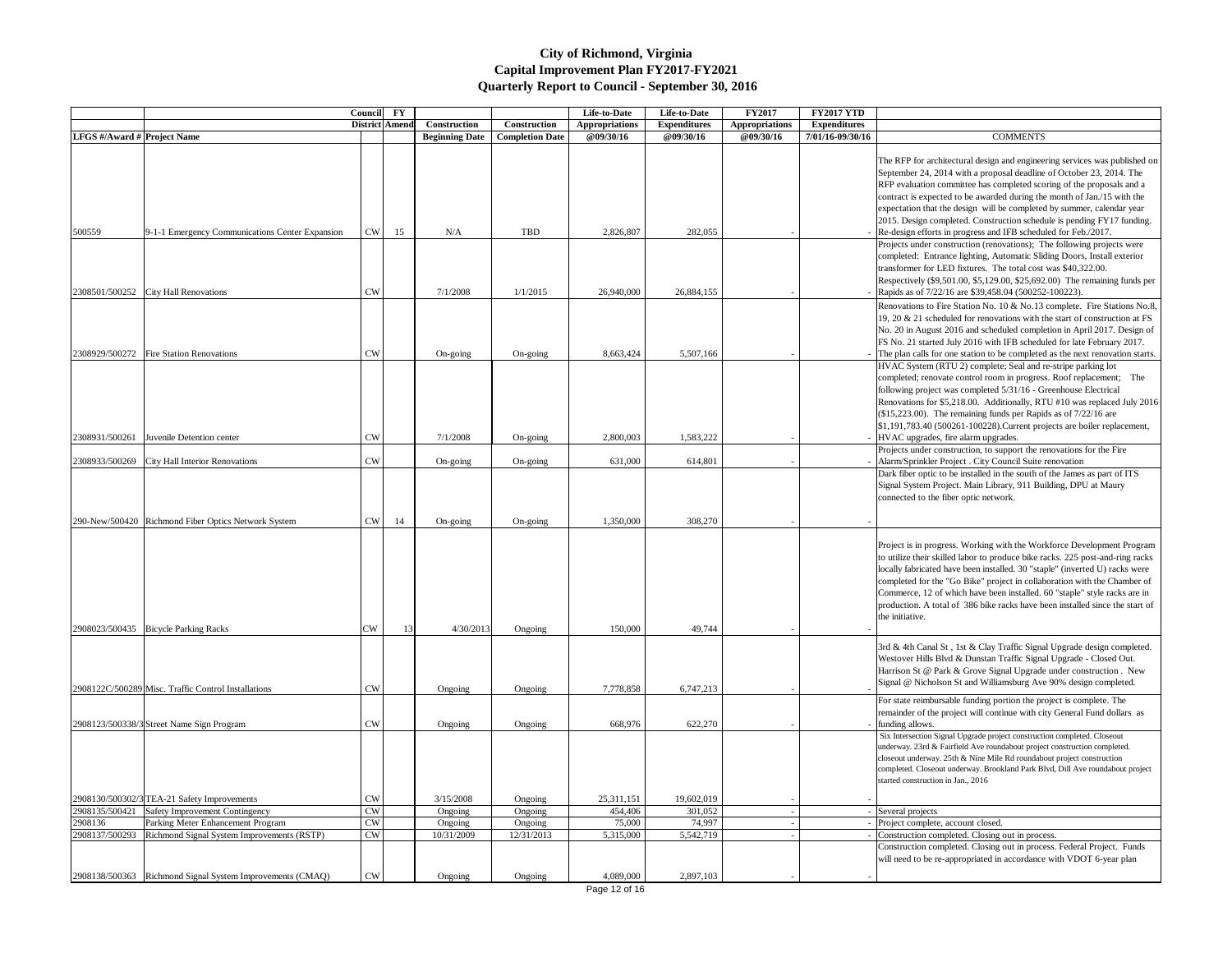|                                  |                                                                       | <b>Council</b> | $\mathbf{F}\mathbf{Y}$ |                       |                        | Life-to-Date          | Life-to-Date        | <b>FY2017</b>         | <b>FY2017 YTD</b>   |                                                                |
|----------------------------------|-----------------------------------------------------------------------|----------------|------------------------|-----------------------|------------------------|-----------------------|---------------------|-----------------------|---------------------|----------------------------------------------------------------|
|                                  |                                                                       |                | <b>District Amend</b>  | Construction          | <b>Construction</b>    | <b>Appropriations</b> | <b>Expenditures</b> | <b>Appropriations</b> | <b>Expenditures</b> |                                                                |
| LFGS #/Award # Project Name      |                                                                       |                |                        | <b>Beginning Date</b> | <b>Completion Date</b> | @09/30/16             | @09/30/16           | @09/30/16             | 7/01/16-09/30/16    | <b>COMMENTS</b>                                                |
|                                  |                                                                       |                |                        |                       |                        |                       |                     |                       |                     | Floyd Avenue Bike Boulevard construction completed. Closeou    |
|                                  |                                                                       |                |                        |                       |                        |                       |                     |                       |                     | underway. Manchester Bridge Bike Lane construction start cons  |
|                                  |                                                                       |                |                        |                       |                        |                       |                     |                       |                     | Aug. Lee Bridge Bike Lane will start construction in Aug, 2015 |
|                                  |                                                                       |                |                        |                       |                        |                       |                     |                       |                     | St (Myers St to Dineen St) Bike Lane construction 90% comple   |
| 2908222/500309                   | Bike Lanes "Sharrows"                                                 | <b>CW</b>      | 12                     | Ongoing               | Ongoing                | 3,150,000             | 1,043,217           |                       |                     |                                                                |
|                                  |                                                                       |                |                        |                       |                        |                       |                     |                       |                     |                                                                |
|                                  |                                                                       |                |                        |                       |                        |                       |                     |                       |                     |                                                                |
|                                  |                                                                       |                |                        |                       |                        |                       |                     |                       |                     | Construction is underway (about 35% completed).                |
|                                  |                                                                       |                |                        |                       |                        |                       |                     |                       |                     |                                                                |
|                                  | 2908232/500307/3 ITS Signal System                                    | CW             | 12                     | <b>July 2013</b>      | June 2017              | 10,000,000            | 3,773,326           |                       |                     |                                                                |
|                                  |                                                                       |                |                        |                       |                        |                       |                     |                       |                     | Circle at Lock Ln - Construction completed.                    |
|                                  |                                                                       |                |                        |                       |                        |                       |                     |                       |                     | SRTS project - Construction ongoing.<br>Circ                   |
|                                  | 2908910/500361 Citywide Traffic Calming                               | <b>CW</b>      |                        | Ongoing               | Ongoing                | 4,700,000             | 3,106,223           |                       |                     | Franklin St and concrete median at Riverside Dr and New Kent   |
|                                  |                                                                       |                |                        |                       |                        |                       |                     |                       |                     |                                                                |
|                                  |                                                                       |                |                        |                       |                        |                       |                     |                       |                     |                                                                |
|                                  | 2918122C/500427 Matching Funds For Federal Grants                     | $_{\rm CW}$    |                        | Ongoing               | Ongoing                | 944,000               | 234,095             |                       |                     | Funding committed to match federal grants awarded to the City. |
|                                  |                                                                       |                |                        |                       |                        |                       |                     |                       |                     | Funds used for various city-wide emergency repair and unfunded |
|                                  | 2918128C/500290 Streets, Sidewalks, Alley Extensions and Improvements | <b>CW</b>      |                        | Ongoing               | Ongoing                | 23,606,214            | 19,720,934          |                       |                     |                                                                |
| 2918129/500538   Misc. Urban Aid |                                                                       | <b>CW</b>      |                        | Ongoing               | Ongoing                | 1,403,062             | 1,332,869           |                       |                     | Contingency funds used to cover project overruns.              |
| 2918186/500539                   | <b>ISTEA</b> Projects                                                 | CW             |                        | Ongoing               | Ongoing                | 1,543,895             | 809,878             |                       |                     | Federal projects.                                              |
| 2918210                          | Project Planning and Programming                                      | <b>CW</b>      |                        | Ongoing               | Ongoing                | 472,000               | 474,864             |                       |                     |                                                                |
| 2918290/500541                   | Streets/Sidewalks/Bikeways/Trails/Ramps                               | <b>CW</b>      |                        | Ongoing               | Ongoing                | 1,250,000             | 452,505             |                       |                     | Payments being processed                                       |
|                                  |                                                                       |                |                        |                       |                        |                       |                     |                       |                     | VDOT administered, City matching funds only. Broad St. Phase   |
|                                  |                                                                       |                |                        |                       |                        |                       |                     |                       |                     | Nine Mile Rd. complete. Richmond Gateway Sign project unde     |
| 2918364/500369                   | Commonwealth Gateway Interstate Landscaping                           | <b>CW</b>      | 12                     | 03/2012               | 8/1/2015               | 426,000               | 97,223              |                       |                     | construction anticipate August completion.                     |
|                                  |                                                                       |                |                        |                       |                        |                       |                     |                       |                     | FY11 Program is 100% complete.                                 |
|                                  |                                                                       |                |                        |                       |                        |                       |                     |                       |                     |                                                                |
|                                  | 2918507/500380/5 Curb Ramps for the Mobility Impaired                 | <b>CW</b>      |                        | Ongoing               | Ongoing                | 1,225,000             | 1,215,576           |                       |                     |                                                                |
| 2918510/500387                   | Neighborhood Sidewalk Improvements                                    | <b>CW</b>      |                        | Ongoing               | Ongoing                | 2,500,000             | 2,374,579           |                       |                     | 300-400 Pine, 2200 Idlewood and 3400 Idlewood construction     |
|                                  | 2918515/500286 Transportation Projects                                | <b>CW</b>      |                        | 3/10/2008             | Ongoing                | 49,063,751            | 40,353,716          |                       |                     | Fall projects pending payment.                                 |
|                                  |                                                                       |                |                        |                       |                        |                       |                     |                       |                     | FY15 Sidewalks: NOW UNDER CONSTRUCTION. FY 16 Sid              |
|                                  |                                                                       |                |                        |                       |                        |                       |                     |                       |                     | under construction. FY17 Sidewalks: Plans in production now.   |
|                                  | 2918516/500161/5 Sidewalk projects                                    | <b>CW</b>      |                        | ongoing               | ongoing                | 10,009,987            | 7,317,581           |                       |                     |                                                                |
| 2918755                          | Council District Project                                              | <b>CW</b>      |                        | Ongoing               | Ongoing                | 5,258,677             | 5,258,676           |                       |                     |                                                                |

| 7 YTD   |                                                                                                                                                                                                                                                                                          |
|---------|------------------------------------------------------------------------------------------------------------------------------------------------------------------------------------------------------------------------------------------------------------------------------------------|
| litures |                                                                                                                                                                                                                                                                                          |
| 9/30/16 | <b>COMMENTS</b>                                                                                                                                                                                                                                                                          |
|         | Floyd Avenue Bike Boulevard construction completed. Closeout<br>underway. Manchester Bridge Bike Lane construction start construction in<br>Aug. Lee Bridge Bike Lane will start construction in Aug, 2015. W. Leigh<br>St (Myers St to Dineen St) Bike Lane construction 90% completed. |
|         | Construction is underway (about 35% completed).                                                                                                                                                                                                                                          |
|         | Circle at Lock Ln - Construction completed.<br>SRTS project - Construction ongoing.<br>Circles at<br>Franklin St and concrete median at Riverside Dr and New Kent Rd -                                                                                                                   |
|         | Funding committed to match federal grants awarded to the City.<br>Funds used for various city-wide emergency repair and unfunded projects                                                                                                                                                |
|         | Contingency funds used to cover project overruns.                                                                                                                                                                                                                                        |
|         |                                                                                                                                                                                                                                                                                          |
|         | Federal projects.                                                                                                                                                                                                                                                                        |
|         |                                                                                                                                                                                                                                                                                          |
|         | Payments being processed<br>VDOT administered, City matching funds only. Broad St. Phase complete,                                                                                                                                                                                       |
|         | Nine Mile Rd. complete. Richmond Gateway Sign project under<br>construction anticipate August completion.<br>FY11 Program is 100% complete.                                                                                                                                              |
|         |                                                                                                                                                                                                                                                                                          |
|         | 300-400 Pine, 2200 Idlewood and 3400 Idlewood construction underway                                                                                                                                                                                                                      |
|         | Fall projects pending payment.                                                                                                                                                                                                                                                           |
|         | FY15 Sidewalks: NOW UNDER CONSTRUCTION. FY 16 Sidewalks :<br>under construction. FY17 Sidewalks: Plans in production now.                                                                                                                                                                |
|         |                                                                                                                                                                                                                                                                                          |
|         |                                                                                                                                                                                                                                                                                          |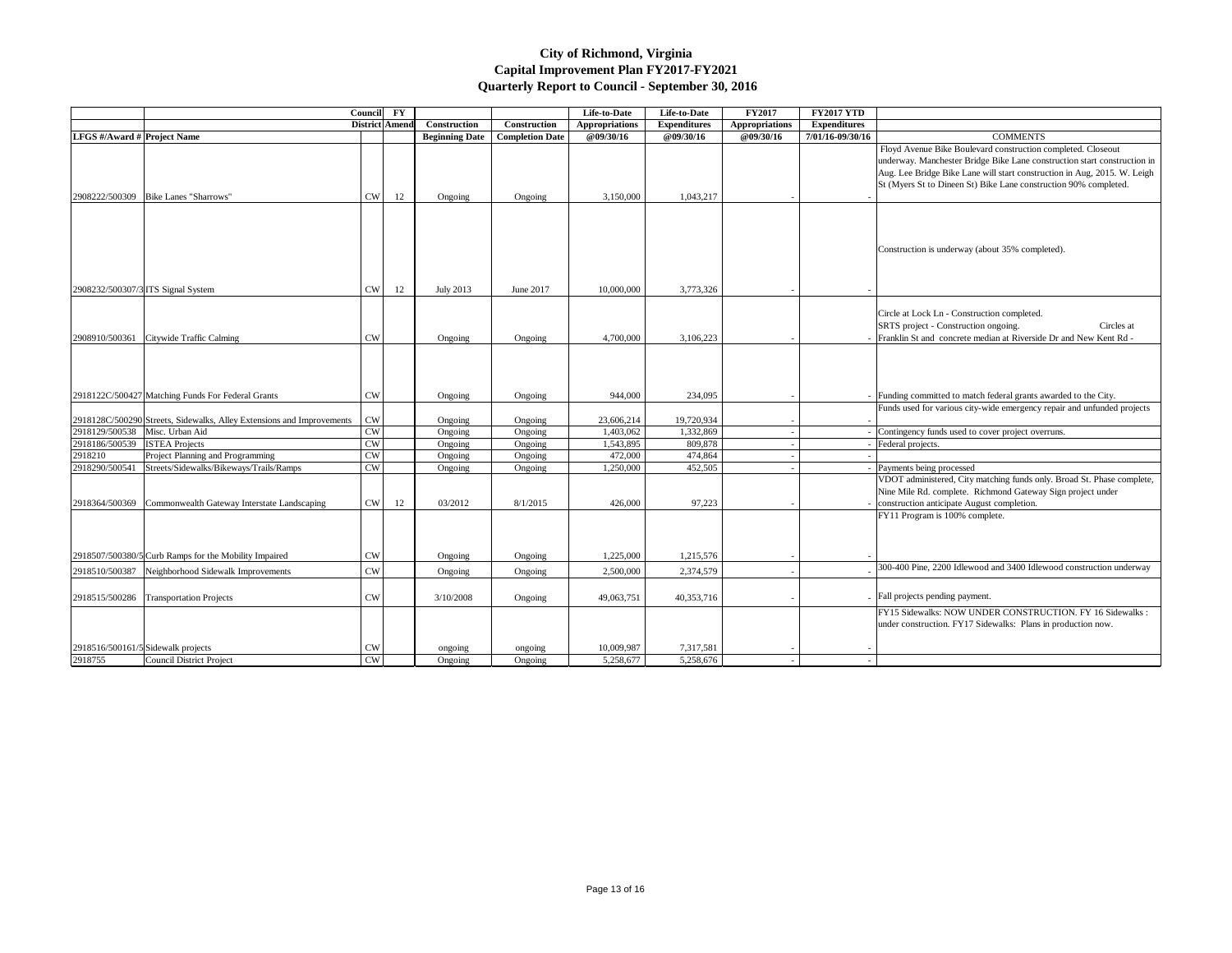| <b>FY2017 YTD</b>   |                                                                                                                    |
|---------------------|--------------------------------------------------------------------------------------------------------------------|
| <b>Expenditures</b> |                                                                                                                    |
| 7/01/16-09/30/16    | <b>COMMENTS</b>                                                                                                    |
|                     | Inspection program is proceeding on schedule. 5th St. and 7th St. over                                             |
|                     | Leigh St. bids received August 2014 over budget. Negotiated with                                                   |
|                     | Contractor to award project. Anticipate CN Start 11/14. 7th street bridge                                          |
|                     | over Leigh construction 99% complete, bridge open. 5th Street bridge                                               |
|                     | 99% complete; Belvidere Street Br. over CSX/Brook rd Mill and Overlay                                              |
|                     | completed 2/8/16. Lynhaven Ave over Broad Rock creek design underway.                                              |
|                     |                                                                                                                    |
|                     | Funds will be used for various city-wide emergency stormwater                                                      |
|                     | replacement projects                                                                                               |
|                     |                                                                                                                    |
|                     | Various Projects are at different stages of implementation-37th Street Hull                                        |
|                     | to McRand planned for Summer 2016; Commonwealth Ave construction                                                   |
|                     | planned Summer 2016; Cutshaw Avenue construction on hold pending                                                   |
|                     | resolution of interagency stormwater issues.                                                                       |
|                     |                                                                                                                    |
|                     | Various Projects are at different stages of implementation- Walsmley Blvd.                                         |
|                     | Sidewalks- Phase I construction complete. Phase II in design.                                                      |
|                     | Funding used to supplement Sidewalk Repair program.                                                                |
|                     | Resurfacing, paving, and slurry seal throughout the city. Jefferson Davis                                          |
|                     | Highway paving is scheduled for 9/30/11                                                                            |
|                     |                                                                                                                    |
|                     | Several locations.                                                                                                 |
|                     |                                                                                                                    |
|                     | - Funding committed to supplement various projects.                                                                |
|                     | Bridge Maintenance funding.                                                                                        |
|                     | Construction began Jan 13; \$7,025,969 has been borrowed and granted to                                            |
|                     | the EDA.                                                                                                           |
|                     | - Project in progress.                                                                                             |
|                     | Funds will be used in designated areas of Church Hill, Carver/NTW, and                                             |
|                     | Matthews Heights for approved infrastructure improvements. Start date                                              |
|                     | ASAP.                                                                                                              |
|                     |                                                                                                                    |
|                     |                                                                                                                    |
|                     |                                                                                                                    |
|                     |                                                                                                                    |
|                     |                                                                                                                    |
|                     | Phase 1 signs installation 99% complete. Replacing/repairing a couple of                                           |
|                     | damaged signs and "punch list" items remain. The second phase of the                                               |
|                     | project will involve the design and implementation of the pedestrian                                               |
|                     | wayfinding piecethat is scheduled to start design work within next 45-60                                           |
|                     | days, with an anticipated final installation by 12/17.                                                             |
|                     | - Ongoing                                                                                                          |
|                     | 1st Qtr.:5 Demo 2nd Qtr.:3 Demo 3rd Qtr.: 4 Demo 4th Qtr.: 4 Demo =                                                |
|                     | Total Demo FY16: 16                                                                                                |
|                     | Ongoing; Various Projects are at different stages of implementation<br>\$88.3K encumbered for Wythe tennis courts. |
|                     |                                                                                                                    |
| ۰                   |                                                                                                                    |
|                     |                                                                                                                    |
|                     | After completion of the 30% design phase, GRTC and its partners have                                               |
|                     | entered semi-final design - 30% to 60%. The Final Design will begin                                                |
|                     | March 2016 with the construction phase starting June 2016. Construction                                            |
|                     | phase will be complete August 2017 with final Testing and Acceptance in                                            |
|                     | October 2017.                                                                                                      |
|                     |                                                                                                                    |
|                     | <b>Note:</b> The Virginia Department of Transportation (VDOT) will lead                                            |
|                     | and manage the construction phase of the BRT project.                                                              |
|                     | Scope and locations to be determined.                                                                              |
|                     | Construction Underway.                                                                                             |
|                     |                                                                                                                    |
|                     |                                                                                                                    |
|                     |                                                                                                                    |
|                     |                                                                                                                    |
|                     | Waiting for VDOT to release Agreement.                                                                             |
|                     | Scope Being Determined                                                                                             |

|                                    |                                                                                           | Council             | <b>FY</b>      |                       |                        | Life-to-Date             | Life-to-Date            | <b>FY2017</b>         | <b>FY2017 YTD</b>   |                                                                                                                                                                                                                                                                                                                                                         |
|------------------------------------|-------------------------------------------------------------------------------------------|---------------------|----------------|-----------------------|------------------------|--------------------------|-------------------------|-----------------------|---------------------|---------------------------------------------------------------------------------------------------------------------------------------------------------------------------------------------------------------------------------------------------------------------------------------------------------------------------------------------------------|
|                                    |                                                                                           |                     | District Amend | Construction          | Construction           | <b>Appropriations</b>    | <b>Expenditures</b>     | <b>Appropriations</b> | <b>Expenditures</b> |                                                                                                                                                                                                                                                                                                                                                         |
| <b>LFGS</b> #/Award # Project Name |                                                                                           |                     |                | <b>Beginning Date</b> | <b>Completion Date</b> | <b>@09/30/16</b>         | @09/30/16               | @09/30/16             | 7/01/16-09/30/16    | <b>COMMENTS</b>                                                                                                                                                                                                                                                                                                                                         |
|                                    |                                                                                           |                     |                |                       |                        |                          |                         |                       |                     | Inspection program is proceeding on schedule. 5th St. and 7th St.<br>Leigh St. bids received August 2014 over budget. Negotiated with<br>Contractor to award project. Anticipate CN Start 11/14. 7th street                                                                                                                                             |
|                                    |                                                                                           |                     |                |                       |                        |                          |                         |                       |                     | over Leigh construction 99% complete, bridge open. 5th Street bri<br>99% complete; Belvidere Street Br. over CSX/Brook rd Mill and O<br>completed 2/8/16. Lynhaven Ave over Broad Rock creek design un                                                                                                                                                  |
|                                    | 2928750/500315   Major Bridge Improvements                                                | CW                  |                | Ongoing               | Ongoing                | 10,909,120               | 6,733,548               |                       |                     |                                                                                                                                                                                                                                                                                                                                                         |
| 2938753                            | Misc. Sewer Extensions                                                                    | CW                  |                | Ongoing               | Ongoing                | 11,614,308               | 11,586,827              |                       |                     | - Funds will be used for various city-wide emergency stormwater<br>replacement projects                                                                                                                                                                                                                                                                 |
|                                    | 2948186/500266 New Curb & Gutter Program - Urban                                          | CW                  |                | Ongoing               | Ongoing                | 2,228,000                | 961,739                 |                       |                     | Various Projects are at different stages of implementation- 37th Str<br>to McRand planned for Summer 2016; Commonwealth Ave constru<br>planned Summer 2016; Cutshaw Avenue construction on hold pend<br>- resolution of interagency stormwater issues.                                                                                                  |
|                                    |                                                                                           |                     |                |                       |                        |                          |                         |                       |                     | Various Projects are at different stages of implementation-Walsmle                                                                                                                                                                                                                                                                                      |
| 2948187/500337                     | New Sidewalk Program - Urban                                                              | CW                  |                | Ongoing               | Ongoing                | 1,300,000                | 950,556                 |                       |                     | - Sidewalks-Phase I construction complete. Phase II in design.                                                                                                                                                                                                                                                                                          |
| 2948188/500317                     | Sidewalk Improvement Program - Urban                                                      | CW                  |                | Ongoing               | Ongoing                | 2,245,509                | 1,973,959               |                       |                     | - Funding used to supplement Sidewalk Repair program.                                                                                                                                                                                                                                                                                                   |
|                                    | 2948189/500346   Pavement Rehabilitation - Urban                                          | $\text{CW}$         |                | Ongoing               | Ongoing                | 7,959,677                | 7,877,841               |                       |                     | Resurfacing, paving, and slurry seal throughout the city. Jefferson 1<br>- Highway paving is scheduled for $9/30/11$                                                                                                                                                                                                                                    |
|                                    | 2948190/500347   Traffic Control Modernization - Urban                                    | CW                  |                | 10/31/2009            | 12/31/2013             | 2,300,000                | 2,071,228               |                       |                     | - Several locations.                                                                                                                                                                                                                                                                                                                                    |
|                                    |                                                                                           |                     |                |                       |                        |                          |                         |                       |                     |                                                                                                                                                                                                                                                                                                                                                         |
|                                    | 2948791/500343   4R Capital projects - Urban<br>2958836/500340   Urban Bridge Maintenance | CW<br>CW            |                | Ongoing<br>Ongoing    | Ongoing<br>Ongoing     | 1,665,000<br>100,000     | 1,014,355<br>96,221     |                       |                     | - Funding committed to supplement various projects.<br>- Bridge Maintenance funding.                                                                                                                                                                                                                                                                    |
|                                    |                                                                                           |                     |                |                       |                        |                          |                         |                       |                     | Construction began Jan 13; \$7,025,969 has been borrowed and gra                                                                                                                                                                                                                                                                                        |
|                                    | 5008009/500393 EDA Leigh Street Development (Redskins)                                    | CW                  | 13             | Jan-13                | $Jun-13$               | 10,000,000               | 9,999,999               |                       |                     | $-$ the EDA.                                                                                                                                                                                                                                                                                                                                            |
| 5008030/500377 Gateway Plaza       |                                                                                           | CW                  | 13             | $Jul-13$              | Jan- $15$              | 11,250,000               | 11,250,000              |                       |                     | - Project in progress.                                                                                                                                                                                                                                                                                                                                  |
|                                    |                                                                                           |                     |                |                       |                        |                          |                         |                       |                     | Funds will be used in designated areas of Church Hill, Carver/NTW<br>Matthews Heights for approved infrastructure improvements. Start                                                                                                                                                                                                                   |
|                                    | 5008105C/500396 (NIB) Citywide Neighborhood Improvements                                  | CW                  |                | 7/1/2000              | Ongoing                | 5,451,125                | 4,165,499               |                       |                     | $-$ ASAP.                                                                                                                                                                                                                                                                                                                                               |
|                                    |                                                                                           |                     |                |                       |                        |                          |                         |                       |                     |                                                                                                                                                                                                                                                                                                                                                         |
|                                    | 5008176/500405 Economic Development Investment Fund                                       | <b>CW</b>           |                | Ongoing               | Ongoing                | 2,687,158                | 2,670,308               |                       |                     |                                                                                                                                                                                                                                                                                                                                                         |
|                                    | 2108123/500323 Citywide Wayfinding Signage                                                | <b>CW</b>           |                | 5/5/2011              | $Dec-17$               | 1,695,000                | 1,075,152               |                       |                     | Phase 1 signs installation 99% complete. Replacing/repairing a coup<br>damaged signs and "punch list" items remain. The second phase of<br>project will involve the design and implementation of the pedestrian<br>wayfinding piecethat is scheduled to start design work within ne<br>- $\vert$ days, with an anticipated final installation by 12/17. |
| 5008652/500411                     | Planning and Pre-Development                                                              | CW                  |                | Ongoing               | Ongoing                | 1,631,069                | 1,555,695               |                       |                     | $-$ Ongoing                                                                                                                                                                                                                                                                                                                                             |
|                                    |                                                                                           |                     |                |                       |                        |                          |                         |                       |                     | 1st Qtr.:5 Demo 2nd Qtr.:3 Demo 3rd Qtr.: 4 Demo 4th Qtr.: 4 D                                                                                                                                                                                                                                                                                          |
| 5008766/500324                     | <b>Building Demolition</b>                                                                | $\mathrm{CW}$       |                | 7/1/1998              | Ongoing                | 6,200,000                | 5,865,546               |                       |                     | - Total Demo FY16: 16                                                                                                                                                                                                                                                                                                                                   |
| 7808103/500495                     | School ADA Compliance                                                                     | CW                  |                | Ongoing               | Ongoing                | 22,308,706               | 22,769,160              |                       |                     | - Ongoing; Various Projects are at different stages of implementation                                                                                                                                                                                                                                                                                   |
| 7808105/500493                     | High School Athletic facilities                                                           | CW                  | 13             | 11/2012               | TBD                    | 2,658,438                | 2,099,037               |                       |                     | - \$88.3K encumbered for Wythe tennis courts.                                                                                                                                                                                                                                                                                                           |
| 7808107                            | Renovation of Elementary Schools                                                          | $\text{CW}$         |                | Ongoing               | Ongoing                | 18,559,289               | 18,559,753              |                       |                     |                                                                                                                                                                                                                                                                                                                                                         |
| 7808108                            | Renovation of High Schools<br>7808111/500492 School Maintenance                           | $\mathrm{CW}$<br>CW |                | Ongoing<br>Ongoing    | Ongoing<br>Ongoing     | 5,186,401<br>89,407,753  | 5,186,401<br>70,763,774 |                       |                     |                                                                                                                                                                                                                                                                                                                                                         |
|                                    |                                                                                           |                     |                |                       |                        |                          |                         |                       |                     | After completion of the 30% design phase, GRTC and its partners l<br>entered semi-final design - 30% to 60%. The Final Design will beg<br>March 2016 with the construction phase starting June 2016. Const<br>phase will be complete August 2017 with final Testing and Accepta<br>October 2017.                                                        |
|                                    |                                                                                           |                     |                |                       |                        |                          |                         |                       |                     | <b>Note: The Virginia Department of Transportation (VDOT) will</b>                                                                                                                                                                                                                                                                                      |
| 500628                             | <b>GRTC Bus Rapid Transit</b>                                                             | CW                  |                | March 2016            | $Oct-17$               | 7,600,000                |                         |                       |                     | - and manage the construction phase of the BRT project.                                                                                                                                                                                                                                                                                                 |
| 500663                             | Pedestrian Safety Crossing                                                                | CW                  |                | <b>TBD</b>            | <b>TBD</b>             | 200,000                  |                         |                       |                     | - Scope and locations to be determined.                                                                                                                                                                                                                                                                                                                 |
| 500637                             | Richmond Signal System Improvements (CMAQ)                                                | CW                  |                | 3/15/2015             | 4/15/2017              | 250,000                  |                         |                       |                     | - Construction Underway.                                                                                                                                                                                                                                                                                                                                |
| 500636                             | Richmond Signal System Improvements West-North (CM CW                                     |                     |                | TBD                   | TBD                    | Page 14 of 16<br>500,000 |                         |                       |                     | - Waiting for VDOT to release Agreement.                                                                                                                                                                                                                                                                                                                |
| 500653                             | Urban Agricultural Site preparation                                                       | CW                  |                | TBD                   | TBD                    | 25,000                   |                         |                       |                     | - Scope Being Determined                                                                                                                                                                                                                                                                                                                                |
|                                    |                                                                                           |                     |                |                       |                        |                          |                         |                       |                     |                                                                                                                                                                                                                                                                                                                                                         |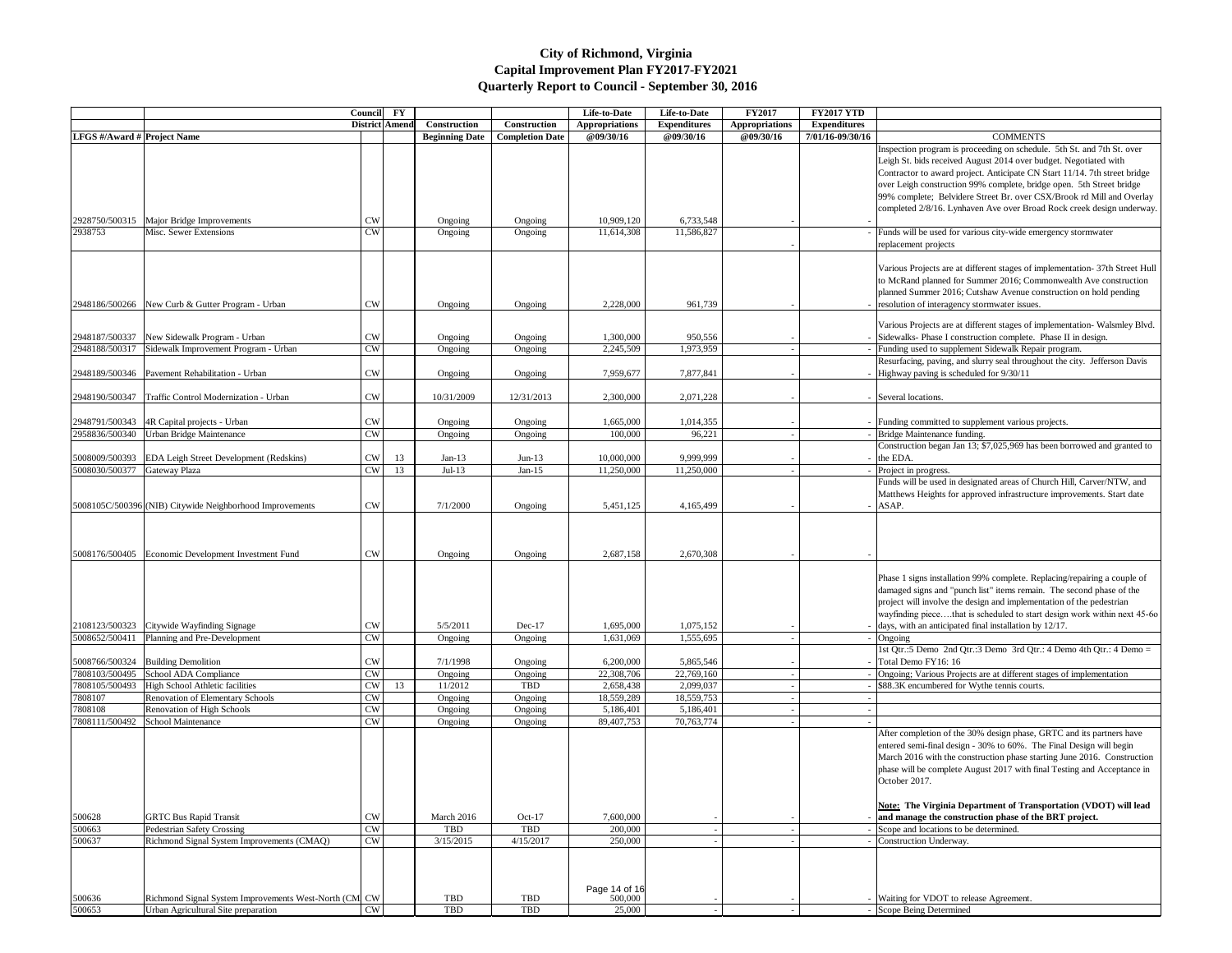|                                    |                                                                                   | Council                | $\mathbf{F}\mathbf{Y}$ |                       |                        | Life-to-Date              | Life-to-Date              | <b>FY2017</b>          | <b>FY2017 YTD</b>   |                                                                       |
|------------------------------------|-----------------------------------------------------------------------------------|------------------------|------------------------|-----------------------|------------------------|---------------------------|---------------------------|------------------------|---------------------|-----------------------------------------------------------------------|
|                                    |                                                                                   |                        | <b>District Ameno</b>  | Construction          | Construction           | <b>Appropriations</b>     | <b>Expenditures</b>       | <b>Appropriations</b>  | <b>Expenditures</b> |                                                                       |
| <b>LFGS</b> #/Award # Project Name |                                                                                   |                        |                        | <b>Beginning Date</b> | <b>Completion Date</b> | @09/30/16                 | @09/30/16                 | @09/30/16              | 7/01/16-09/30/16    | <b>COMMENTS</b>                                                       |
|                                    |                                                                                   |                        |                        |                       |                        |                           |                           |                        |                     | Voting Machines have been received and ready for November election    |
| 500641<br>9741603                  | <b>New Voting Machines</b><br>Special Street Lighting                             | <b>CW</b><br>CW        |                        | May 2015              | Nov 2015<br>On-going   | 613,302<br>12,900,525     | 9,883,266                 |                        |                     | - Payment in process                                                  |
|                                    |                                                                                   |                        |                        | On-going              |                        |                           |                           | 550,000                |                     | Various projects under design and construction throughout the City.   |
| 9741602                            | <b>Street Lighting/General</b>                                                    | CW                     |                        | On-going              | On-going               | 34,631,390                | 22,770,845                | 300,000                | 90,475              |                                                                       |
|                                    |                                                                                   |                        |                        |                       |                        |                           |                           |                        |                     | Various projects under design and construction throughout the City.   |
|                                    | <b>Citywide Projects Subtotal:</b>                                                |                        |                        |                       |                        | 1,015,065,310             | 827,505,486               | 850,000                | 592,917             |                                                                       |
|                                    |                                                                                   |                        |                        |                       |                        |                           |                           |                        |                     |                                                                       |
|                                    | <b>Capital Improvement Plan Sub-Total:</b>                                        |                        |                        |                       |                        | 1,030,787,694             | 838,310,408               | 850,000                | 592,917             |                                                                       |
|                                    |                                                                                   |                        |                        |                       |                        |                           |                           |                        |                     |                                                                       |
| 1402                               | <b>Gas Utility New Business</b>                                                   | CW                     |                        | Various               | Various                | 289,172,207               | 217,336,393               | 17,219,000             | 500,999             |                                                                       |
| 1403                               | <b>Gas Utility System Replacement</b>                                             | <b>CW</b>              |                        | Various               | Various                | 356,420,319               | 307,122,448               | 24,264,000             | 880,796             |                                                                       |
| 1502                               | Water Distribution System Improvements                                            | <b>CW</b>              |                        | Various               | Various                | 205,379,907               | 154,148,672               | 13,884,000             | 663,926             |                                                                       |
| 1503                               | Water Transmission Main Improvements                                              | <b>CW</b>              |                        | Various               | Various<br>Various     | 126,541,169               | 48,452,458                | 4,120,000              | 255,373             |                                                                       |
| 1590                               | Water Plant and Pumping Improvements<br><b>Stormwater Facilities Improvements</b> | <b>CW</b><br><b>CW</b> |                        | Various<br>Various    | Various                | 364,213,175<br>48,348,665 | 203,583,776<br>22,780,398 | 8,505,000<br>8,500,000 | 325,682<br>233,139  |                                                                       |
| 1940                               | <b>Wastewater Treatment</b>                                                       |                        |                        |                       |                        |                           |                           |                        |                     |                                                                       |
| 1701<br>1780                       | City Floodwall                                                                    | CW<br>6                |                        | Various<br>Various    | Various<br>Various     | 221,660,999<br>2,216,000  | 151,331,563               | 23,328,000             | 935,154<br>$\bf{0}$ |                                                                       |
| 1760                               | Wastewater Sanitary Sewer Upgrades                                                | <b>CW</b>              |                        | Various               | Various                | 293,709,574               | 202,870,567               | 29,932,000             | 809,451             |                                                                       |
| 1750                               | Wastewater Combined Sewer Overflow                                                | CW                     |                        | Various               | Various                | 261,202,760               | 186,875,324               | 31,700,000             | 215,576             |                                                                       |
|                                    | <b>Public Utilities Total:</b>                                                    |                        |                        |                       |                        | 2,168,864,775             | 1,494,501,598             | 161,452,000            | 4,820,095           |                                                                       |
|                                    |                                                                                   |                        |                        |                       |                        |                           |                           |                        |                     |                                                                       |
|                                    | <b>Capital Improvement Plan Total:</b>                                            |                        |                        |                       |                        | 3,199,652,469             | 2,332,812,006             | 162,302,000            | 5,413,012           |                                                                       |
|                                    |                                                                                   |                        |                        |                       |                        |                           |                           |                        |                     |                                                                       |
|                                    | <b>STORMWATER PROJECT DETAIL</b>                                                  |                        |                        |                       |                        |                           |                           |                        |                     |                                                                       |
|                                    |                                                                                   |                        |                        |                       |                        |                           |                           |                        |                     |                                                                       |
|                                    |                                                                                   |                        |                        |                       |                        |                           |                           |                        |                     | Unable to acquire necessary easements from affected residents. Proje  |
| 1940                               | 4800 Charmian Road Drainage Improvements                                          |                        |                        | TBD                   | <b>TBD</b>             |                           |                           |                        |                     | placed on hold and removed from active project list. Transferred \$5  |
|                                    |                                                                                   |                        |                        |                       |                        |                           |                           |                        |                     | appropriation to 5700 Franklin St. & Granite Ave. Drainage Improv     |
|                                    |                                                                                   |                        |                        |                       |                        |                           |                           |                        |                     |                                                                       |
| 1940                               | 5700 Franklin St. & Granite Ave. Drainage                                         |                        |                        | Feb-12                | $Jul-12$               | 145,000                   | 144,031                   |                        |                     | - Project Complete.                                                   |
|                                    | Improvements                                                                      |                        |                        |                       |                        |                           |                           |                        |                     |                                                                       |
| 1940                               | 601 St. Christopher's Road & Henri Road Improvements                              |                        |                        | Winter 2011           | Spring 2012            | 360,000                   | 316,668                   |                        |                     | - St. Christopher's Road Project is complete. Henri Road is complete. |
|                                    | <b>First District Total:</b>                                                      |                        |                        |                       |                        | 505,000                   | 460,699                   |                        |                     |                                                                       |
|                                    |                                                                                   |                        |                        |                       |                        |                           |                           |                        |                     |                                                                       |
| 1940                               | Monroe Park Drainage Improvements                                                 | 2                      |                        | <b>TBD</b>            | TBD                    |                           |                           |                        |                     | Anticipated grant funding was not awarded.                            |
|                                    | <b>Second District Total:</b>                                                     |                        |                        |                       |                        |                           |                           |                        |                     |                                                                       |
|                                    |                                                                                   |                        |                        |                       |                        |                           |                           |                        |                     |                                                                       |
|                                    |                                                                                   |                        |                        |                       |                        |                           |                           |                        |                     | DPU cost share with ACOE is \$150,000 for Design and \$1,084,000      |
|                                    |                                                                                   |                        |                        |                       |                        |                           |                           |                        |                     | Construction. Awaiting confirmation of design contract. Anticipate    |
| 1940                               | Bryan Park Dredging of Ponds                                                      | 3                      | -11                    | <b>TBD</b>            | <b>TBD</b>             | 1,239,491                 |                           |                        |                     | expenditure in FY15. This project will be prioritized and funded thro |
|                                    |                                                                                   |                        |                        |                       |                        |                           |                           |                        |                     | SW CIP funds.                                                         |
|                                    | <b>Third District Total:</b>                                                      |                        |                        |                       |                        | 1,239,491                 |                           |                        |                     |                                                                       |
|                                    |                                                                                   |                        |                        |                       |                        |                           |                           |                        |                     |                                                                       |
| 1940                               | Hathaway & Wallowa Drainage Improvements                                          | $\overline{4}$         | 11                     | Aug- $11$             | Jan- $12$              | 554,000                   | 219,928                   |                        |                     | Construction complete. Project closed                                 |
|                                    |                                                                                   |                        |                        |                       |                        |                           |                           |                        |                     | This project has been converted to a stream restoration project.      |
| 1940/500084                        | Rattlesnake Creek Drainage Improvements                                           | $\overline{4}$         |                        | <b>FY 17</b>          | <b>FY 17</b>           | 222,763                   | 75,412                    |                        |                     | Obtaining Easements from residents. Design is 65% complete.           |
|                                    |                                                                                   |                        |                        |                       |                        |                           |                           |                        |                     | Maintenance continues to keep culvert clean; project on hold pendin   |
|                                    |                                                                                   |                        |                        |                       |                        |                           |                           |                        |                     | identification of scope.                                              |
| 1940                               | Staffordshire Ph. 3 & 4 Drainage Improvements                                     | $\overline{4}$         | 11                     | Aug-11                | $Mar-12$               | 991,159                   | 913,309                   |                        |                     | Construction complete. Project closed.                                |
|                                    | <b>Fourth District Total:</b>                                                     |                        |                        |                       |                        | 1,767,922                 | 1,208,649                 |                        |                     |                                                                       |
| <b>DPR</b>                         | Dogwood Dell Drainage Improvements                                                | $5\overline{)}$        |                        | $Nov-11$              | Spring 2012            | 390,000                   | 266,235                   |                        |                     | Construction Completed.                                               |
| 1940                               | Pump House Road Drainage Improvements                                             | 5                      | 11                     | $Jun-11$              | Dec-11                 | 550,000                   | 486,155                   |                        |                     | Construction completed.                                               |
|                                    | <b>Fifth District Total:</b>                                                      |                        |                        |                       |                        | 940,000                   | 752,390                   |                        |                     |                                                                       |
|                                    |                                                                                   |                        |                        |                       |                        |                           |                           |                        |                     |                                                                       |
| 1940                               | 12th Street Green Alley                                                           | 6                      | 11                     | Winter 2010           | $Jul-12$               | 255,322                   | 146,676                   |                        |                     | - Green Alley Installation is complete.                               |
| 1940                               | 5th Street Green Alley                                                            |                        |                        | N/A                   | N/A                    | 200,000                   | 191,326                   |                        |                     | Project completed July 2010.                                          |
|                                    | <b>Sixth District Total:</b>                                                      |                        |                        |                       |                        | 455,322                   | 338,002                   |                        |                     |                                                                       |
|                                    |                                                                                   |                        |                        |                       |                        |                           |                           |                        |                     |                                                                       |
|                                    |                                                                                   |                        |                        |                       |                        | Page 15 of 16<br>160,000  |                           |                        |                     | Annual Construction Contract to be re-advertised. Assignment pend     |
| 1940                               | 31st Street & Marshall Drainage Improvements                                      | 7                      |                        | TBD                   | TBD                    |                           | 31,333                    |                        |                     | and will be based on available CIP Funds.                             |

| ' YTD            |                                                                                            |
|------------------|--------------------------------------------------------------------------------------------|
| litures          |                                                                                            |
| 9/30/16          | <b>COMMENTS</b>                                                                            |
|                  | Voting Machines have been received and ready for November elections.<br>Payment in process |
|                  | Various projects under design and construction throughout the City.                        |
| 90,475           | Various projects under design and construction throughout the City.                        |
| 592,917          |                                                                                            |
|                  |                                                                                            |
| 592,917          |                                                                                            |
| 500,999          |                                                                                            |
| 880,796          |                                                                                            |
| 663,926          |                                                                                            |
| 255,373          |                                                                                            |
| 325,682          |                                                                                            |
| 233,139          |                                                                                            |
| 935,154          |                                                                                            |
| $\boldsymbol{0}$ |                                                                                            |
| 809,451          |                                                                                            |
| 215,576          |                                                                                            |
| 820,095          |                                                                                            |
|                  |                                                                                            |
| 413,012          |                                                                                            |
|                  |                                                                                            |
|                  |                                                                                            |
|                  |                                                                                            |
|                  | Unable to acquire necessary easements from affected residents. Project                     |
|                  | placed on hold and removed from active project list. Transferred \$50,0000                 |
|                  | appropriation to 5700 Franklin St. & Granite Ave. Drainage Improvements.                   |
|                  |                                                                                            |
| ٠                | Project Complete.                                                                          |
|                  | St. Christopher's Road Project is complete. Henri Road is complete.                        |
|                  |                                                                                            |
|                  |                                                                                            |
|                  |                                                                                            |
|                  | Anticipated grant funding was not awarded.                                                 |
|                  |                                                                                            |
|                  |                                                                                            |
|                  | DPU cost share with ACOE is \$150,000 for Design and \$1,084,000 for                       |
|                  | Construction. Awaiting confirmation of design contract. Anticipate                         |
|                  | expenditure in FY15. This project will be prioritized and funded through                   |
| ٠                | SW CIP funds.                                                                              |
|                  |                                                                                            |
| ÷,               | Construction complete. Project closed.                                                     |
|                  | This project has been converted to a stream restoration project.                           |
|                  | Obtaining Easements from residents. Design is 65% complete.                                |
|                  | Maintenance continues to keep culvert clean; project on hold pending                       |
|                  | identification of scope.                                                                   |
| ÷                | Construction complete. Project closed.                                                     |
| ٠                |                                                                                            |
|                  |                                                                                            |
| $\overline{a}$   | Construction Completed.                                                                    |
|                  | Construction completed.                                                                    |
|                  |                                                                                            |
|                  |                                                                                            |
| -                | Green Alley Installation is complete.                                                      |
|                  | Project completed July 2010.                                                               |
| ٠                |                                                                                            |
|                  |                                                                                            |
|                  | Annual Construction Contract to be re-advertised. Assignment pending                       |
|                  | and will be based on available CIP Funds.                                                  |